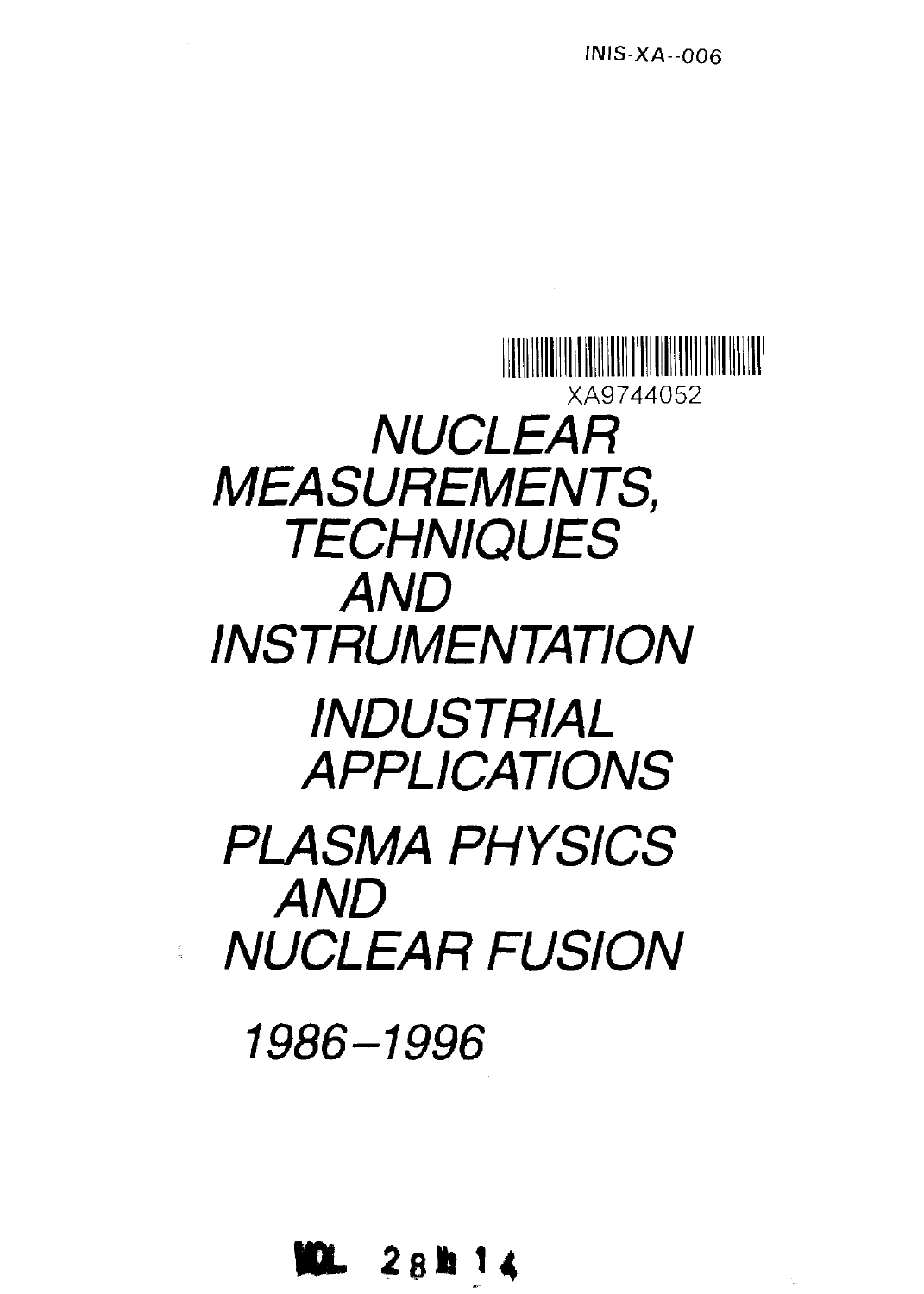international atomic energy agency publications

NUCLEAR MEASUREMENTS, TECHNIQUES AND INSTRUMENTATION

**INDUSTRIAL** APPLICATIONS

# PLASMA PHYSICS AND NUCLEAR FUSION

1986-1996

DIVISION OF PUBLICATIONS INTERNATIONAL ATOMIC ENERGY AGENCY WAGRAMER STRASSE 5, P.O. BOX 100 A-1400 VIENNA, AUSTRIA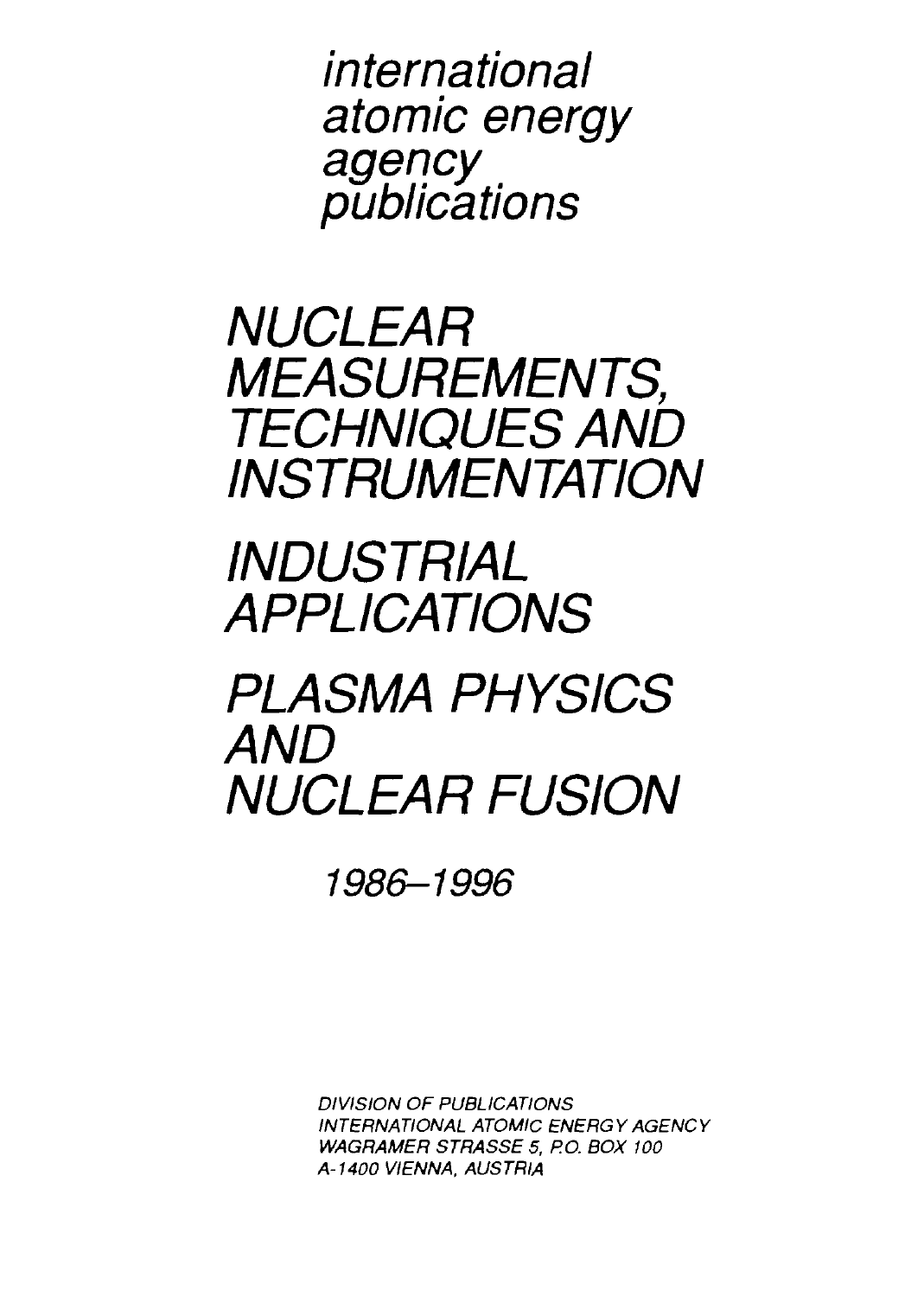This catalogue lists all sales publications of the International Atomic Energy Agency dealing with Nuclear Measurements, Techniques and Instrumentation, Industrial Applications, Plasma Physics and Nuclear Fusion, and issued during the period of 1986-1996. Most publications are in English. Proceedings of conferences, symposia and panels of experts may contain some papers in languages other than English (French, Russian or Spanish), but all of these papers have abstracts in English.

It should be noted that prices of books are quoted in Austrian Schillings. The prices do not include local taxes and are subject to change without notice.

All books in this catalogue are  $16 \times 24$  cm, paper-bound, unless otherwise stated.

Division of Publications International Atomic Energy Agency Wagramer Strasse 5, P.O. Box 100 A-1400 Vienna, Austria

SUBJ/CAT/1996/NMPP Printed by the IAEA in Austria March 1997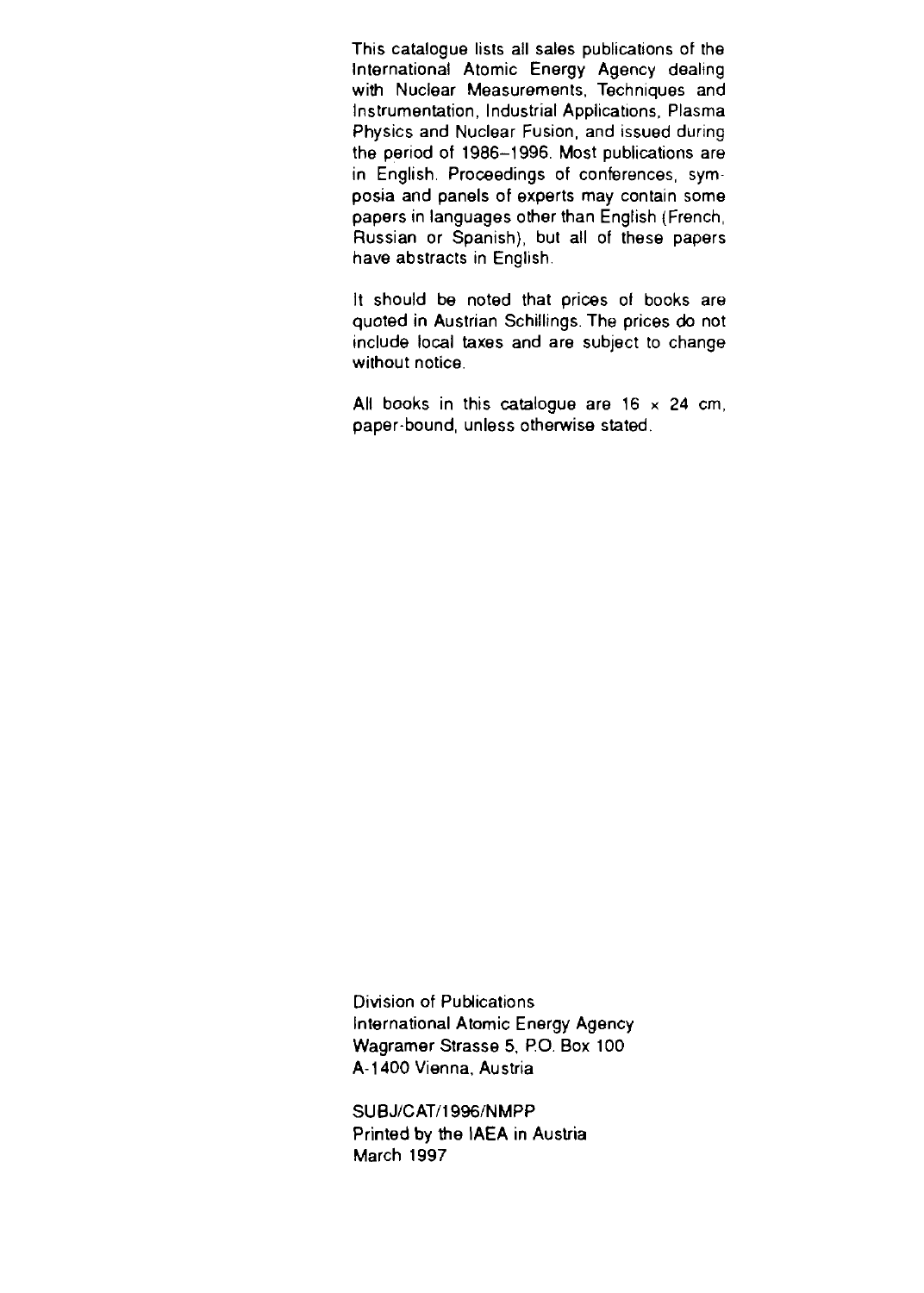## **CONTENTS**

| Nuclear Measurements, Techniques<br>and Instrumentation <b>Activities And Instrumentation</b> | 5   |
|-----------------------------------------------------------------------------------------------|-----|
|                                                                                               | -5  |
| Dosimetry (Techniques)                                                                        | - 8 |
| Nuclear Analytical Techniques                                                                 | 11  |
| <b>Research Reactors and Particle</b>                                                         |     |
| Accelerators (Applications)                                                                   | 13  |
|                                                                                               | 18  |
| Industrial Applications (Fig. 2010) and the control of                                        | 22  |
| Radiation Processing                                                                          | 22  |
| Radiometry                                                                                    | 24  |
|                                                                                               | 24  |
| Plasma Physics and Nuclear Fusion <b>Fig. 1.1.</b>                                            | 26  |
| IAEA Yearbook 1996                                                                            | 37  |
| Meetings on Atomic Energy <b>Construction</b>                                                 | 39  |
|                                                                                               |     |
| Alphabetical Index (Fig. 2010) (Fig. 2010) (Fig. 2010)                                        | 41  |
|                                                                                               | 43  |

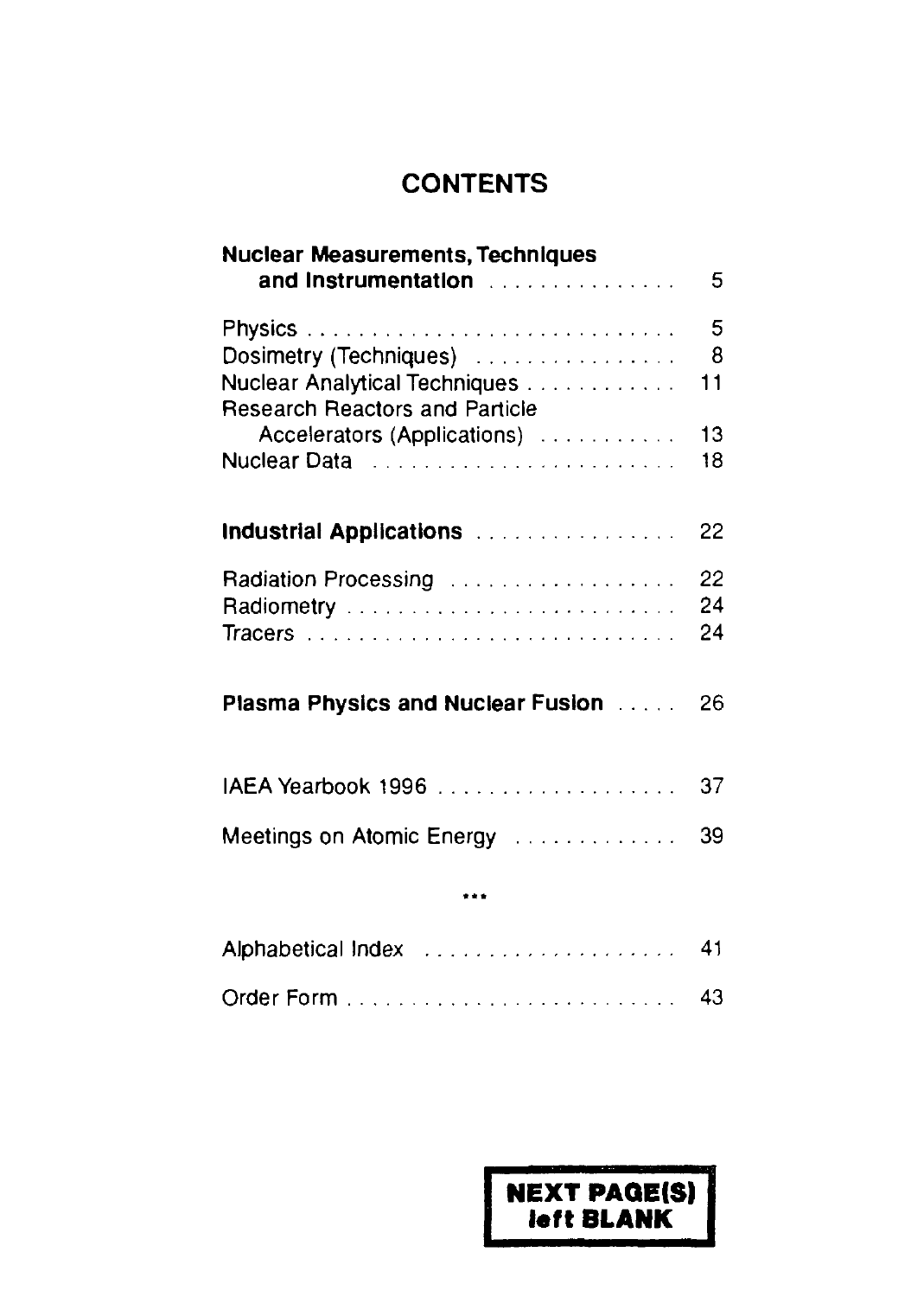## **NUCLEAR MEASUREMENTS, TECHNIQUES AND INSTRUMENTATION**

#### **MEASUREMENT OF RADIONUCLIDES IN FOOD AND THE ENVIRONMENT: A Guidebook Technical Reports Series No. 295**

This guidebook describes the facilities, equipment and analytical methods required to determine the concentrations of various radionuclides in environmental materials and foodstuffs

Contents: 1. Introduction; 2. Pathways and samples of interest; 3 Radionuclides of interest; 4 Requirements for laboratories, equipment and personnel; 5 Collection and preparation of samples; 6. Analytical methods; 7. Analytical quality control; References: Sections 1-7; Bibliography: Sections 1-7; Annex I: Method for determining gamma emitters; Annex II: Methods for radiochemical analysis of tritium; Annex IV: Methods for radiochemical analysis of plutonium, americium and curium; Annex V: Units, prefixes and symbols; Annex VI: Nuclear accident scenarios; Annex VII: Radionuclide data; Annex VIII: Grass sample collection; Annex IX: Gamma spectrometric systems; Annex X: Potential suppliers of calibration sources and reference materials.

STI/DOC/10/295 (169 pp., 15 figures; 1989) ISBN 92-0-125189-0 Price: 480 Austrian Schillings

### **Physics**

#### ATOMIC AND PLASMA-MATERIAL INTERACTION DATA FOR FUSION (Supplement to the journal Nuclear Fusion)

The purpose of this series of annually published journals is to publish original contributions and review articles containing high quality data on the atomic and plasma-material interaction processes of interest to thermonuclear fusion research The scientific scope of the journals includes the topics of elementary atomic collision processes in fusion plasmas, involving photons, electrons, ions, atoms and molecules, the collision processes of plasma particles with surfaces of fusion relevant materials, and thermophysical material response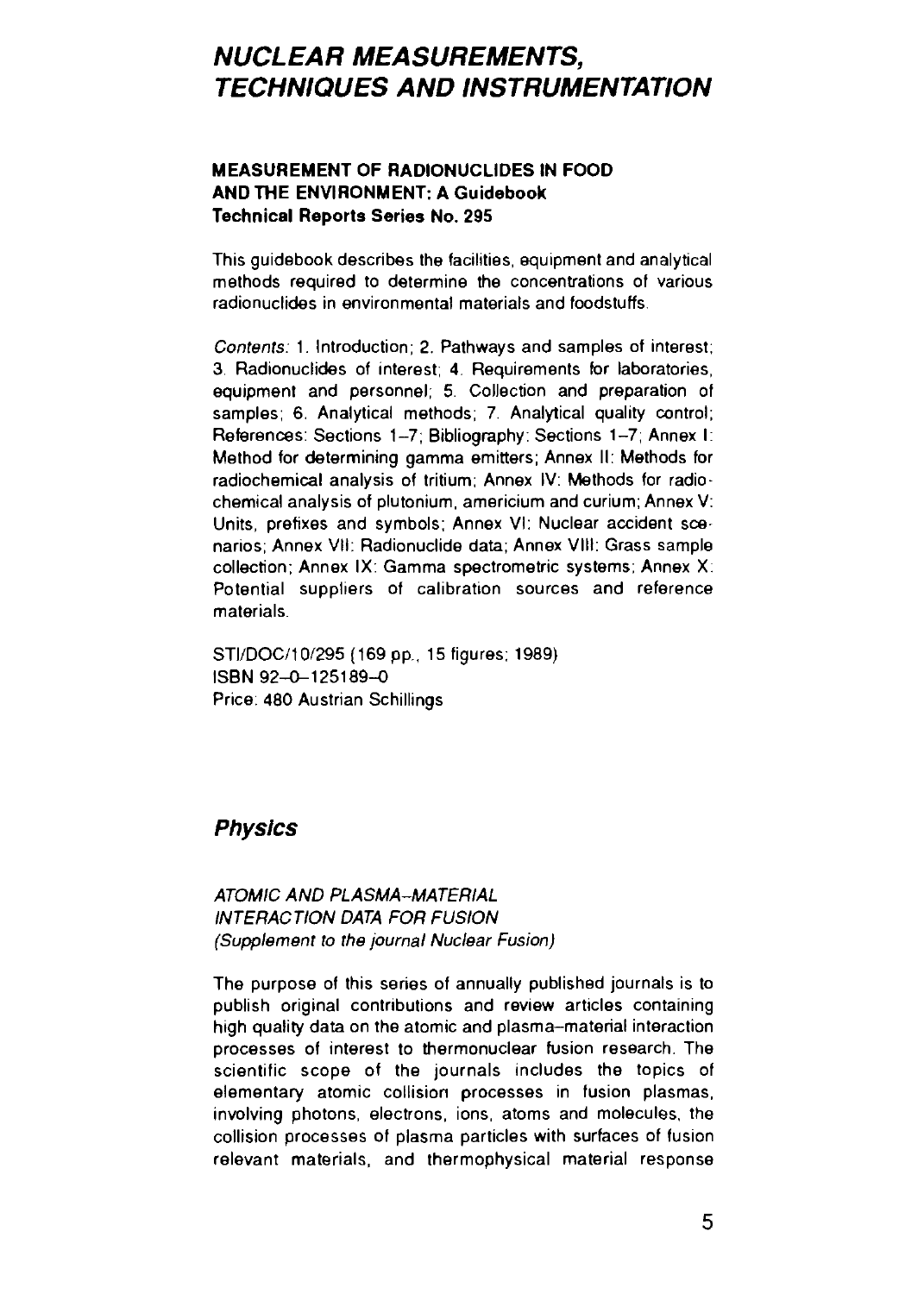phenomena related to the plasma-material interactions The review articles provide comprehensive critical analyses and sets of recommended data for a broader class of interaction processes or thermophysical response phenomena. The series represents a medium for direct exchange of expert assessed or generated atomic and plasma-material interaction data infor mation between the atomic/material physics and fusion research communities

#### **ATOMIC AND PLASMA-MATERIAL INTERACTION DATA FOR FUSION, Volume 1 (Supplement to the journal Nuclear Fusion)**

This first volume is devoted to the plasma-material interaction processes and contains critical data assessments and data collections for all major particle-surface collision processes related to the partial recycling, impurity generation and material erosion in tokamak fusion devices. Apart from processes induced by particle impact, plasma-material interaction effects related to off-normal plasma events (e.g. disruptions, runaway electron bombardment) are also covered in this volume. A summary of the status of data information on these effects is also provided

STI/PUB/23/APID/1 (138 pp., 87 figures, 21 x 30 cm; 1991) Price: 300 Austrian Schillings

#### **ATOMIC AND PLASMA-MATERIAL INTERACTION DATA FOR FUSION, Volume 2 (Supplement to the journal Nuclear Fusion)**

Volume 2 of Atomic and Plasma-Material Interaction Data for Fusion is devoted to the atomic and molecular processes taking place in the edge region of magnetically confined fusion plasmas. The comprehensive review articles included in this volume discuss exhaustively the current status of the spectroscopic and collision data for fusion plasma edge constituents The collision processes considered include: electron scattering on plasma edge neutrals, electron impact excitation and ionization of atomic and molecular ions, particle impact induced dissociative and energy transfer reactions involving molecular hydrogen isotopes, heavy particle collision processes and ion-molecule reactions Radiative losses and electron cooling rates for carbon and oxygen plasma impurities are also provided

STI/PUB/23/APID/2 (134 pp., 60 figures, 21 x 30 cm; 1992) Price: 300 Austrian Schillings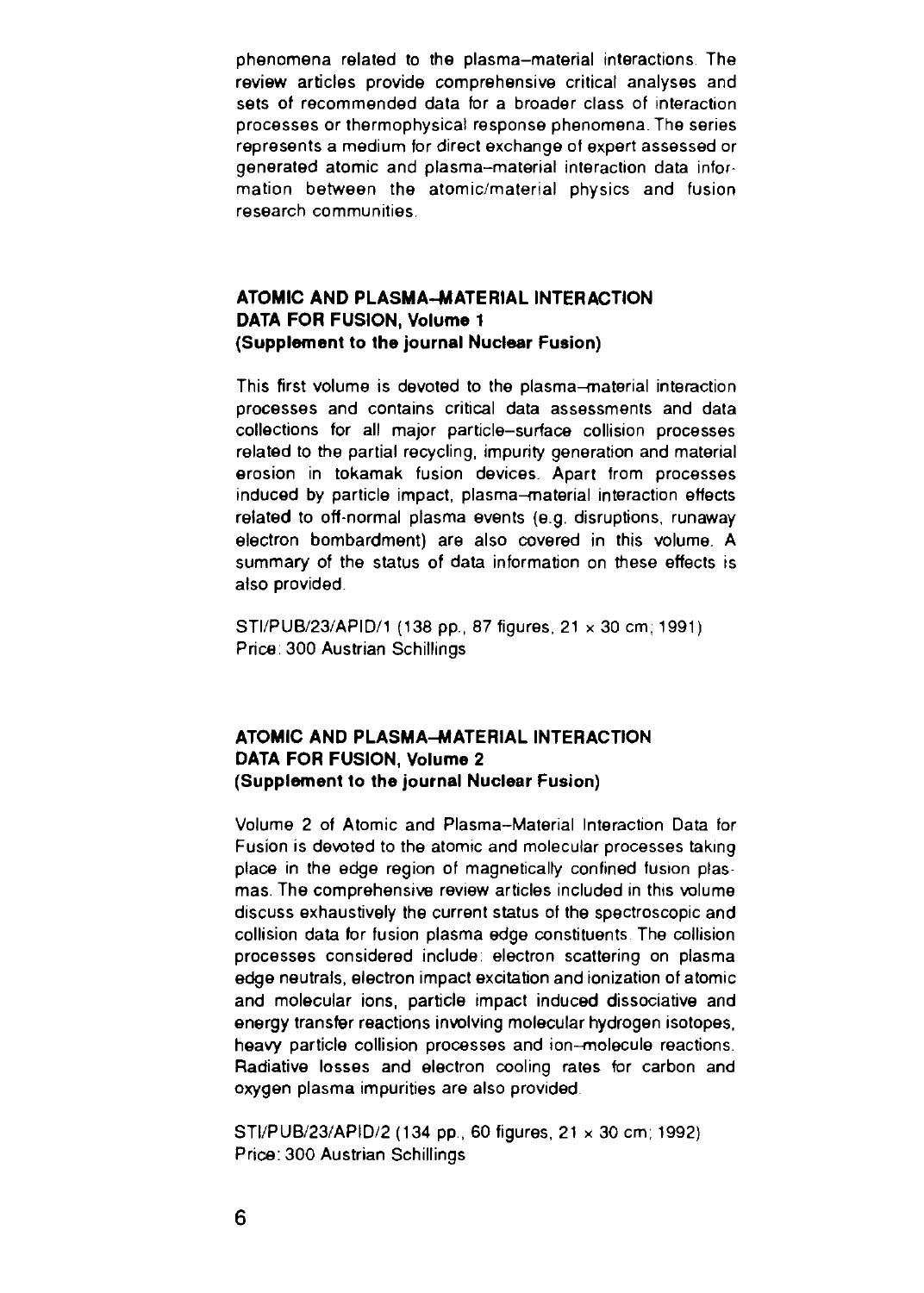#### **ATOMIC AND PLASMA-MATERIAL INTERACTION DATA FOR FUSION, Volume 3 (Supplement to the journal Nuclear Fusion)**

Volume 3 of Atomic and Plasma-Material Interaction Data for Fusion is devoted to atomic collision processes of helium atoms and of beryllium and boron atoms and ions in fusion plasmas. Most of the articles included in this volume are extended versions of the contributions presented at the IAEA experts meetings on Atomic Data for Helium Beam Fusion Alpha Particle Diagnostics and on the Atomic Database for Beryllium and Boron, held in Vienna, June 1991, or have resulted from the cross-section data analyses and evaluations performed by the working groups of these meetings. The volume contains reviews of the most important classes of collision processes of plasma particles with helium atoms and beryllium and boron ions, and comprehensive sets of recommended cross-section data for these processes.

STI/PUB/23/APID/3 (127 pp., 26 figures, 21 x 30 cm; 1992) Price: 300 Austrian Schillings

#### **ATOMIC AND PLASMA-MATERIAL INTERACTION DATA FOR FUSION, Volume 4 (Supplement to the journal Nuclear Fusion)**

Volume 4 of Atomic and Plasma-Material Interaction Data for Fusion contains the result of a critical data evaluation of the cross-sections of ground state and excited hydrogen atoms colliding with the basic fusion plasma constituents, the electrons and protons, and with the multiply charged ions of major plasma impurities. The primary purpose of the present volume is to provide a complete set of the collisional data required for the modelling of neutral hydrogen beam penetration in a thermonuclear fusion plasma.

STI/PUB/23/APID/4 (180 pp., 77 figures, 21 x 30 cm; 1993) Price: 350 Austrian Schillings

#### **ATOMIC AND PLASMA-MATERIAL INTERACTION DATA FOR FUSION, Volume 5 (Supplement to the journal Nuclear Fusion)**

Volume 5 of Atomic and Plasma-Material Interaction Data for Fusion is devoted to a critical review of the physical and thermomechanical properties of presently considered candidate plasma-facing and structural materials for next-generation thermonuclear fusion reactors This volume should provide fusion reactor designers with a source of critically assessed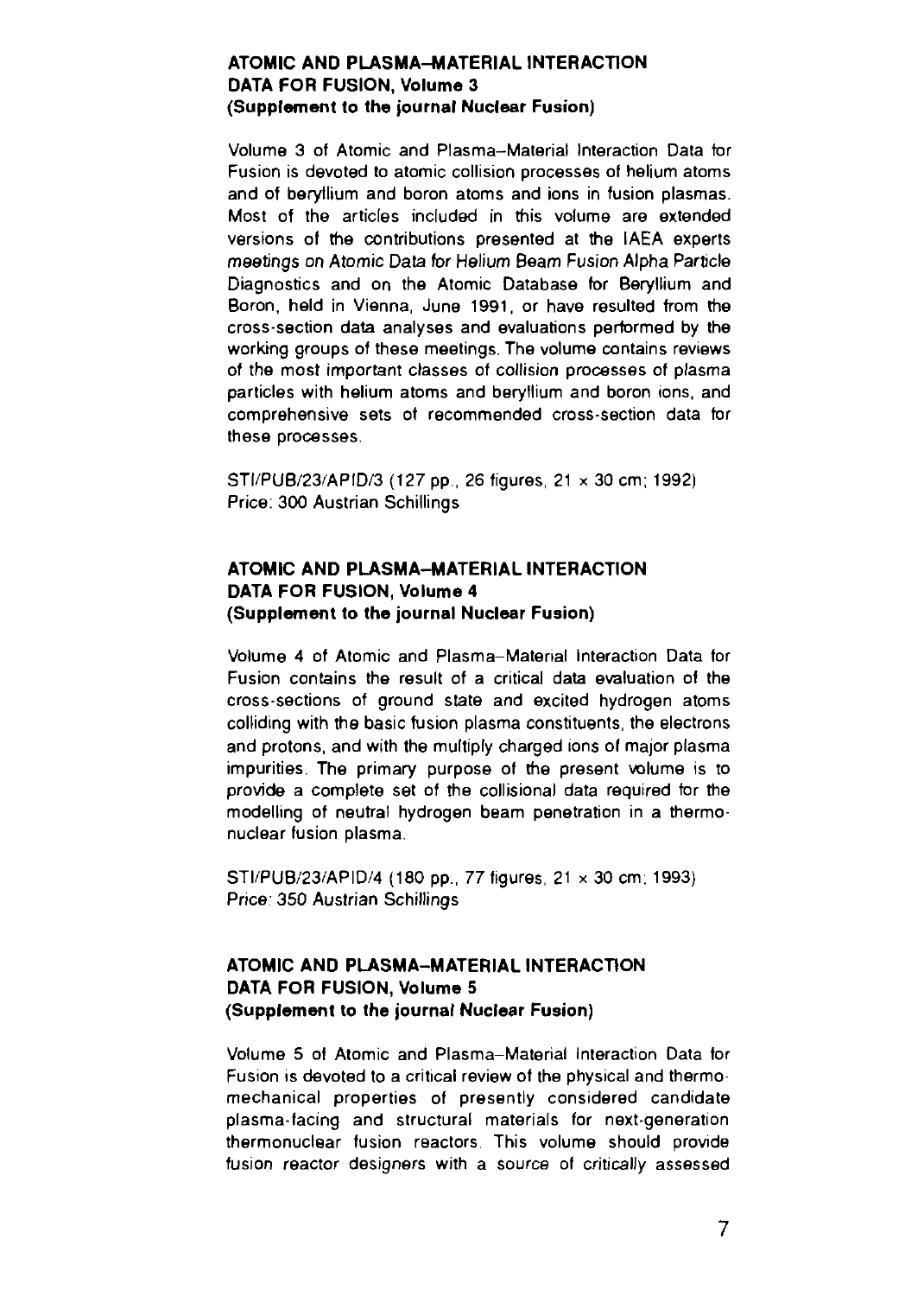material properties data, including information on the material response to high heat and particle fluxes and on the thermohy drodynamic coupling with coolants. Emphasis is given to the presentation of the most recent results for plasma-facing reactor materials.

STI/PUB/23/APID/5 (268 pp., 197 figures, 21 x 30 cm; 1994) Price: 350 Austrian Schillings

#### **ATOMIC AND PLASMA-MATERIAL \*NEW INTERACTION DATA FOR FUSION, Volume 6 (Supplement to the journal Nuclear Fusion)**

Volume 6 of Atomic and Plasma-Material Interaction Data for Fusion includes critical reviews and results of original experimental and theoretical studies on inelastic collision processes among the basic and dominant impurity constituents of fusion plasmas The following processes are considered: electron impact excitation of excited helium atoms, electron impact excitation and ionization of plasma impurity ions and atoms, electron-impurity-ion recombination and excitation, ionization and electron capture in collisions of plasma protons and impurity ions with the main fusion plasma neutron components H, He and H, (the latter being always present in the plasma edge or introduced into the plasma by neutral beam injection for heating, fuelling or diagnostic purposes).

STI/PUB/23/APID/6 (264 pp , 132 figures, 21 x 30 cm; 1995) Price: 350 Austrian Schillings

#### **Doslmetry (Techniques)**

#### **ABSORBED DOSE DETERMINATION IN PHOTON AND ELECTRON BEAMS — An International Code of Practice Technical Reports Series No. 277**

This report was prepared by P. Andreo, J.R. Cunningham, K. Hohlfeld and H. Svensson on the basis of a draft developed at an Advisory Group meeting, Vienna, 18-22 March 1985. Itrepre sents a step towards a Universal Code advising users in Secondary Standard Dosimetry Laboratories (SSDLs) and radiation therapy centres throughout the world on how to obtain the absorbed dose from a measurement of exposure of another appropriate quantity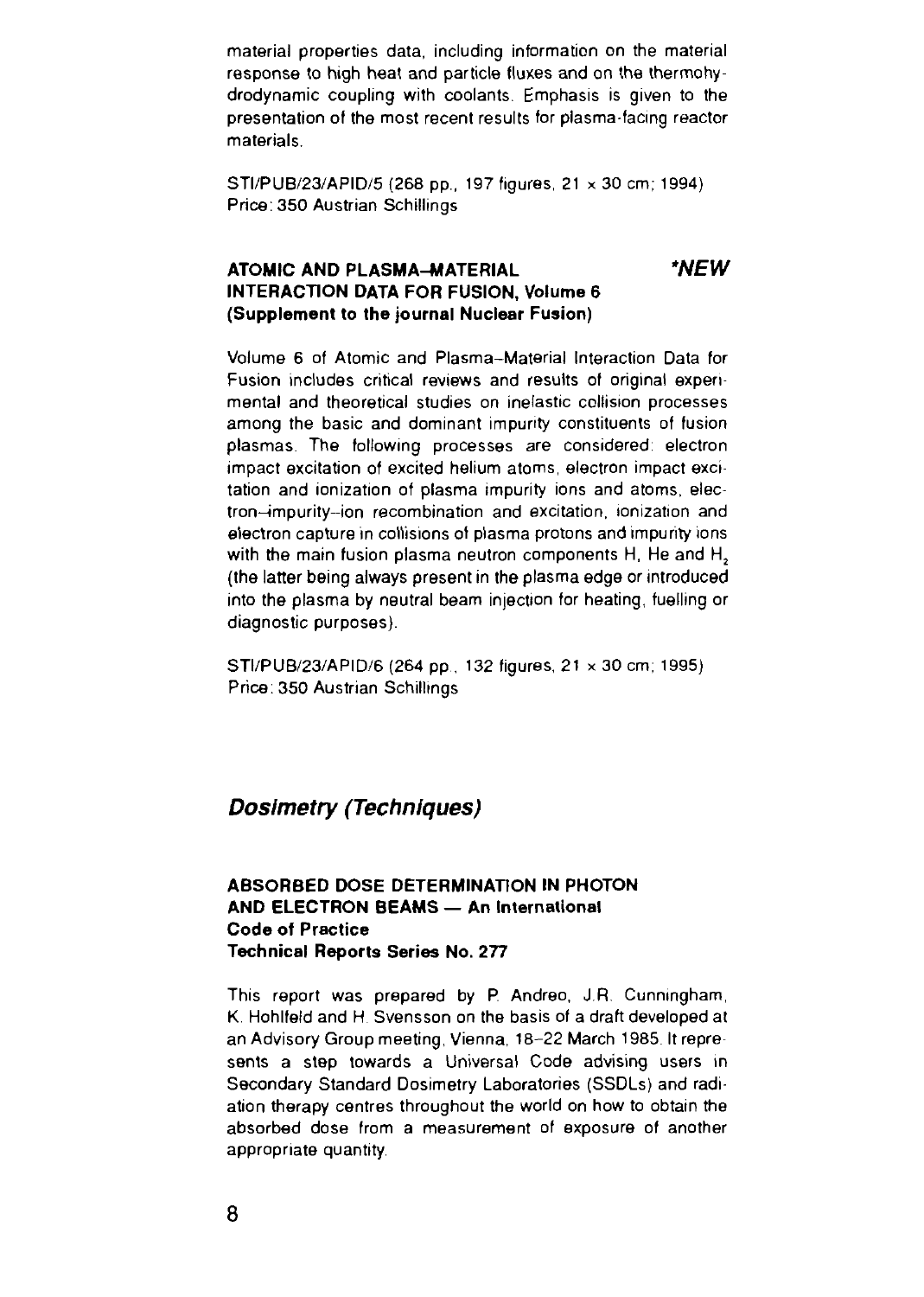Contents: Introduction; Radiation quantities and units; Equipment; Radiation quality specification and determination; Measurement chain; Formalism; Determination of absorbed dose to water; Details on correction factors; The uncertainty in absorbed dose determination at the reference point; Appendix A; Evaluation of uncertainties; Appendix B: Introduction to worksheets and flow diagrams; References.

STI/DOC/10/277 (98 pp., 16 figures and 4 diagrams; 1987). E ISBN 92-0-315090-0 S ISBN 92-0-315090-0 Price. 310 Austrian Schillings

#### **BIOLOGICAL DOSIMETRY: CHROMOSOMAL ABERRATION ANALYSIS FOR DOSE ASSESSMENT Technical Reports Series No. 260**

This report covers the principles of cytogenetics and chromo some morphology and provides a full description of the procedures and techniques for the correct application of chromosome aberration analysis The appendix contains an example of a well established protocol for performing chromosome aberration analysis

Contents: Introduction; Radiation dosimetry, Basic principles of radiation biology; Human lymphocytes; Structure of the chromosome in relation to interactions with radiation; Classification of chromosomal aberrations; Analytical methods; Data handling; Dose estimation; Special problems and some examples of dose assessments; Appendix; Protocol for producing and processing cultures

STI/DOC/10/260 (69 pp., 30 figures, 1986) ISBN 92-0-125086-X Price; 260 Austrian Schillings

#### **GUIDELINES ON CALIBRATION OF NEUTRON MEASURING DEVICES Technical Reports Series No. 285**

The majority of the existing Secondary Standard Dosimetry Laboratories (SSDLs) were established primarily to work with X rays and gamma rays. Neutron sources are, however, increas ingly being applied in industrial processes, research, nuclear power development and radiation biology and medicine. This publication deals primarily with methods of applying radioactive neutron sources for calibration of instrumentation, and gives an indication of the space, manpower and facilities needed to fulfil the minimum requirements of a calibration laboratory for neutron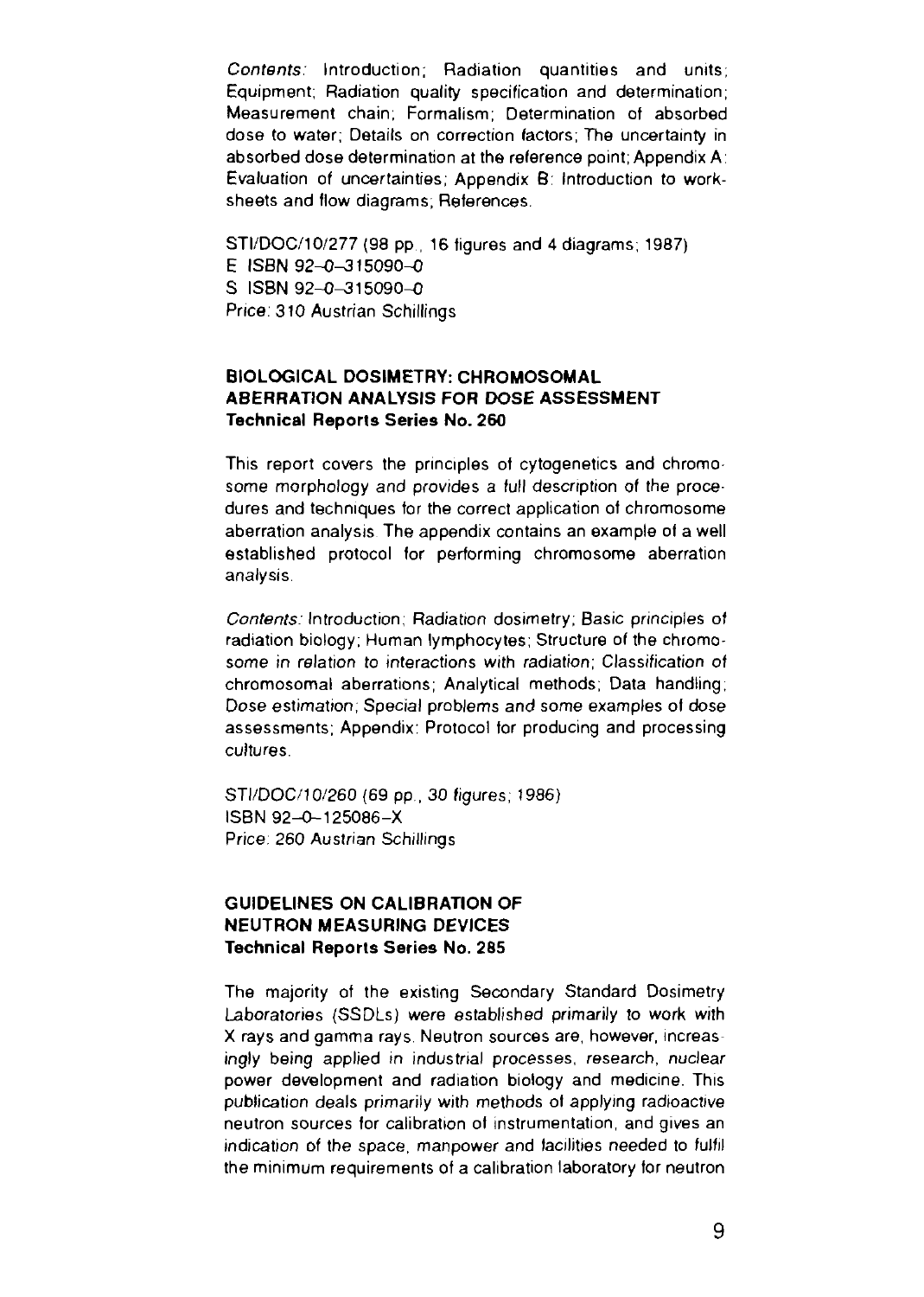work. Its intention is to serve as a guide for centres about to start on neutron dosimetry standardization and calibration

Contents: 1. Introduction; 2. Concepts of dosimetry and calibra tion: 3. Types of calibration and test measurement; 4. Sources, equipment and facilities; 5. Procedures and methods; 6. Calibration of beam dosimeters; 7. Reports and records; Appendix I: Basic quantities and units; Appendix II: Glossary; Appendix III; Neutron sources; Appendix IV; Fluence to dose equivalent conversion functions; Appendix V: List of symbols; References.

STI/DOC/10/285 (76 pp., 8 figures; 1988) ISBN 92-0-115088-1 Price: 250 Austrian Schillings

#### **HIGH DOSE DOSIMETRY FOR RADIATION PROCESSING Proceedings Series**

Proceedings of a symposium, the second in its field, Vienna, 5-9 November 1990. Reliable dosimetry is a key parameter for quality assurance of radiation processing and irradiated products. The standardization of dosimetry provides a basis for the regulatory approval of irradiated products and for international clearance for free trade. Papers presented at the meeting discussed the development of new techniques, the improvement of reference and routine dosimetry systems and the quality control and assurance of dosimetry, giving an authoritative account of the status of high dose dosimetry throughout the world in 1990

Contents: General aspects; Development of dosimetry techniques; Reference dosimetry and review of dosimetry techniques; Quality control and assurance of dosimetry.

STI/PUB/846 (513 pp., 217 figures; 1991) ISBN 92-0-010291-3 Price: 1380 Austrian Schillings

#### **MEASUREMENT ASSURANCE IN DOSIMETRY Proceedings Series**

Proceedings of a symposium, Vienna, 24-27 May 1993. Accurate dosimetry is of great importance for applications of radiation in medicine. The symposium covered all the various steps required in the calibration chain to determine the absorbed dose in radiotherapy. Different calibration procedures at primary and secondary standard laboratories were discussed, and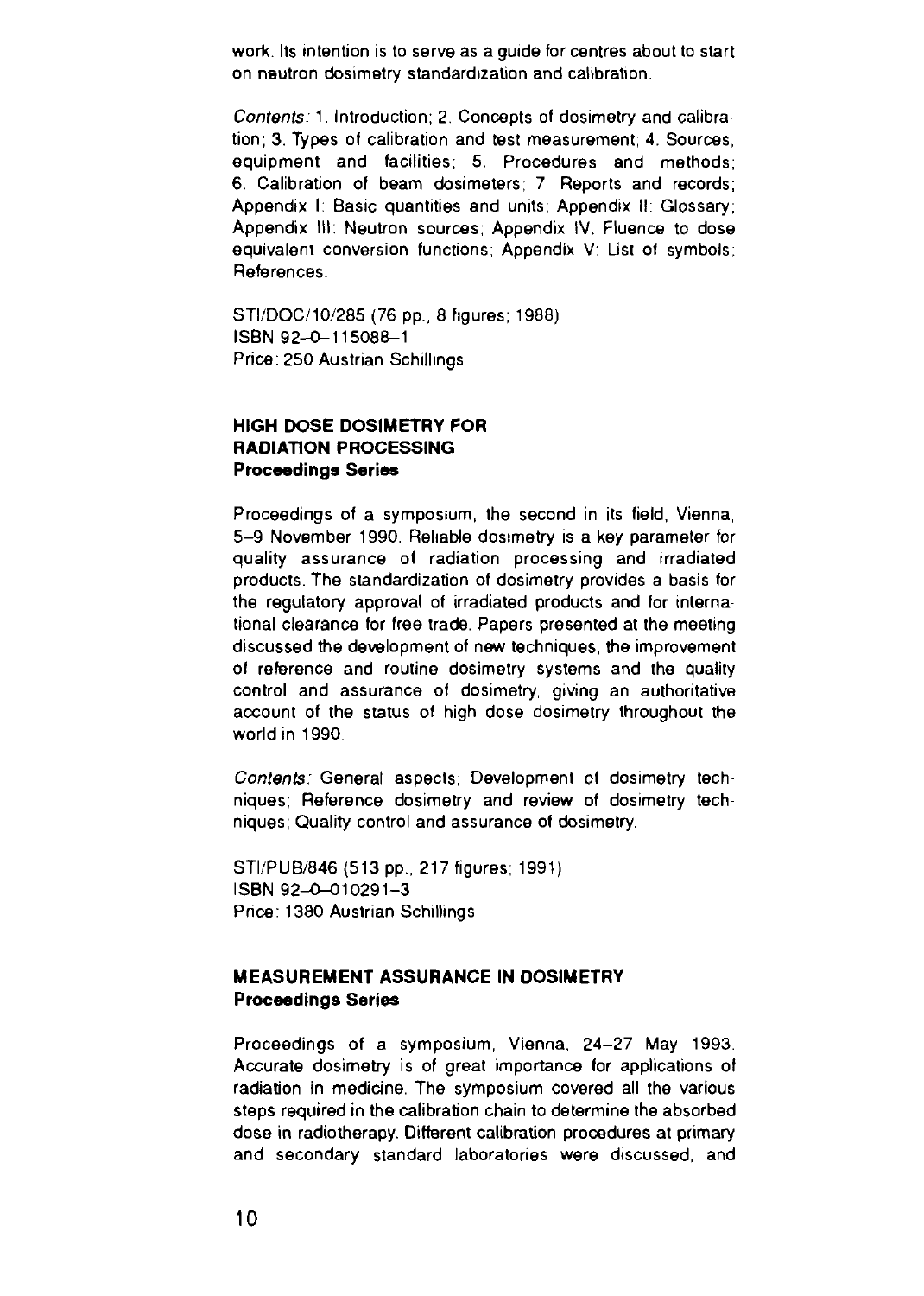reports were presented on dose intercomparisons based on different national and international protocols Analyses of accuracy of various interaction coefficients were also presented. The final session dealt with the special problems of diagnostic X ray dosimetry.

Contents: Status of primary standards tor absorbed dose, exposure and kerma; Intercomparison, dissemination and transfer; Calibrations and quality assurance programmes, Dose, volume and quality specifications; Interaction coefficients and correction factors; Application of different protocols for absorbed dose determination; Plane parallel chambers; Beam quality dependence; Direct calibration in absorbed dose to water; Diagnostic X ray dosimetry.

STI/PUB/930 (691 pp., 167 figures; 1994) ISBN 92-0-100194-0 Price: 1900 Austrian Schillings

### **Nuclear Analytical Techniques**

#### **APPLICATIONS OF ISOTOPES AND RADIATION IN CONSERVATION OF THE ENVIRONMENT Proceedings Series**

Proceedings of a symposium, Karlsruhe, 9-13 March 1992. The objective was to review present knowledge of the applications of radiation, radioisotopes and nuclear methods of analysis in the monitoring and control of environmental pollution and in reducing emissions of environmentally toxic substances. Isotopes and radiation have many characteristics which enable them to make unique contributions to the better understanding of environmental processes, as well as to directly protect the environment from the impact of toxic substances. These kinds of application form the focus of this volume.

Contents: Overviews of some main areas of application of nuclear techniques; Flue gas purification; Radiation processing of liquid and solid wastes; Industrial applications; Radiotracer studies; Major analytical techniques and new approaches in environmental monitoring and research; Nuclear analytical techniques and their applications: 1. Atmospheric studies; 2. Studies of solid wastes, sediments and soils; 3. Hydrochemica! and miscellaneous studies; Panel: Current problems and future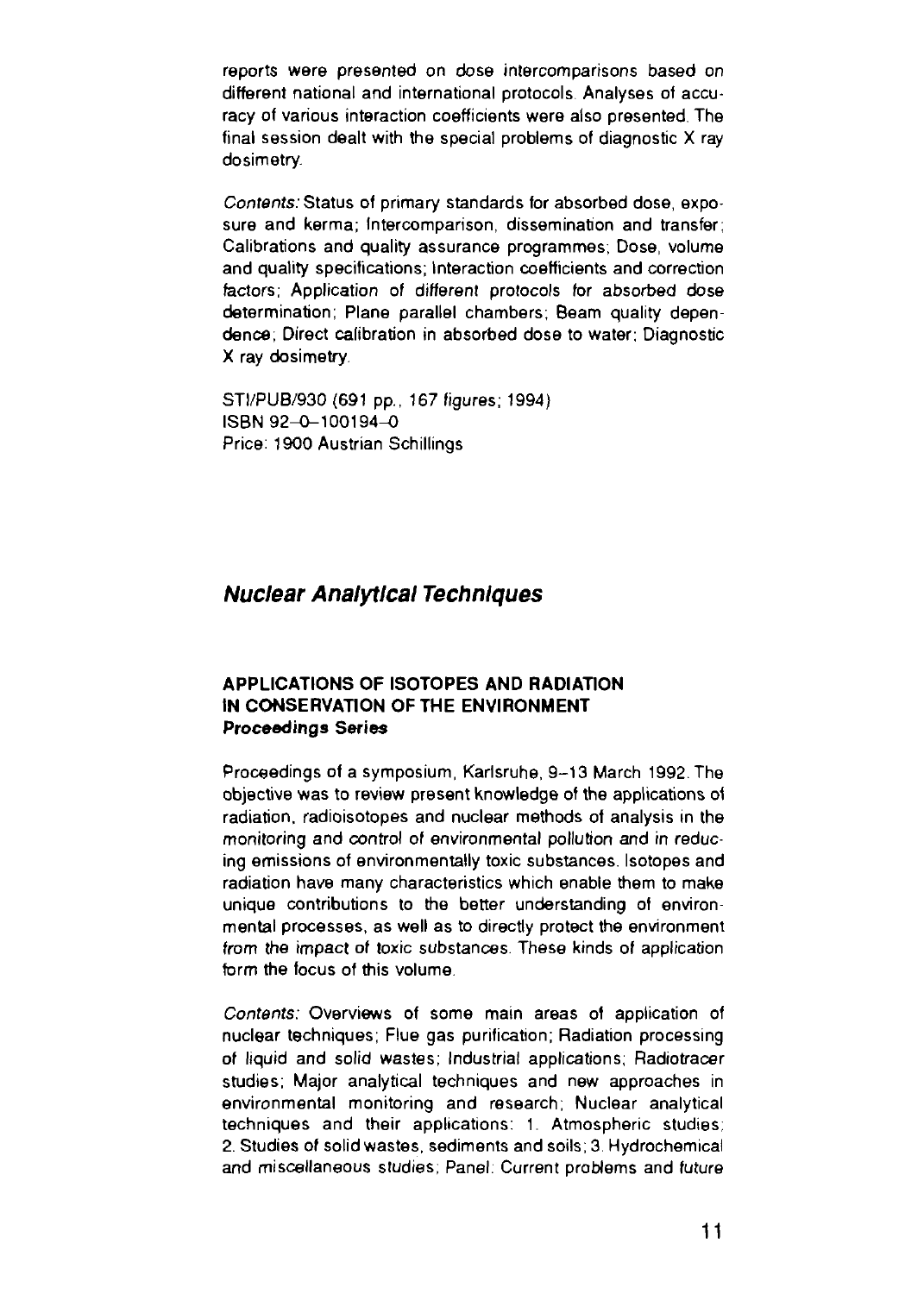trends in the use of isotopes and radiation for conservation of the environment.

STI/PUB/904 (699 pp., 221 figures; 1992) ISBN 92-0-000492-X Price: 1900 Austrian Schillings

#### **GUIDEBOOK ON RADIOISOTOPE TRACERS IN INDUSTRY Technical Reports Series No. 316**

The idea of using tracers (chemical tracers, dyes, etc.) in the investigation of complex physical phenomena has always attracted the attention of scientists and engineers When radioactive isotopes became available it was immediately recog nized that they offered an almost ideal solution to tracer selection. Extensive experience has been gathered all over the world in the application of radioactive tracers in industry. This guide is devoted to reviewing the present status of the tracer method as such and to its applications to those branches of industry which have derived large benefits from the use of this technology

Contents: Chapter 1. Introduction; Chapter 2 The concept of tracers; Chapter 3. General tracer technology, Chapter 4. Tracer methodology; Chapter 5 General applications; Chapter 6 Case studies; Chapter 7. Current trends in development and applica tions; Annexes I—VI.

STI/DOC/10/316 (374 pp., 116 figures; 1990) ISBN 92-0-165090-6 Price: 1060 Austrian Schillings

#### **NUCLEAR TECHNIQUES IN THE EXPLORATION AND EXPLOITATION OF ENERGY AND MINERAL RESOURCES Proceedings Series**

Proceedings of a symposium, Vienna, 5-8 June 1990. Over the past decades, many nuclear techniques have been developed and used on an industrial scale for the exploration and exploitation of energy and mineral resources, resulting in very great technical and economic benefits The major nuclear techniques which are currently employed on a large scale include nucleonics control and on-stream analysis, nuclear well logging and tracer investigations. The advantages of nuclear techniques include rapidity, relative simplicity and, in some cases, the possibility of use in hostile environments where no other methods can be used Furthermore, nuclear measurements and nucleonics control can be made by non-contact processes The purpose of the symposium was to review the latest concepts and develop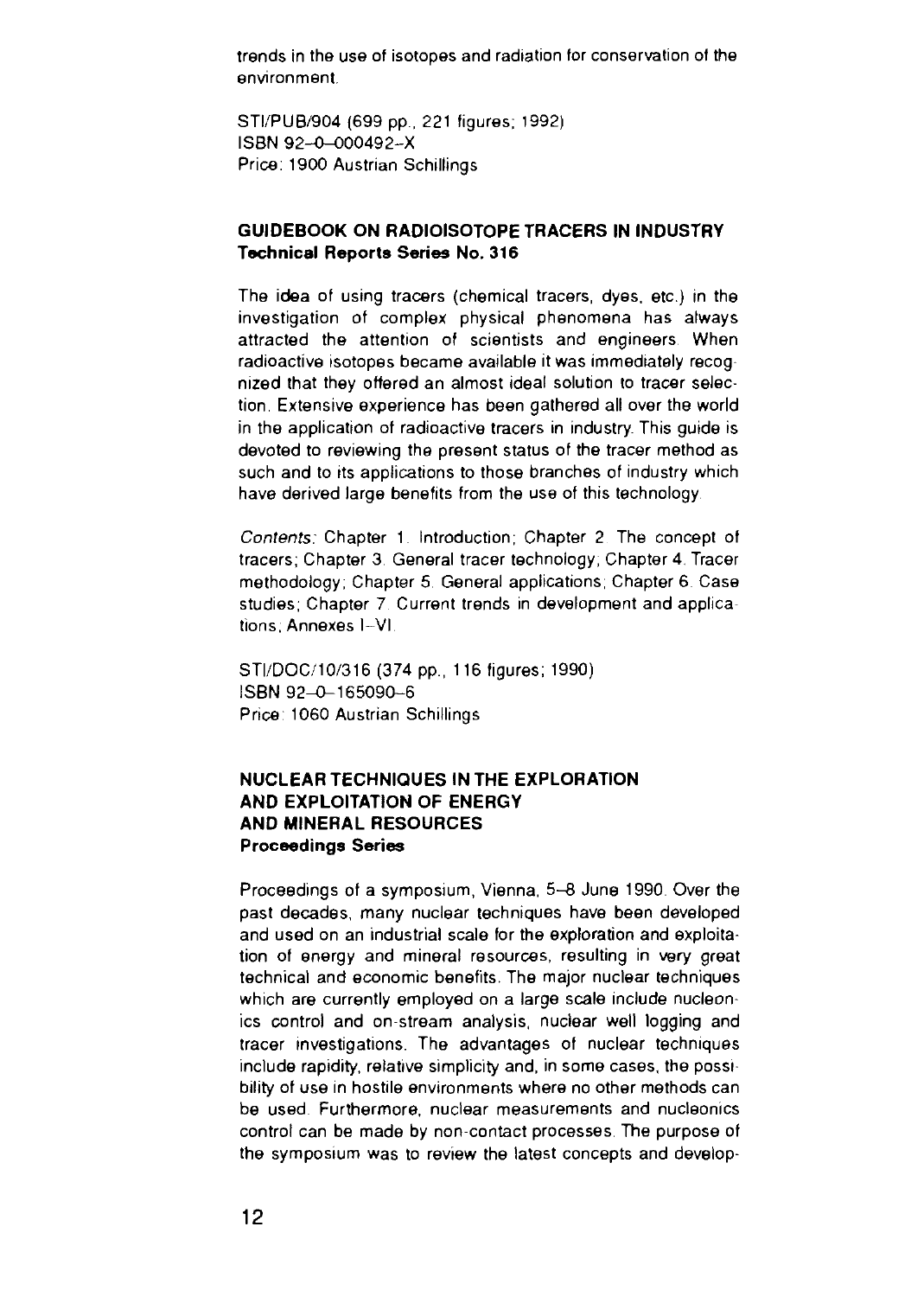ments and to foster an exchange of information leading to technology transfer from developed to developing countries.

Contents: Nucleonics control systems and on-stream analysers in the coal industry; On-line nuclear and nuclear related analytical techniques in the mineral industry; Nucleonics control systems and on-stream mineral analysers; Nuclear borehole logging applications; Nuclear borehole logging instrumentation, data processing and interpretation; Tracer techniques and radiometric methods in the mineral industry; Off-line nuclear activation analysis in the mineral industry; Summary of the panel discussion: Nuclear and nuclear related techniques in the mineral industry — trends and future perspectives

STI/PUB/841 (627 pp., 207 figures; 1991) ISBN 92-0-060091-3 Price: 1660 Austrian Schillings

### **Research Reactors and Particle Accelerators (Applications)**

#### **APPLICATIONS OF ISOTOPES AND RADIATION IN CONSERVATION OF THE ENVIRONMENT**

(See under Nuclear Analytical Techniques, p. 11)

#### **CODE ON THE SAFETY OF NUCLEAR RESEARCH REACTORS: DESIGN Safety Series No. 35-S1**

This publication presents international consensus principles useful in the design of a research reactor It is complemented by Safety Series No. 35-S2, Code on the Safety of Nuclear Research Reactors: Operation. Both publications provide basic principles and requirements for the safety of research reactors and critical assemblies, including the essential safety requirements for siting, quality assurance and regulatory control These codes supersede the 1984 edition of Safety Series No 35, Safe Operation of Research Reactors and Critical Assemblies

Contents: Definitions; 1. Introduction; 2. Safety objectives; 3. Regulatory supervision; 4. Siting requirements; 5. General design requirements; 6. Specific design requirements; Appendix: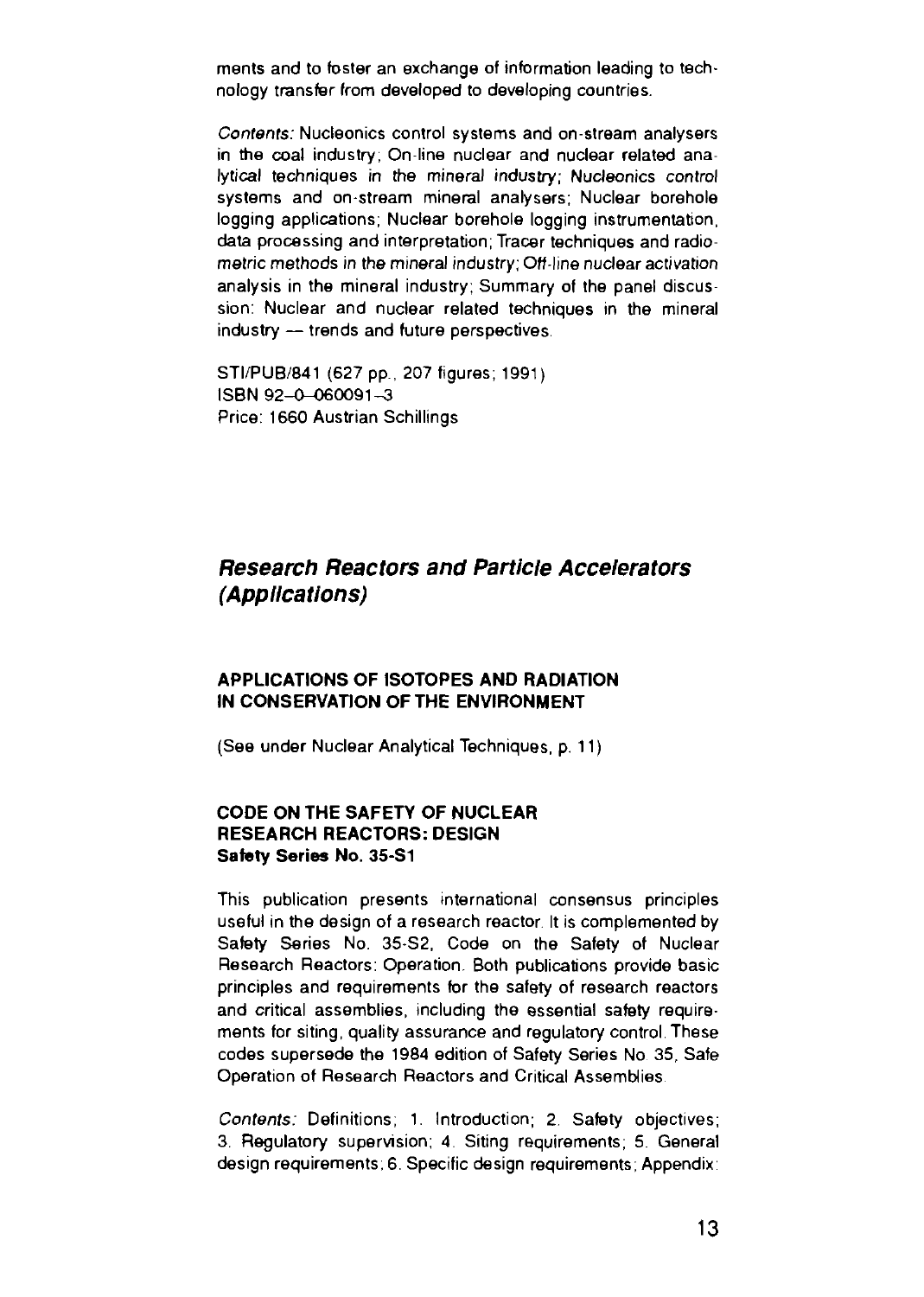Selected postulated initiating events: Annex; Selected safety functions

STI/PUB/927 (44 pp., 1992) E ISBN 92-0-104292-2 F ISBN 92-0-200193-2 R ISBN 92-O-400592-0 S ISBN 92-0-300292-8 Price: 220 Austrian Schillings

#### **CODE ON THE SAFETY OF NUCLEAR RESEARCH REACTORS: OPERATION Safety Series No.** 3S-S2

This publication presents international consensus principles useful in the operation of a research reactor. It is complemented by Safety Series No. 35-S1, Code on the Safety of Nuclear Research Reactors: Design. Both publications provide basic principles and requirements for the safety of research reactors and critical assemblies, including the essential safety requirements for siting, quality assurance and regulatory control These codes supersede the 1984 edition of Safety Series No. 35, Safe Operation of Research Reactors and Critical Assemblies.

Contents: Definitions; 1. Introduction; 2. Safety objectives; 3. Regulatory supervision; 4. Responsibilities for safe operation; 5. Safety analysis for operation; 6. Operational limits and conditions; 7. Operating procedures; 8. Commissioning; 9. Maintenance, period testing and inspection; 10. Core management and fuel handling; 11. Records and reports; 12. Reactor utilization; 13 Modifications, 14. Radioactive wastes; 15. Radiation protection; 16 Emergency planning; 17 Security; 18. Quality assurance; 19. Decommissioning; Annex: Examples of operational aspects of research reactors that require particular attention in a quality assurance programme.

STI/PUB/928 (44 pp.; 1992) E ISBN 92-0-104392-9 F ISBN 92-0-200293-2 R ISBN 92-0-400692-7 S ISBN 92-0-300392-4 Price: 220 Austrian Schillings

#### **DIRECTORY OF NUCLEAR \*NEW RESEARCH REACTORS 1994**

This Directory provides administrative, technical and utilization information on nuclear research reactors, operational or shut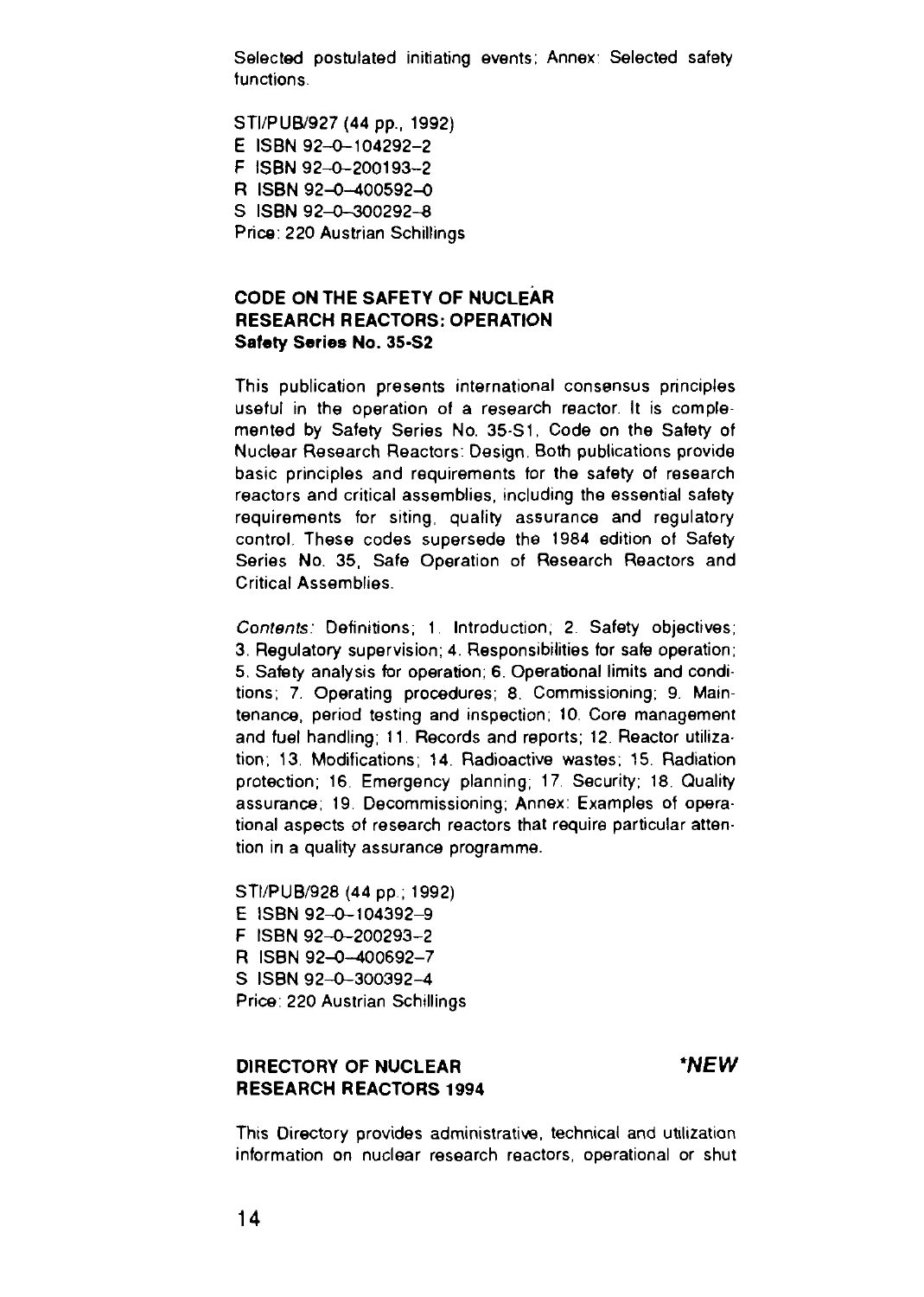down, available in the IAEA Research Reactor Data Base (RRDB) as of the end of December 1994. General information on reactors which are planned or under construction is also included. All information was collected by the Agency through questionnaires.

Contents: Part I: Operating reactors: Part II: Shut down reactors; Part III: Unverified information; Part IV: Reactors under construction; Part V: Planned reactors; Part VI: Statistical summary; Part VII: Abbreviations; Part VIII: Sample questionnaire

STI/PUB/983 (896 pp., 3 figures, 21 x 30 cm; 1995) ISBN 92-0-105494-7 Price: 2520 Austrian Schillings

#### **MULTIPURPOSE RESEARCH REACTORS Proceedings Series**

Proceedings of a symposium held in Grenoble, 19-23 October 1987. Research reactors are interdisciplinary tools that can be used in a variety of fields. They also play an important role in the support of national and international nuclear programmes. Purpose research reactors with high fluxes, such as materials testing and neutron beam reactors, have a wide application Their efficient utilization requires technology groups specialized in the design and fabrication of irradiation devices, as well as dosimetry and hot cell groups to permit insertion and extraction of radioactive material and post-irradiation examinations

Contents: Neutron beam research and applications of neutron scattering; Reactor engineering; Irradiation testing of fuel and material for fission and fusion reactors; Research reactor utilization programmes; Neutron capture therapy; Neutron activation analysis; Applications of small reactors in research and training

STI/PUB/762 (629 pp., 179 figures, 1988) ISBN 92-0-050688-7 Price: 1560 Austrian Schillings

#### **NUCLEAR RESEARCH REACTORS IN 'NEW THE WORLD — December 1996 Edition Reference Data Series No. 3**

This is the tenth edition of Reference Data Series No 3. This booklet contains general information, as of the end of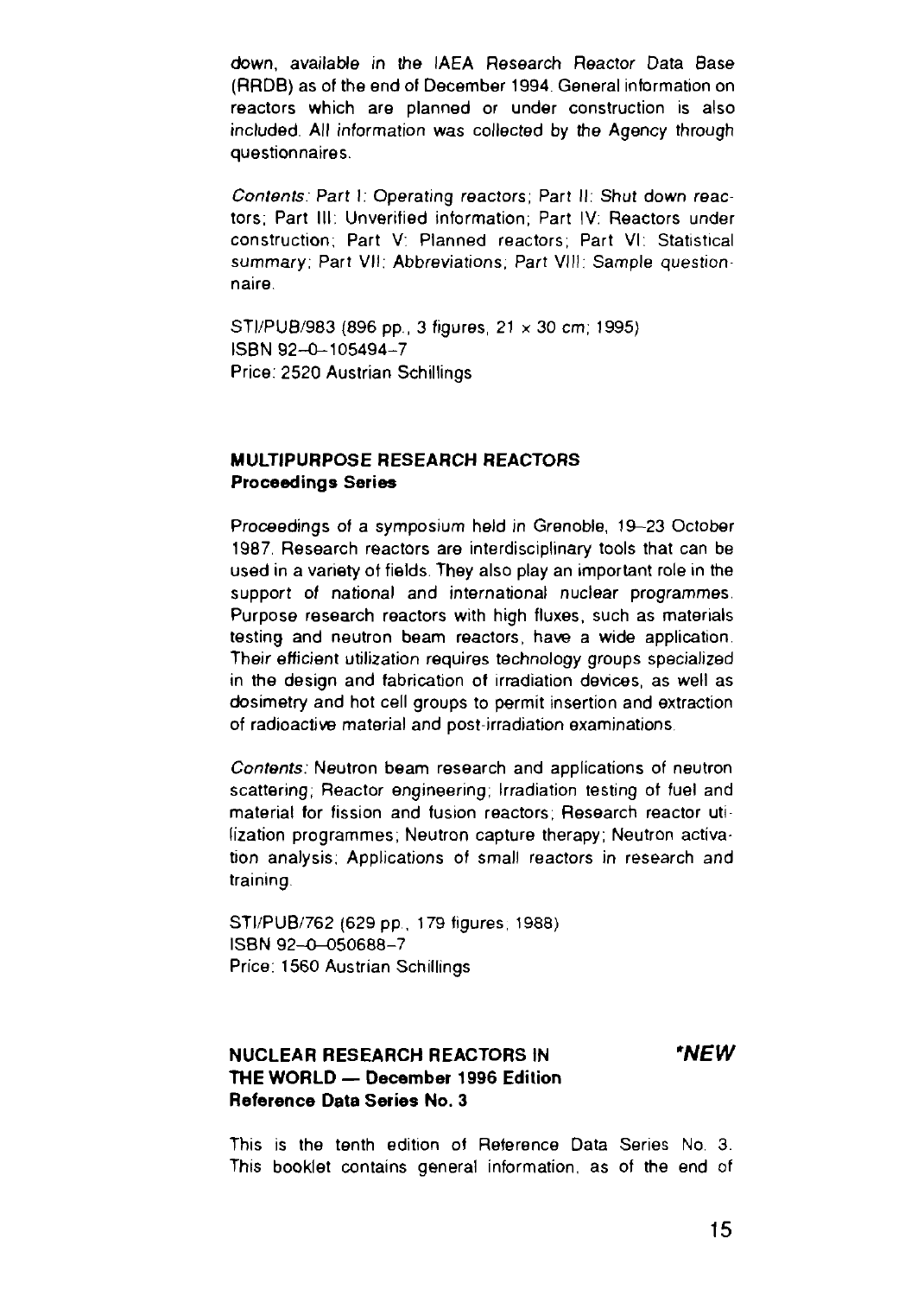August 1996, on research reactors in operation, under construction, planned, and shut down The information is collected by the Agency through questionnaires sent to Member States through the designated national correspondents

IAEA-RDS-3/10 (127 pp , 11 figures, 9.5 x 17.5 cm; 1996) ISBN 92-0-104696-0 Price. 200 Austrian Schillings

#### **RADIOLOGICAL SAFETY ASPECTS OF THE OPERATION OF ELECTRON LINEAR ACCELERATORS Technical Reports Series No. 188**

Electron linear accelerators are being used throughout the world in increasing numbers in a variety of important applications. Foremost among these is their role in the treatment of cancer. Commercial uses include non-destructive testing by radiography, food preservation, product sterilization and radiation processing of materials such as plastics and adhesives Scientific applications include investigations in radiation biology, radiation chemistry, nuclear and elementary particle physics and radiation research. This manual provides authoritative guidance in radiation protection for this important category of radiation sources

Contents: Introduction, Uses and characteristics of electron linear accelerators; Radiation at electron linear accelerator installations; Radiation shielding; Typical installations; Radiation monitoring and interpretation of measurements, Requirements for an effective safety programme; General bibliography; **Appendices** 

STI/DOC/10/188 (327 pp., 75 figures; 1979) ISBN 92-0-125179-3 Price. 680 Austrian Schillings

#### **RADIOLOGICAL SAFETY ASPECTS OF THE OPERATION OF PROTON ACCELERATORS Technical Reports Series No. 2S3**

This report serves as a guide for the planning and implementation of radiation protection programmes for all types of positive ion accelerators. The basic types of accelerators are briefly described, followed by a detailed description of several installations covering the energy range from 10 MeV to 500 GeV. Special emphasis is given to the production of ionizing radiation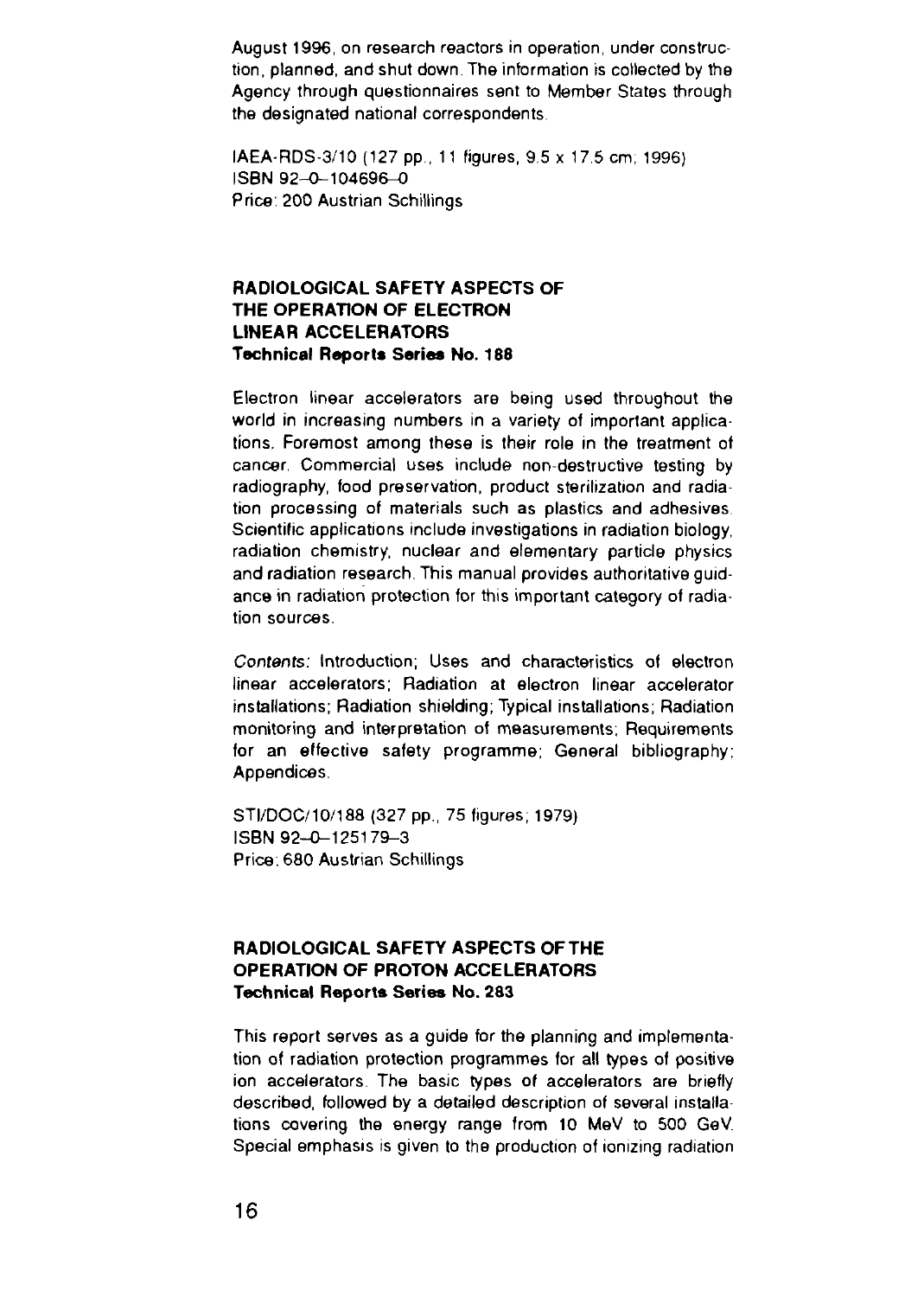and its transmission through shielding, computer techniques for shield design, radiation measurement and interpretation and the radiological impact of accelerators on the environment Extensive references are given so that the book can serve as a source to the published literature.

Contents: Introduction; Characteristics of positive ion accelerators; Radiation environment of positive ion accelerators; Radiation measurements at accelerators; Radiation shielding: Accelerator radiation safety programme; Radiological environmental impact of accelerators; Sources of information and bibliography on accelerator radiation protection.

STI/DOC/10/283 (473 pp., 134 figures; 1988) ISBN 92-0-125188-2 Price: 1210 Austrian Schillings

#### **SAFETY ASSESSMENT OF RESEARCH REACTORS AND PREPARATION OF THE SAFETY ANALYSIS REPORT Safety Series No. 35-G1**

This Safety Guide, a companion document to Safety Series Nos 35-S1 and 35-S2, is part of a set of publications in the IAEA Safety Series dealing with all the important areas of research reactor safety which includes Safety Standards, Safety Guides and Safety Practices This guide presents guidelines, approved by international consensus, for the preparation, review and assessment of the safety documentation (Safety Series No 35-S1) and for the preparation of the Safety Analysis Report (SAR) (Safety Series No. 35-S2). In addition, it is most applicable during the design and construction stage of research reactors, as well as during relicensing or reassessment of already existing reactors.

Contents: 1 Introduction; 2. Requirements for safety assessment in the licensing process for a research reactor; 3 Preparation of the safety analysis report, 4 Performance of the review and assessment; Appendix: Contents of a Safety Analysis Report; Annex I: Safety analysis approach and methods; Annex II: Examples of input parameters and initial conditions; Annex III: Examples of items to be considered in the reactor description; Annex IV: Typical sources of radioactive material or radiation fields in a research reactor

STI/PUB/960 (103 pp.; 1994) ISBN 92-0-104594-8 Price: 400 Austrian Schillings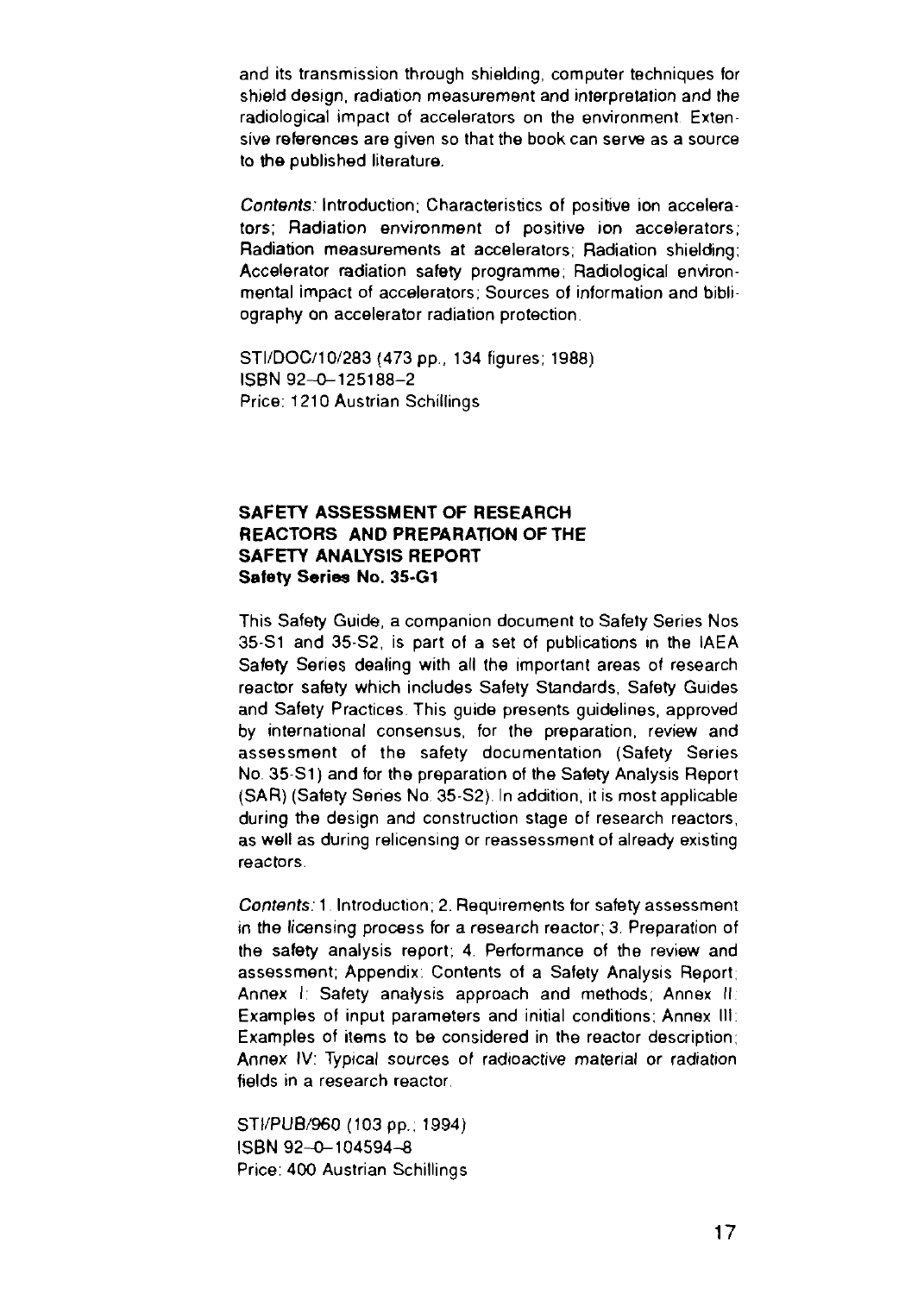#### **SAFETY IN THE UTILIZATION AND MODIFICATION OF RESEARCH REACTORS Safety Series No. 35-G2**

This Safety Guide, part of a set of publications in the IAEA Safety Series dealing with all the important areas of research reactor safety which includes Safety Standards, Safety Guides and Safety Practices, develops the general concepts presented in Safety Series Nos 35-S1 and No. 35-S2 and should be read in conjunction with them. This guide presents guidelines, approved by international consensus, for the safe utilization and modification of research reactors to ensure that these projects are implemented without undue risks to personnel, the public, the environment or the reactor. While the guide is most applicable to existing reactors, it is also recommended for use by organizations planning to put a new reactor into operation

Contents: 1. Introduction; 2. Organization and responsibilities; 3 Safety assessment, categorization and approval routes; 4. General and specific safety requirements for design, 5 Pre implementation phase of a utilization or modification project, 6. Implementation phase of a utilization or modification project, 7. Post-implementation phase of a utilization or modification project; 8. Operational safety requirements for experiments; 9. Safety considerations in the handling, dismantling, post-irradiation examination and disposal of experimental devices; 10. Safety aspects of out-of-reactor installations; 11. Quality assurance of experiments and modifications; Annex I; Categorization criteria: Annex II. Justification of a project.

STI/PUB/961 (47 pp., 1 figure; 1994) ISBN 92-0-104694-4 Price: 240 Austrian Schillings

#### Nuclear Data

#### **CIAMDA 87 — An Index to the Literature of Atomic and Molecular Collision Data Relevant to Fusion Research**

The CIAMDA Series attempts to provide a worldwide bibliographical index of the research publications on collisions between electrons, photons, hydrogen isotopes and helium, as well as collisions between these species and other ions, atoms and (a few) molecules of importance in magnetic-confinement fusion research. The first issue, CIAMDA 80, covered the period from the early 1950s to the middle of 1979. This update extends the index from the cut-off date of CIAMDA 80 to August 1986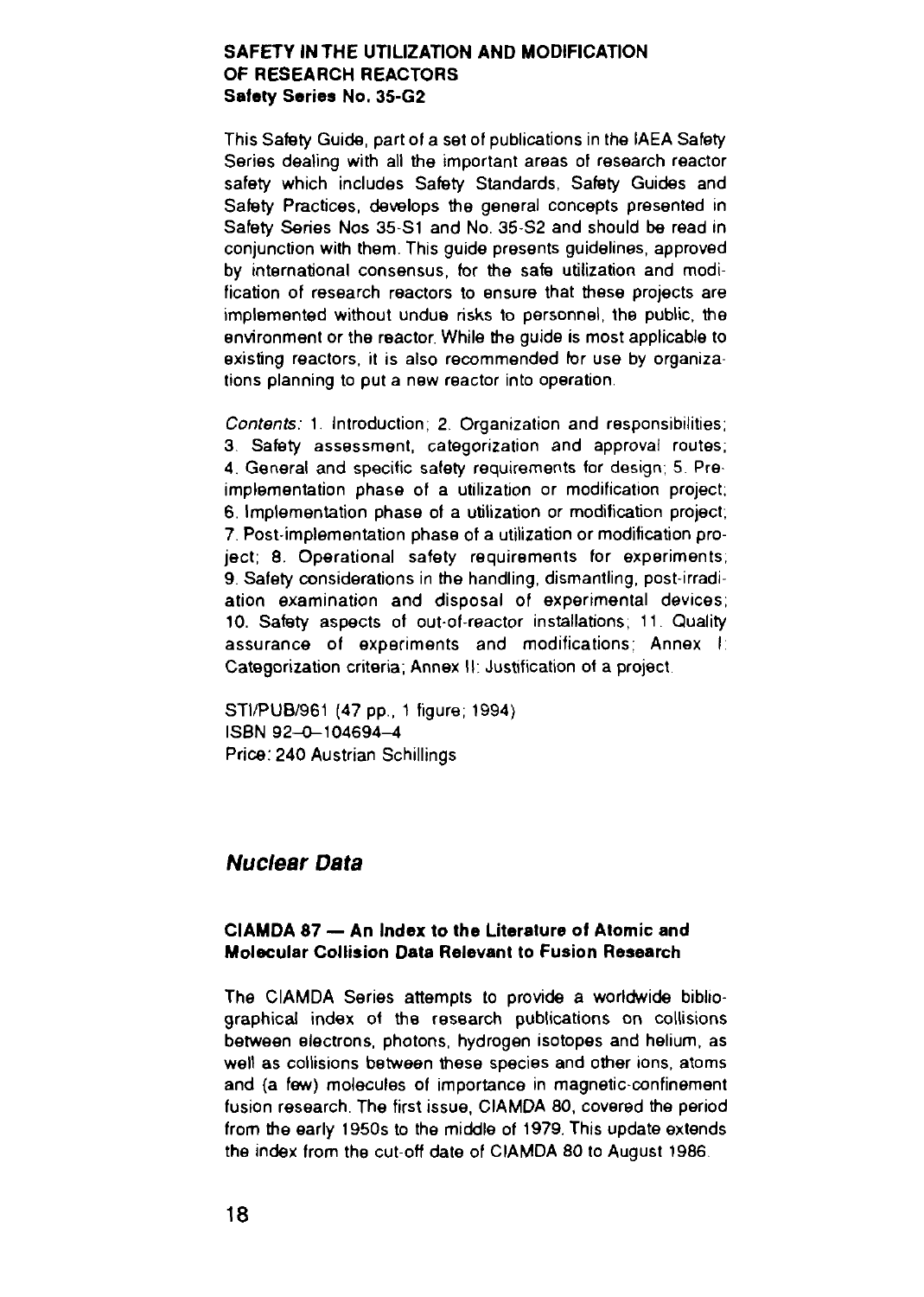Contents: Introduction; Section I: Major data references; Section II: Data index for collisions between two partners; Section III; Bibliography for the data index, Section IV: References not included in the data index; Section V: Author index. Appendix A: REF codes; Appendix B: Table IV. List of elements.

STI/PUB/752 (315 pp., 21 x 29.7 cm; 1987) ISBN 92-0-039087-0 Price: 430 Austrian Schillings

#### **CINDA-A (1935-1987)**

An index to literature and computer files on microscopic neutron data. It is a worldwide bibliography of the literature on microscopic neutron nuclear data resulting from experiments, theory and evaluations, and an index to internationally available computer libraries of neutron data. It is thus of interest to every scientist involved in pure or applied neutron physics, such as experimental neutron physics, compilation and evaluation of neutron nuclear data, reactor physics, nuclear fusion, neutron dosimetry, radiation protection and shielding, irradiation in medicine and biology, radioisotope production and neutron activation techniques The present CINDA file contains more than 230 000 entries. It also includes index lines for experimental and evaluated numerical data files available from data centres. The entries are sorted by element, isotope and data category. The list of data categories comprises microscopic cross-sections, angular distributions and energy spectra from all neutron-induced reactions of the energy range from 0 to 50 MeV and above, as well as resonance parameters, resonance integrals, level density parameters, yields of fission neutrons and fission fragments, gamma ray spectra, and also a few related nuclear reactions such as spontaneous fission, photo-fission and production of photoneutrons. CINDA-A, the archival issue in 5 volumes, contains entries from the literature published between 1935 and 1987. CINDA-A is supplemented by CINDA 90 which covers the literature published from 1988 to spring 1990

Contents: Vol. 1: Introduction; CINDA listing for collective entries 'Many' and 'Fprod'; Molecules and mixtures; Annex; Vol. 2: CINDA listing for 1 Hydrogen to 30 Zinc; Vol. 3: CINDA listing for 31 Gallium to 54 Xenon; Vol. 4: CINDA listing for 55 Caesium to 83 Bismuth; Vol. 5: CINDA listing for 84 Polonium to 105 Hahnium.

CINDA-A (Rev. 1)(Vol. 1: 191 pp., Vol. 2: 923 pp., Vol 3:685 pp, Vol. 4: 667 pp., Vol. 5: 675 pp.; 16.5 x 24 cm; 1990)

1: ISBN 92-O-O39190-7

2: ISBN 92-0-039290-3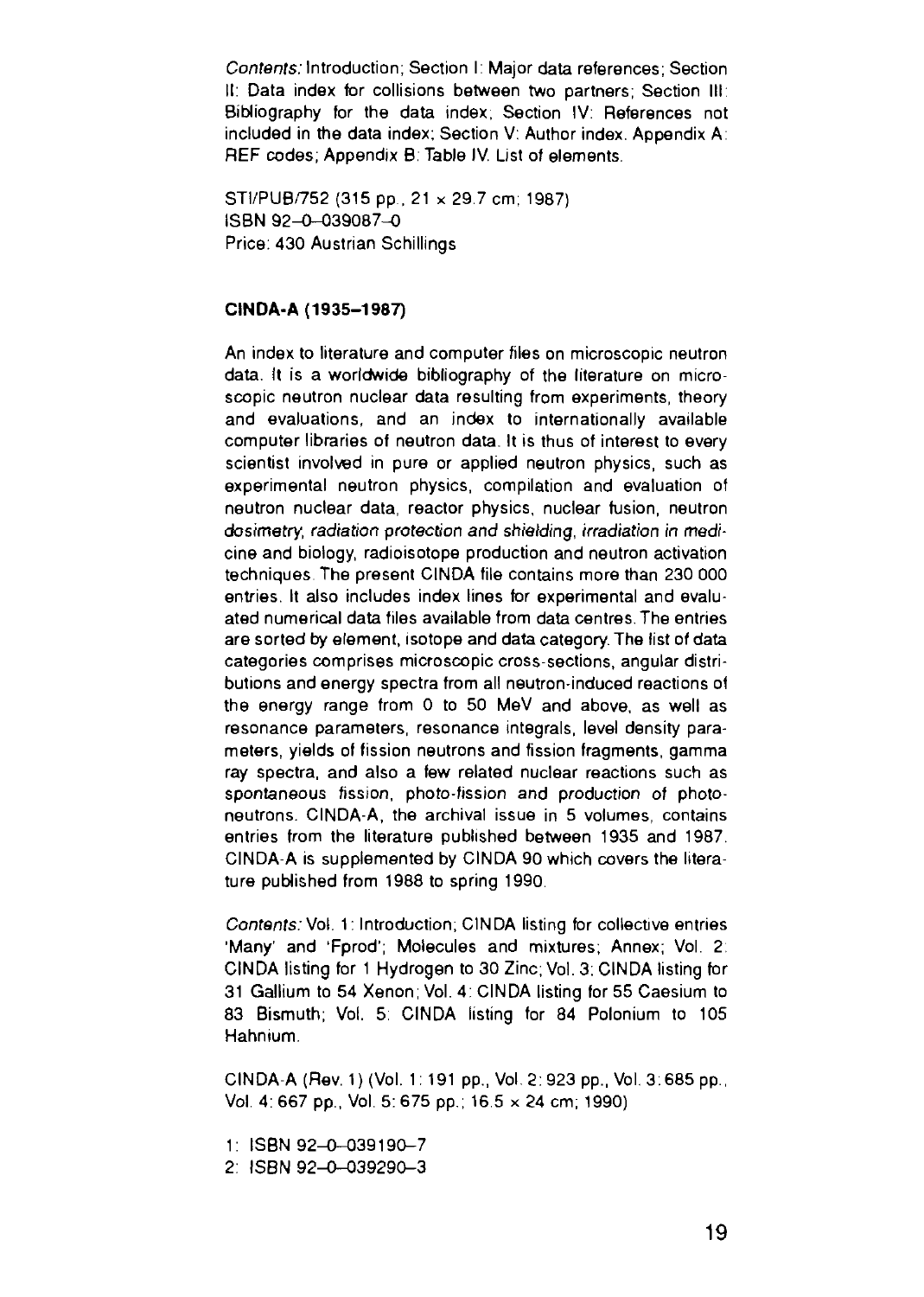- 3: ISBN 92-O-039390-X
- 4 ISBN 92-0-039490-6
- 5: ISBN 92-0-039590-2

Price: Vol 1: 240 Austrian Schillings

- Vol. 2: 1200 Austrian Schillings
- Vol. 3: 900 Austrian Schillings
- Vol. 4: 900 Austrian Schillings
- Vol. 5: 900 Austrian Schillings

#### **CINDA 96 — SUPPLEMENT TO CINDA 95 'NEW (1988-1996)**

CINDA 96 is the supplement to CINDA 95, an index to the literature on neutron nuclear data published after 1987. The complete CINDA file as of 1 June 1996 is contained in the archival issue CINDA-A (5 volumes, 1990) plus CINDA 95 and the current issue, CINDA 96

CINDA 96 (158 pp., 16 5 x 24 cm; 1996) ISBN 92-0-104196-9 Price: 280 Austrian Schillings

#### **COMPENDIUM OF NEUTRON SPECTRA AND DETECTOR RESPONSES FOR RADIATION PROTECTION PURPOSES Technical Reports Series No. 318**

A wide variety of radiation dosimeters and survey instruments are used to monitor exposure to neutrons. To establish an adequate neutron monitoring programme and to evaluate dosimetry results properly, it is important to know both the energy distribution of the neutrons encountered and the energy dependent response of the measuring devices. It is also impor tant for calibration to use such neutron fields whose spectra are appropriate for the particular application. This compendium includes a collection of neutron spectra encountered in various occupational environments and the spectra of calibration neutron sources. It also gives the response functions of various neutron dosimeters and survey instruments. Finally, it includes the calcu lated energy responses for each of the detectors and spectra given.

Contents: Chapter 1. Introduction; Chapter 2. Dosimetric quantities; Chapter 3. Dosimeters and survey instrument response functions; Chapter 4 Calibration neutron spectra; Chapter 5 Operational spectra; Chapter 6. Monoenergetic neutrons incident on elliptical phantom.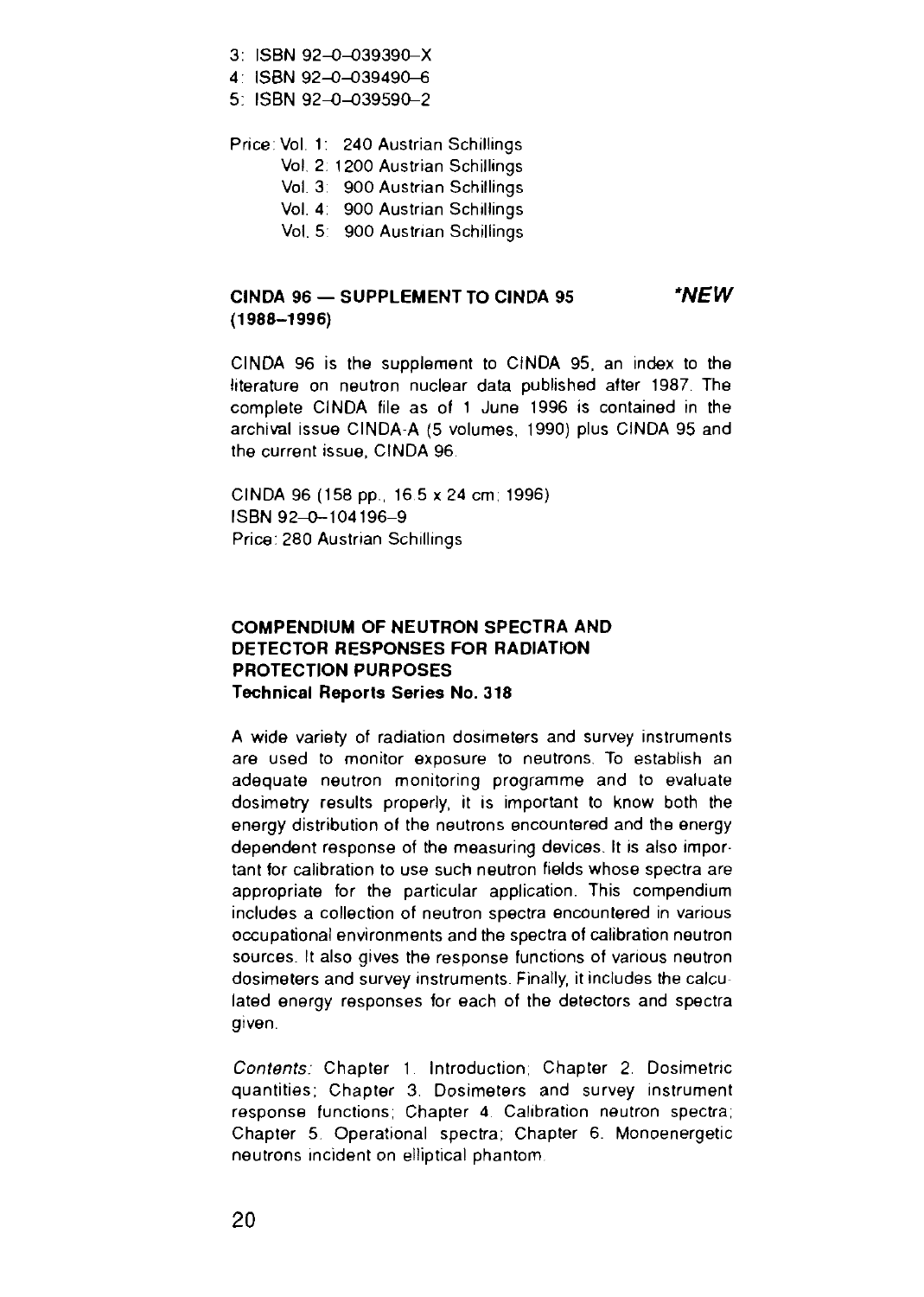The neutron fluence to dose conversion factor, detector responses and spectra tabulated are available on diskette from: Division of Publications, International Atomic Energy Agency, P.O. Box 100, A-1400 Vienna, Austria.

STI/DOC/10/318 (274 pp., 61 figures; 1990) ISBN 92-0-125290-0 Price: 720 Austrian Schillings

#### **HANDBOOK ON NUCLEAR DATA FOR BOREHOLE LOGGING AND MINERAL ANALYSIS Technical Reports Series No. 357**

This handbook is a compendium of nuclear data to be used for neutron borehole logging and neutron activation analysis of mineral samples, meeting the major requirements of the nuclear geophysics community for microscopic cross-section and decay data.

Contents: Chapter 1. Introduction: Chapter 2 Table of nuclides: Chapter 3. Prompt gamma rays from thermal neutron capture — Extracted from the database; Chapter 4 Nuclear decay gamma rays with intensities higher than 5% — An extract from the ENSDF radioactivity database; Chapter 5 Spectra of neutron sources: Chapter 6. Neutron induced reaction cross-section data for nuclides required for borehole logging and mineral analysis; Chapter 7. Neutron source averaged cross sections

 $STI/DOC/10/357(231 pp + 1$  diskette containing approx,  $100 pp$ , 78 figures; 1993) ISBN 92-0-102393-6 Price. 1000 Austrian Schillings

#### **NUCLEAR AND ATOMIC DATA FOR RADIOTHERAPY AND RELATED RADIOBIOLOGY Panel Proceedings Series**

Proceedings of an Advisory Group meeting, Rijswijk, Netherlands, 16-20 September 1985, in co-operation with the Radiobiological Institute TNO The meeting had the following specific objectives: to make an inventory of available knowledge on nuclear and atomic data sets relevant to radiotherapy and related radiobiology; to identify and specify further needs for nuclear and atomic data and their accuracies; to stimulate new experimental and theoretical work to fill the identified gaps in nuclear reaction, decay and atomic data; to formulate specific technical recommendations for future work.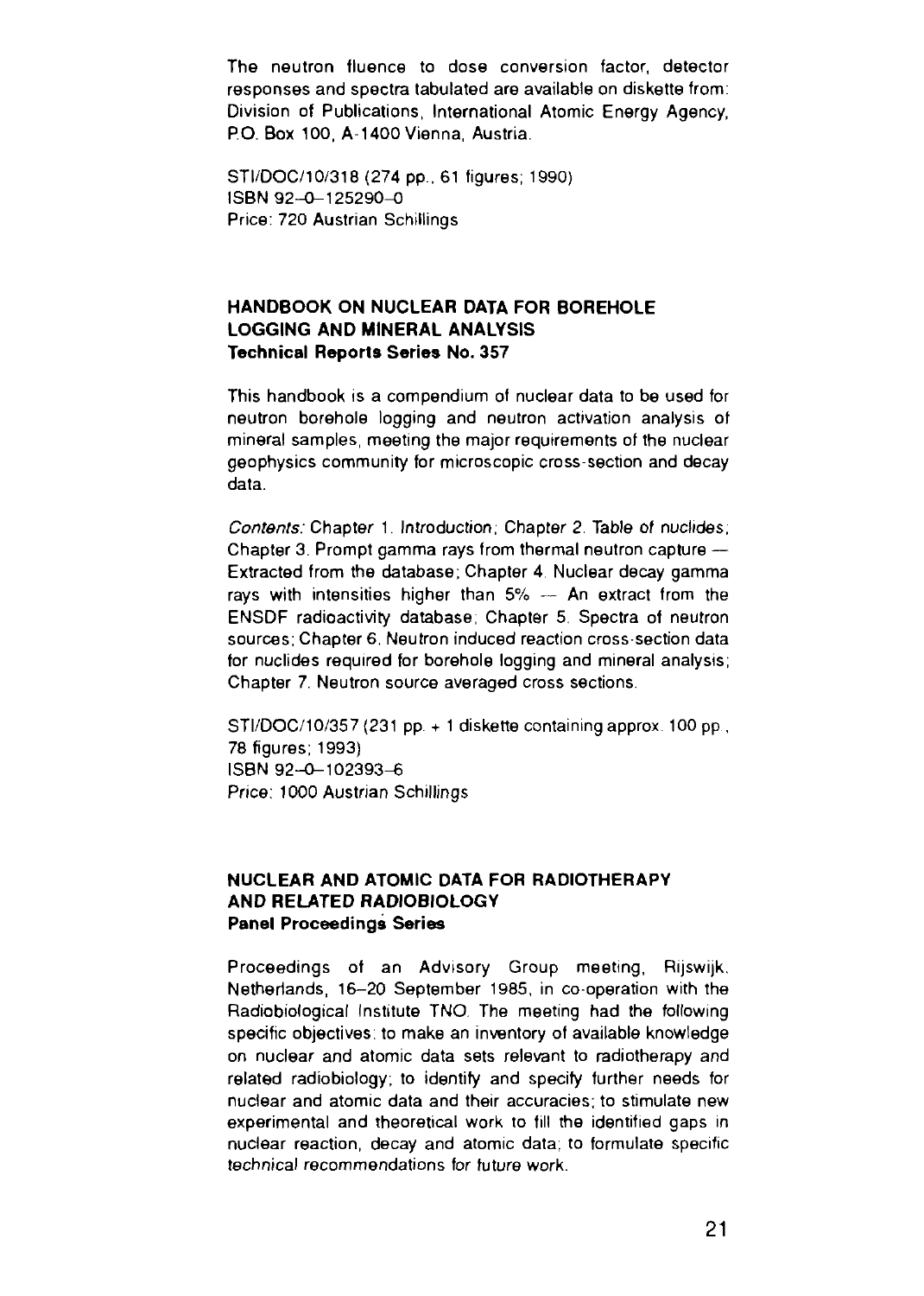Contents: Introduction; Applications and beam production, Neutron interactions; Pion interactions; Charged particle interactions; Charged particle track structure; Working groups: 1. Beam production and field description; 2 Dosimetry; 3 Interpretation and optimization of biological effects.

STI/PUB/741 (454 pp., 141 figures; 1987) ISBN 92-0-131087-0 Price: 1140 Austrian Schillings

#### **RECOMMENDED DATA ON ATOMIC COLLISION PROCESSES INVOLVING IRON AND ITS IONS Nuclear Fusion — Special Supplement 1987**

This publication contains recommendations given by a group of experts who attended an Advisory Group meeting in Vienna, 18-20 September 1985. The purpose of the meeting was to review the available atomic collision data relevant to fusion plasma modelling, with emphasis on processes involving iron and its ions. The fourteen experts from five Member States reviewed the status of data in the relevant areas of atomic physics and made specific recommendations regarding the use of these data.

Contents: R.A Phaneuf, R.K. Janev, H.T. Hunter: Charge exchange processes involving iron ions; M.S. Pindzola, D.C. Griffin, C. Bottcher, S.M. Younger, H.T. Hunter: Electron impact ionization data for the iron isonuclear sequence, A E Kingston, MA. Lennon: Electron excitation rates for iron ions.

STI/PUB/23/SPS/1987 (131 pp., 44 figures, 21 x 29.7 cm; 1987) ISBN 92-0-139087-4 Price: 280 Austrian Schillings

## **INDUSTRIAL APPLICATIONS**

#### **Radiation Processing**

#### **APPLICATIONS OF ISOTOPES AND RADIATION IN CONSERVATION OF THE ENVIRONMENT Proceedings Series**

Proceedings of a symposium, Karlsruhe, 9-13 March 1992. The objective was to review present knowledge of the applications of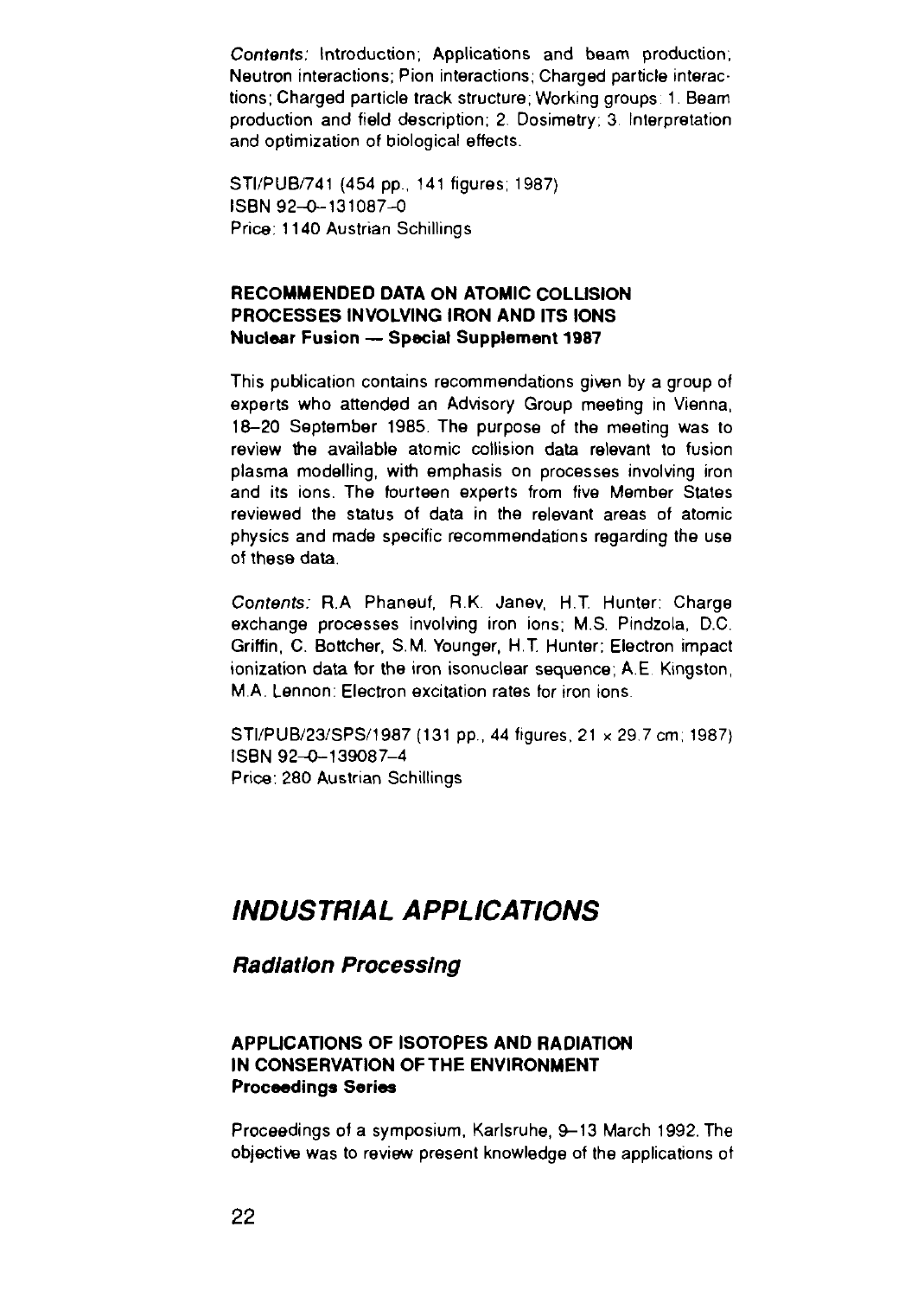radiation, radioisotopes and nuclear methods of analysis in the monitoring and control of environmental pollution and in reducing emissions of environmentally toxic substances. Isotopes and radiation have many characteristics which uniquely contribute to the better understanding of environmental processes, as well as directly protect the environment from the impact of toxic substances. These kinds of applications form the focus of this volume.

Contents: Overviews of some main areas of application of nuclear techniques; Flue gas purification, Radiation processing of liquid and solid wastes; Industrial applications; Radiotracer studies: Major analytical techniques and new approaches in environmental monitoring and research; Nuclear analytical techniques and their applications: 1. Atmospheric studies; 2. Studies of solid wastes, sediments and soils; 3. Hydrochemical and miscellaneous studies; Panel: Current problems and future trends in the use of isotopes and radiation for conservation of the environment.

STI/PUB/904 (699 pp., 221 figures; 1992). ISBN 92-0-O00492-X Price: 1900 Austrian Schillings

#### **HIGH DOSE DOSIMETRY FOR RADIATION PROCESSING Proceedings Series**

Proceedings of a symposium, the second in its field, Vienna, 5-9 November 1990. Reliable dosimetry is a key parameter for quality assurance of radiation processing and irradiated prod ucts. The standardization of dosimetry provides a basis for the regulatory approval of irradiated products and for international clearance for free trade. Papers presented at the meeting discussed the development of new techniques, the improvement of reference and routine dosimetry, systems and the quality control and assurance of dosimetry, presenting an authoritative account of the status of high dose dosimetry throughout the world in 1990.

Contents: General aspects; Development of dosimetry techniques; Reference dosimetry and review of dosimetry techniques; Quality control and assurance of dosimetry

STI/PUB/846 (513 pp., 217 figures; 1991) ISBN 92-0-010291-3 Price: 1380 Austrian Schillings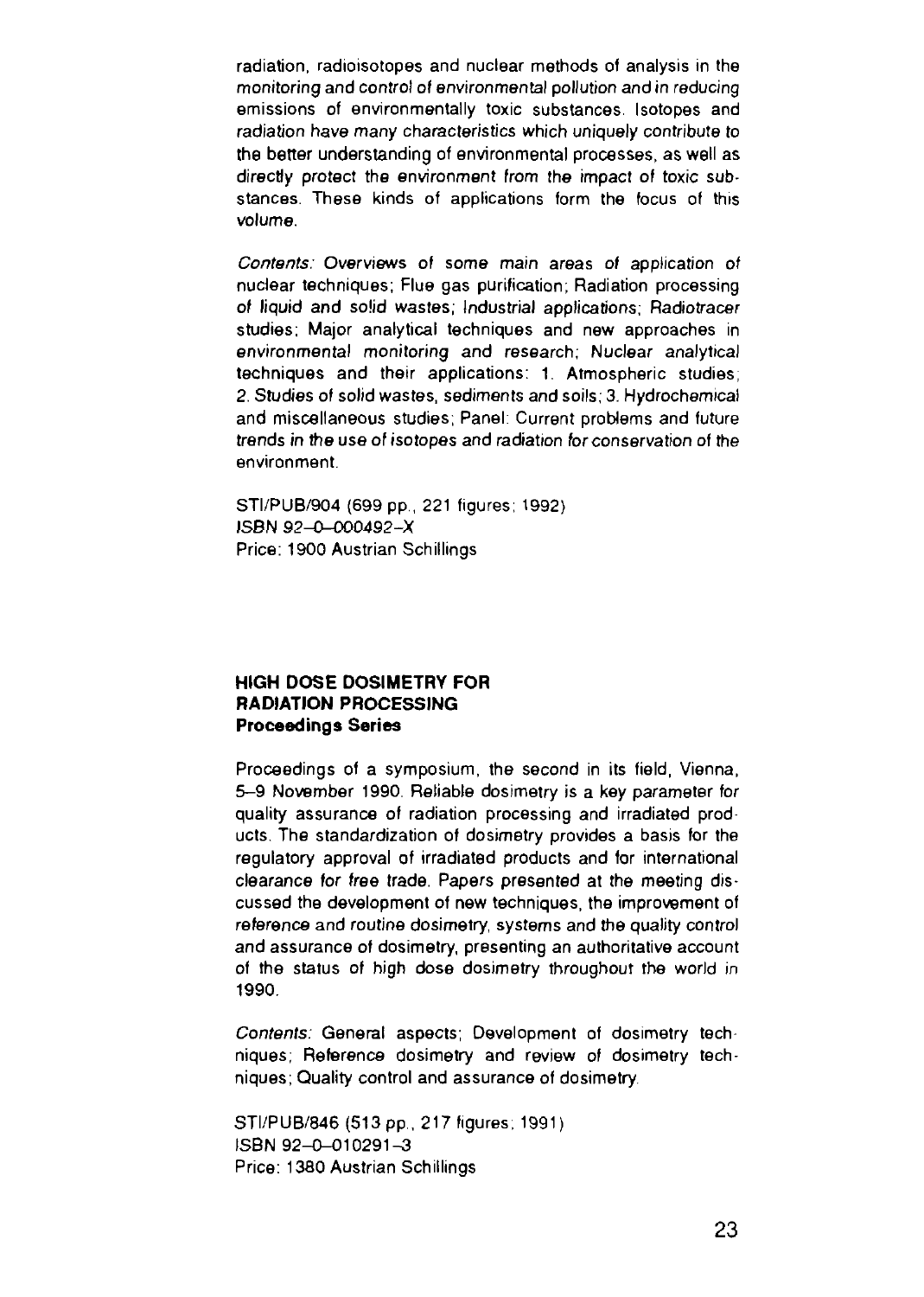#### **Radiornetry**

#### **GAMMA, X-RAY AND NEUTRON TECHNIQUES FOR THE COAL INDUSTRY Panel Proceedings Series**

Proceedings of an Advisory Group meeting in 1984 to review the latest developments and to make recommendations on the most promising areas and priorities for future research and development. Potential applications include on-line process measurement of coal ash, moisture, calorific value, sulphur and elemental analyses Improved borehole logging instruments make possible the in situ determination of ash content and coal seam delineation for resource assessment and for mine development planning

STI/PUB/707 (216 pp., 94 figures; 1986) ISBN 92-0-161086-6 Price: 530 Austrian Schillings

**Tracers**

#### **GAMMA, X-RAY AND NEUTRON TECHNIQUES FOR THE COAL INDUSTRY Panel Proceedings Series**

(See under Radiometry above)

#### **GUIDEBOOK ON RADIOISOTOPE TRACERS IN INDUSTRY Technical Reports Series No. 316**

The idea of using tracers (chemical tracers, dyes, etc) in the investigation of complex physical phenomena has always attracted the attention of scientists and engineers When radioactive isotopes became available it was immediately recognized that they offered an almost ideal solution to tracer selection. Extensive experience has been gathered all over the world in the application of radioactive tracers in industry This guide is devoted to reviewing the present status of the tracer method as such and to its applications to those branches of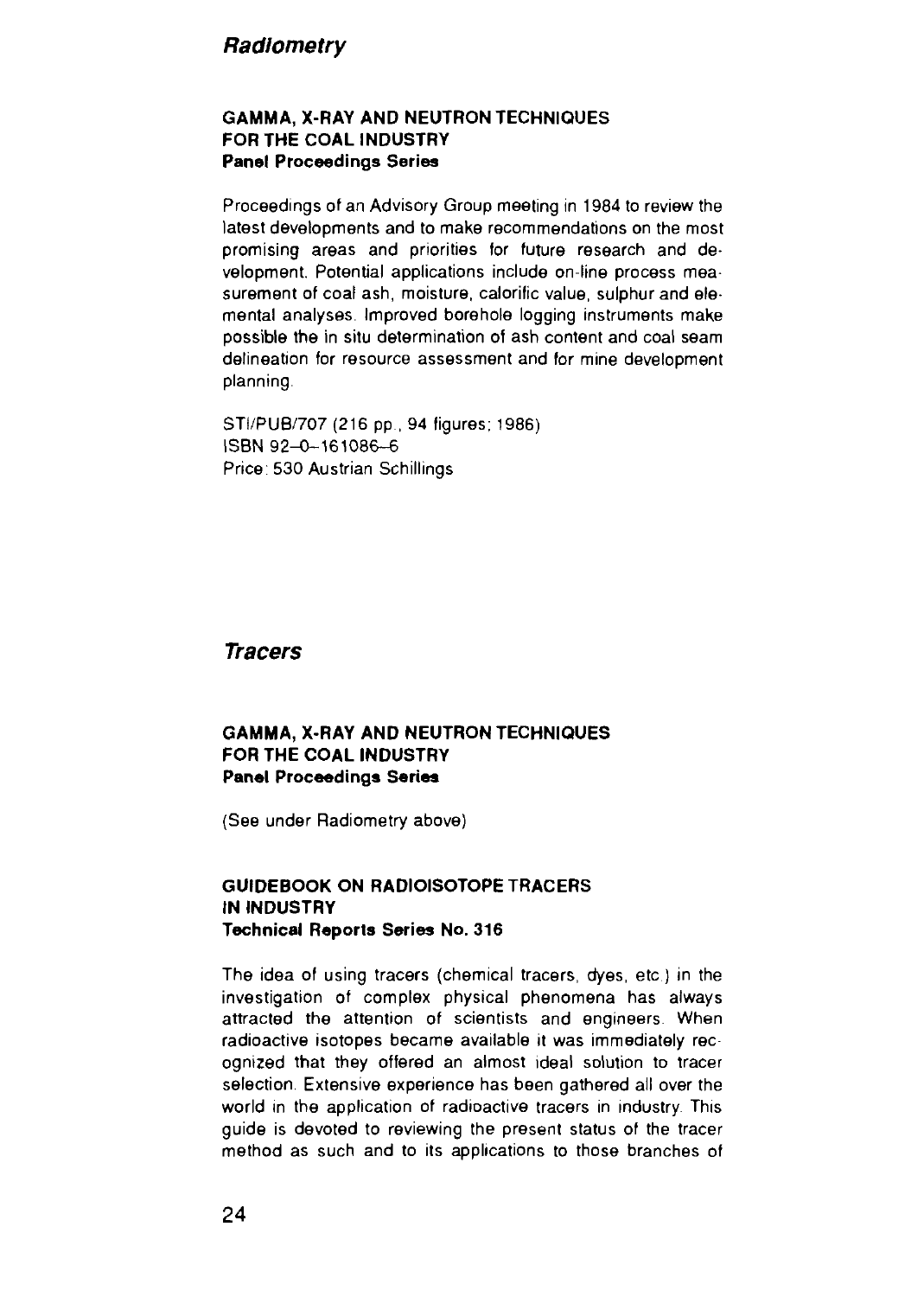industry which have derived large benefits from the use of this technology

Contents: Chapter 1. Introduction; Chapter 2 The concept of tracers; Chapter 3. General tracer technology; Chapter 4. Tracer methodology; Chapter 5 General applications; Chapter 6. Case studies; Chapter 7. Current trends in development and applications; Annexes t—VI.

STI/DOC/10/316 (374 pp., 116 figures; 1990) ISBN 92-0-165090-6 Price: 1060 Austrian Schillings

#### **NUCLEAR TECHNIQUES IN THE EXPLORATION AND EXPLOITATION OF ENERGY AND MINERAL RESOURCES Proceedings Series**

Proceedings of a symposium, Vienna, 5-8 June 1990 Over the past decades, many nuclear techniques have been developed and used on an industrial scale for the exploration and exploitation of energy and mineral resources, resulting in very great technical and economic benefits. The major nuclear techniques which are currently employed on a large scale include nucleonics control and on-stream analysis, nuclear well logging and tracer investigations The advantages of nuclear techniques include rapidity, relative simplicity and, in some cases, the possibility of use in hostile environments where no other methods can be used Furthermore, nuclear measurements and nucleonics control can be made by non-contact processes The purpose of the symposium was to review the latest concepts and developments and to foster an exchange of information leading to technology transfer from developed to developing countries.

Contents: Nucleonics control systems and on-stream analysers in the coal industry; On-line nuclear and nuclear related analytical techniques in the mineral industry; Nucleonics control systems and on-stream mineral analysers; Nuclear borehole logging applications; Nuclear borehole logging instrumentation, data processing and interpretation; Tracer techniques and radiometric methods in the mineral industry; Off-line nuclear activation analysis in the mineral industry; Summary of the panel discus sion: Nuclear and nuclear related techniques in the mineral industry — trends and future perspectives

STI/PUB/841 (627 pp., 207 figures; 1991) ISBN 92-0-060091-3 Price: 1660 Austrian Schillings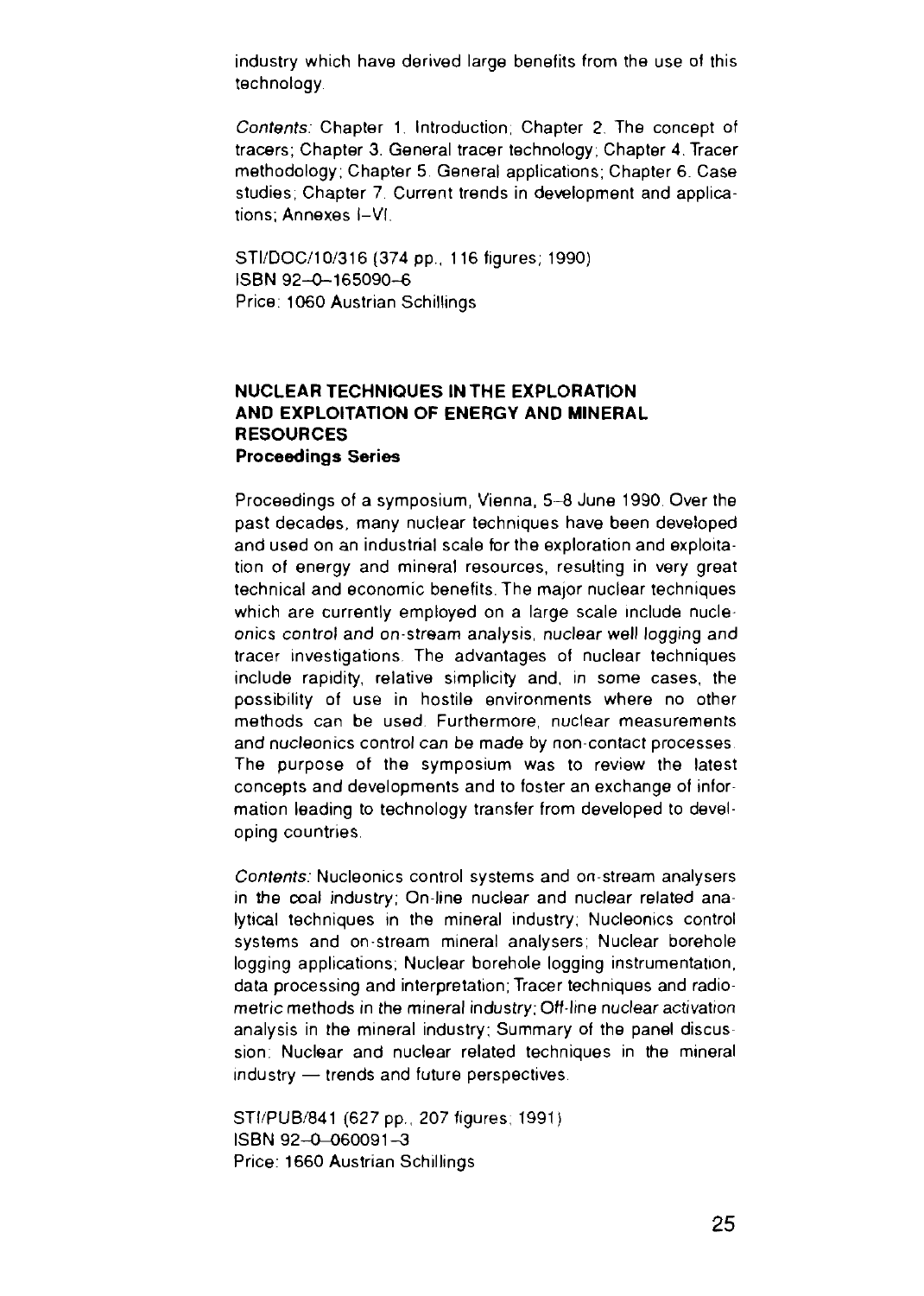## **PLASMA PHYSICS AND NUCLEAR FUSION**

#### ATOMIC AND PLASMA-MATERIAL INTERACTION DATA FOR FUSION (Supplement to the journal Nuclear Fusion)

The purpose of this series of annually published journals is to make available original contributions and review articles containing high quality data on the atomic and plasma-material interaction processes of interest to thermonuclear fusion research. The scientific scope of the journals includes the topics of elementary atomic collision processes in fusion plasmas, involving photons, electrons, ions, atoms and molecules, the collision processes of plasma particles with surfaces of fusion relevant materials, and thermophysical material response phenomena related to the plasma-material interactions. The review articles provide comprehensive critical analyses and sets of recommended data for a broader class of interaction processes or thermophysical response phenomena. The series represents a medium for direct exchange of expert assessed or generated atomic and plasma-material interaction data information between the atomic/material physics and fusion research communities.

#### **ATOMIC AND PLASMA-MATERIAL INTERACTION DATA FOR FUSION, Volume 1 (Supplement to the journal Nuclear Fusion)**

This first volume is devoted to the plasma-material interaction processes and contains critical data assessments and data collections for all major particle-surface collision processes related to the partial recycling, impurity generation and material erosion in tokamak fusion devices. Apart from processes induced by particle impact, plasma-material interaction effects related to off-normal plasma events (e.g. disruptions, runaway electron bombardment) are also covered in this volume. A summary of the status of data information on these effects is also provided.

STI/PUB/23/APID/1 (138 pp., 87 figures, 21 x 30 cm; 1991) Price: 300 Austrian Schillings

#### **ATOMIC AND PLASMA-MATERIAL INTERACTION DATA FOR FUSION, Volume 2 (Supplement to the journal Nuclear Fusion)**

Volume 2 of Atomic and Plasma-Material Interaction Data for Fusion is devoted to the atomic and molecular processes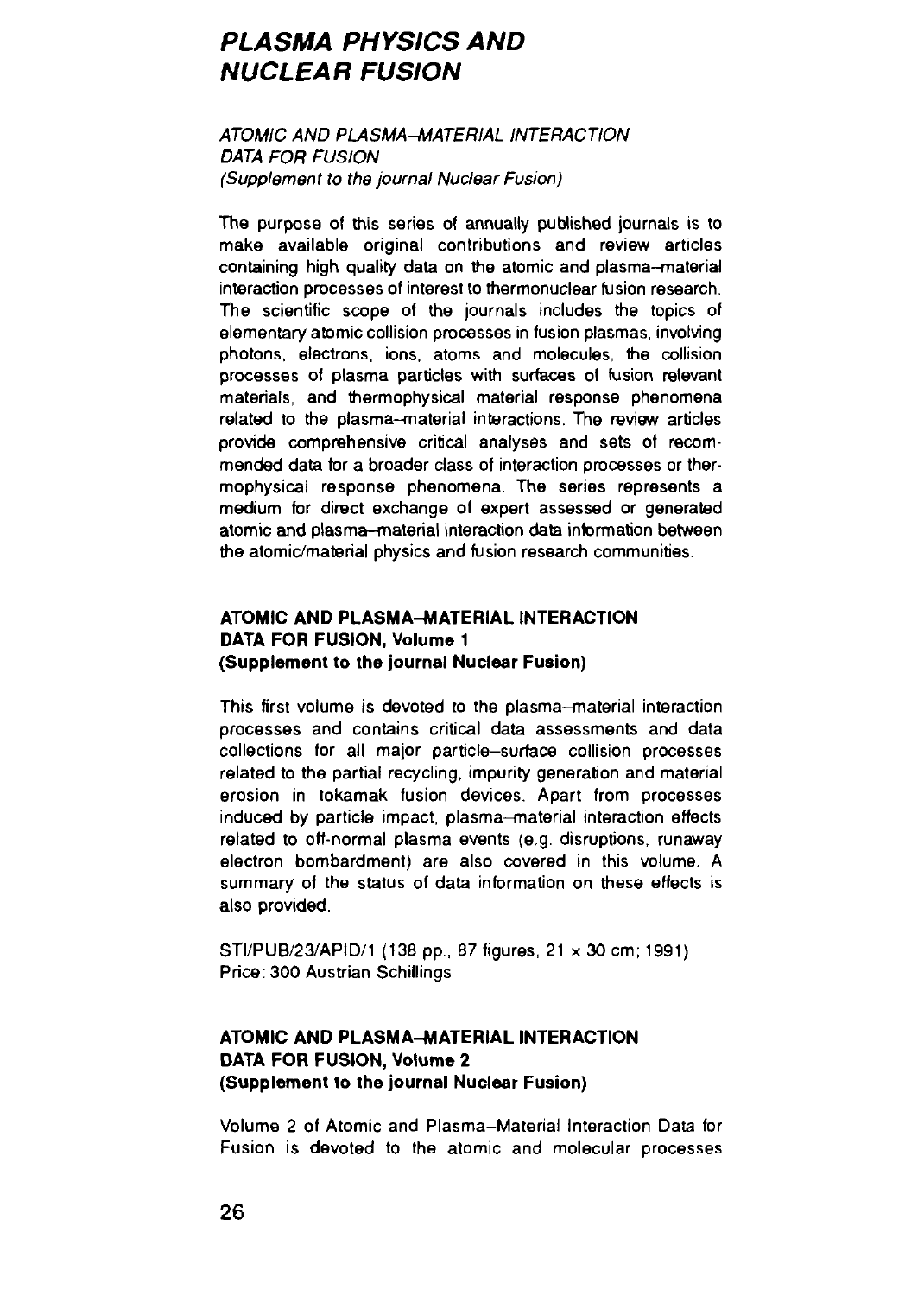taking place in the edge region of magnetically confined fusion plasmas. The comprehensive review articles included in this volume discuss exhaustively the current status of the spectroscopic and collision data for fusion plasma edge constituents. The collision processes considered include: electron scattering on plasma edge neutrals, electron impact excitation and ionization of atomic and molecular ions, particle impact induced dissociative and energy transfer reactions involving molecular hydrogen isotopes, heavy particle collision processes and ion-molecule reactions Radiative losses and electron cooling rates for carbon and oxygen plasma impurities are also provided.

STI/PUB/23/APID/2 (134 pp., 60 figures, 21 x 30 cm; 1992) Price: 300 Austrian Schillings

#### **ATOMIC AND PLASMA-MATERIAL INTERACTION DATA FOR FUSION, Volume 3 (Supplement to the journal Nuclear Fusion)**

Volume 3 of Atomic and Plasma-Material Interaction Data tor Fusion is devoted to atomic collision processes of helium atoms and of beryllium and boron atoms and ions in fusion plasmas Most of the articles included in this volume are extended versions of the contributions presented at the IAEA experts meetings on Atomic Data for Helium Beam Fusion Alpha Particle Diagnostics and on the Atomic Database for Beryllium and Boron, held in Vienna, June 1991, or have resulted from the cross-section data analyses and evaluations performed by the working groups of these meetings. The volume contains reviews of the most important classes of collision processes of plasma particles with helium atoms and beryllium and boron ions, and comprehensive sets of recommended cross-section data tor these processes.

STI/PUB/23/APID/3 (127 pp., 26 figures, 21 x 30 cm: 1992) Price: 300 Austrian Schillings

#### **ATOMIC AND PLASMA-MATERIAL INTERACTION DATA FOR FUSION, Volume 4 (Supplement to the journal Nuclear Fusion)**

Volume 4 of Atomic and Plasma-Material Interaction Data for Fusion contains the result of a critical data evaluation of the cross-sections of ground state and excited hydrogen atoms colliding with the basic fusion plasma constituents, the electrons and protons, and with the multiply charged ions of major plasma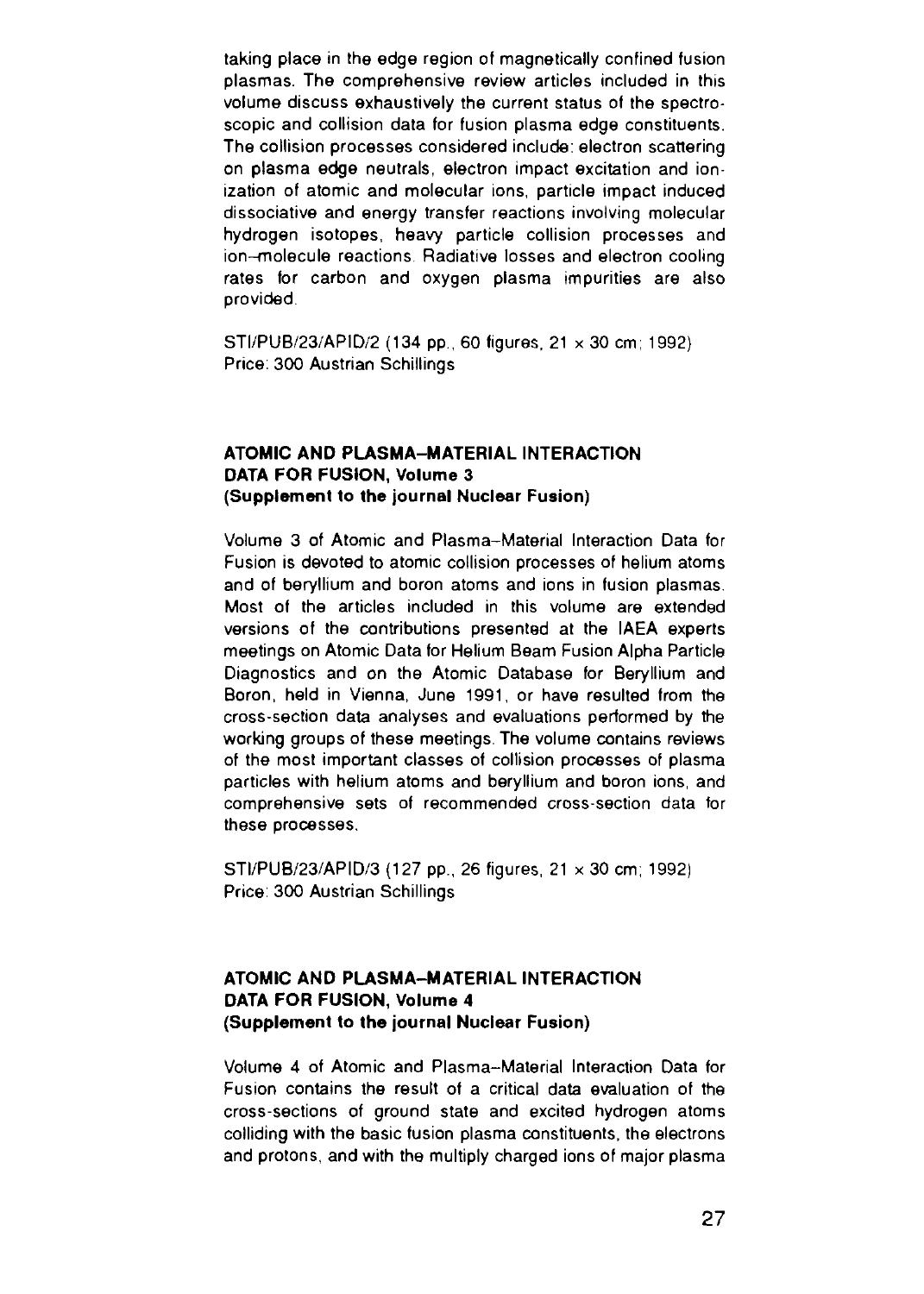impurities The primary purpose of the present volume is to provide a complete set of the collisional data required for the modelling of neutral hydrogen beam penetration in a thermonuclear fusion plasma

STI/PUB/23/APID/4 (180 pp., 77 figures, 21 x 30 cm; 1993) Price: 350 Austrian Schillings

#### **ATOMIC AND PLASMA-MATERIAL INTERACTION DATA FOR FUSION, Volume 5 (Supplement to the journal Nuclear Fusion)**

Volume 5 of Atomic and Plasma-Material Interaction Data for Fusion is devoted to a critical review of the physical and thermo- mechanical properties of presently considered candidate plasma-facing and structural materials for next-generation thermonuclear fusion reactors This volume should provide fusion reactor designers with a source of critically assessed material properties data, including information on the material response to high heat and particle fluxes and on the thermohydrodynamic coupling with coolants Emphasis is given to the presentation of the most recent results for plasma-facing reactor materials

STI/PUB/23/APID/5 (268 pp., 197 figures, 21 x 30 cm; 1994) Price: 350 Austrian Schillings

#### **ATOMIC AND PLASMA-MATERIAL 'NEW INTERACTION DATA FOR FUSION, Volume 6 (Supplement to the journal Nuclear Fusion)**

Volume 6 of Atomic and Plasma-Material Interaction Data for Fusion includes critical reviews and results of original experimental and theoretical studies on inelastic collision processes among the basic and dominant impurity constituents of fusion plasmas. The following processes are considered electron impact excitation of excited helium atoms, electron impact excitation and ionization of plasma impurity ions and atoms, electron-impurity-ion recombination and excitation, ionization and electron capture in collisions of plasma protons and impurity ions with the main fusion plasma neutron components H, He and H<sub>2</sub> (the latter being always present in the plasma edge or introduced into the plasma by neutral beam injection for heating, fuelling or diagnostic purposes).

STI/PUB/23/APID/6 (264 pp., 132 figures, 21 x 30 cm; 1995) Price: 350 Austrian Schillings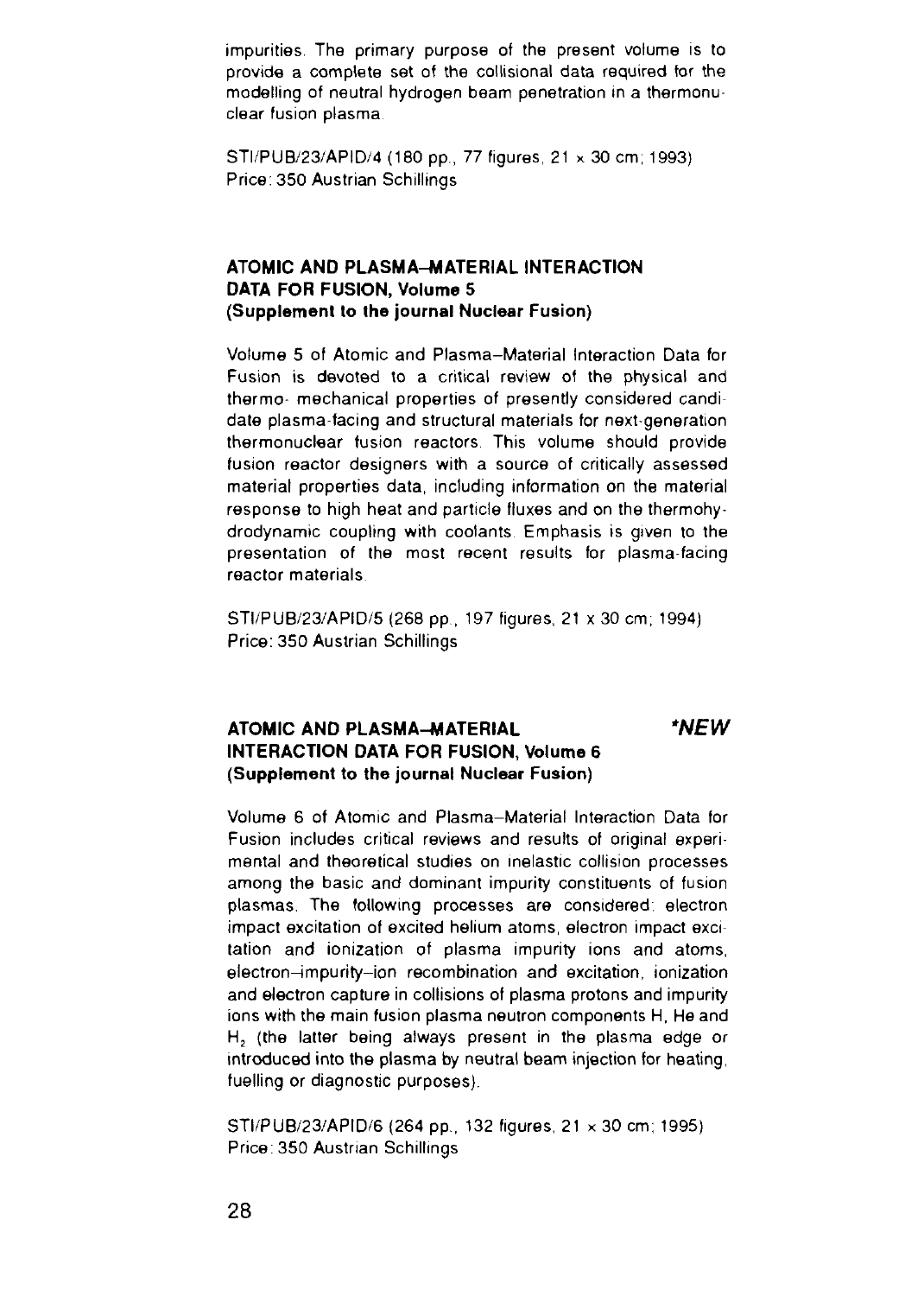#### **ENERGY FROM INERTIAL FUSION 'NEW**

This publication describes the current scientific, engineering and technological developments in the field of inertial confinement fusion (ICF). It provides an introduction to ICF as well as an overview of the various technologies needed for inertial fusion power plant development. It was compiled by an international group of experts under the auspices of an IAEA Advisory Group on Inertial Fusion Energy and is intended for a large audience, e.g. policy makers, scientists, engineers or technologists in other fields, and students

Contents: 1. Introduction: Inertial fusion energy fundamentals; 2. Inertial confinement target physics; 3 IFE power plant design principles; 4. Special design issues; 5. Inertial fusion energy development strategy; 6. Safety and environmental impact; 7. Economics and other figures of merit; 8. Other uses of inertial fusion; 9. International activities; Authors.

STI/PUB/944 (457 pp., 146 figures; 1995) ISBN 92-0-100794-9 Price: 1320 Austrian Schillings

#### **FUSION REACTOR DESIGN AND TECHNOLOGY 1986 Panel Proceedings Series**

Proceedings of a Technical Committee meeting and workshop, Yalta, 26 May to 6 June 1986. The purpose of the meeting was: (a) to review and assess the current status and recent progress made in fusion reactor experiments, design and technology; (b) to identify the areas in which work needs to be done in order to progress towards the goal of commercial fusion power reactors; and (c) to identify the critical issues in fusion reactor design and technology that will be important during the next five years

Contents: (Vol. 1) Fusion programmes; Tokamaks; Non-tokamak reactors and open systems; Inertial confinement concepts; Fission-fusion hybrids; (Vol 2) Plasma engineering; Nuclear and energy technologies; Materials developments; System studies and safety aspects.

STI/PUB/754 (Vol. 1:600 pp., 232 figures; Vol 2:523 pp, 149 figures; 1987)

1: ISBN 92-0-131187-7 2: ISBN 92-0-131287-3

Price: Vol. 1: 720 Austrian Schillings Vol 2: 660 Austrian Schillings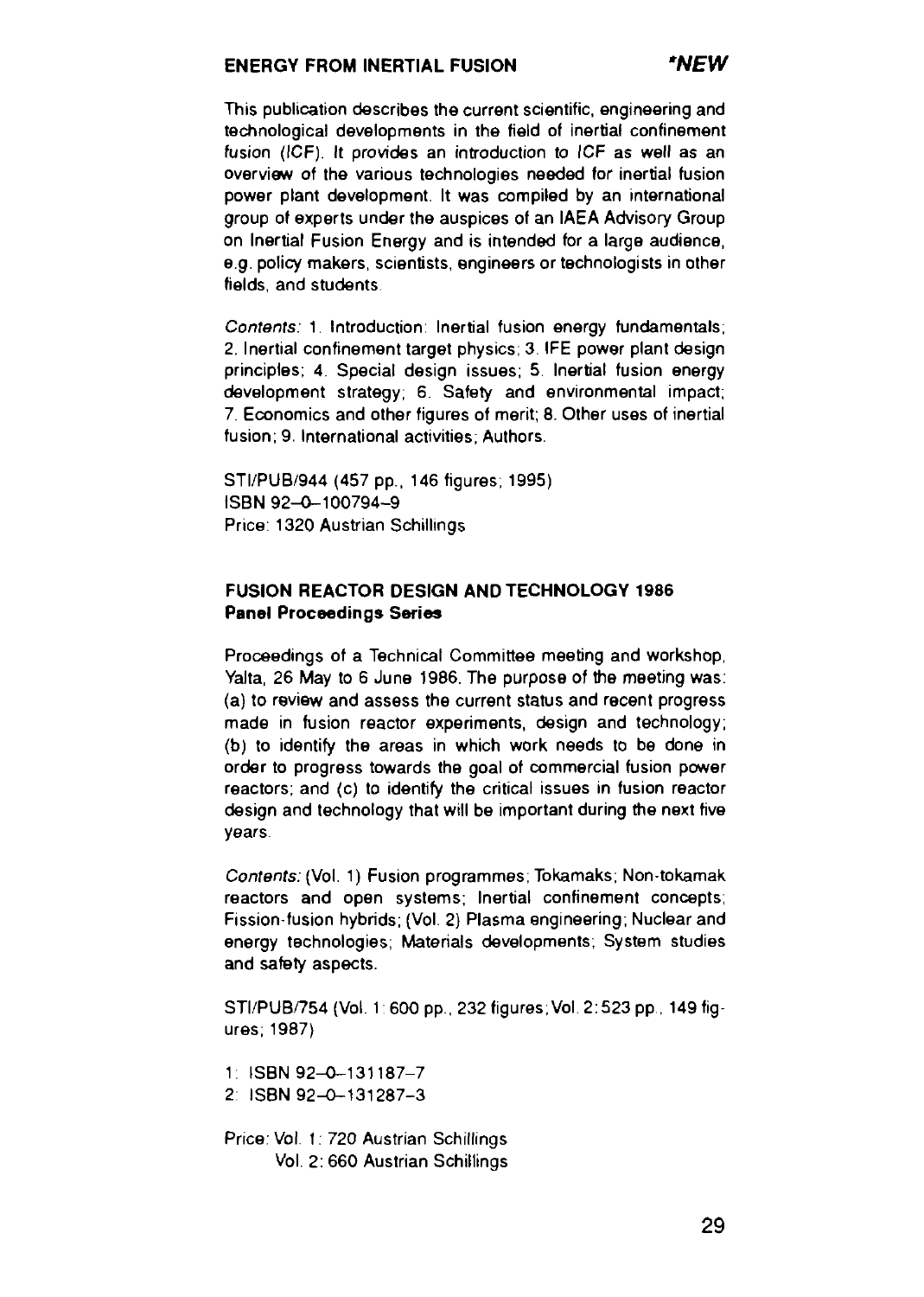#### **NUCLEAR FUSION**

**A** journal issued twelve times a year which includes original articles, letters, review papers and comments in the field of controlled nuclear fusion. At present, papers covering the following areas are published: plasma effects; processes and phenomena directly related to fusion research; production, heat ing and confinement of plasmas of interest to fusion research; application of experimental and diagnostic techniques to high temperature plasmas; fusion reactor concepts and closely related technology. Special issues and supplements are published at irregular intervals and are not included in the subscription.

#### STI/PUB/23 (approx. 1800 pp./year, figures) ISSN 0029-5515

Price: Annual subscription (1997): 9500 Austrian Schillings

A special rate of ATS 1000 for 12 issues is available to individuals whose institution subscribes to Nuclear Fusion, provided that their mailing address is the same as that of the institution Price per single issue: 900 Austrian **Schillings** 

#### **NUCLEAR FUSION — Thirty Years Cumulative Index Volumes 1-30 (1960-1990)**

This cumulative index should serve as a tool to rapidly retrieve Nuclear Fusion articles that deal with specific topics in fusion research and covers the first 31 years (1960-1990) of the journal. The chronological index lists titles and authors of all published Nuclear Fusion articles in order of publication. The subject index groups the articles under broad categories (such as Heating, or Confinement and Transport) which are subdivided into more specific categories (ICH, Transport phenomena, etc.). A further subdivision distinguishes between type of experiment (tokamak, mirror, etc ) and character of the article (experimental, theoretical, etc.). The author index is a complete list of all authors in alphabetical order, with reference to volume and page number.

Contents: Foreword; Introduction; I. Chronological index; II. Subject index; III. Author index.

STI/PUB/23/CUMI/1992 (137 pp., 21 x 30 cm, 1992) ISBN 92-0-100692-6 Price: 250 Austrian Schillings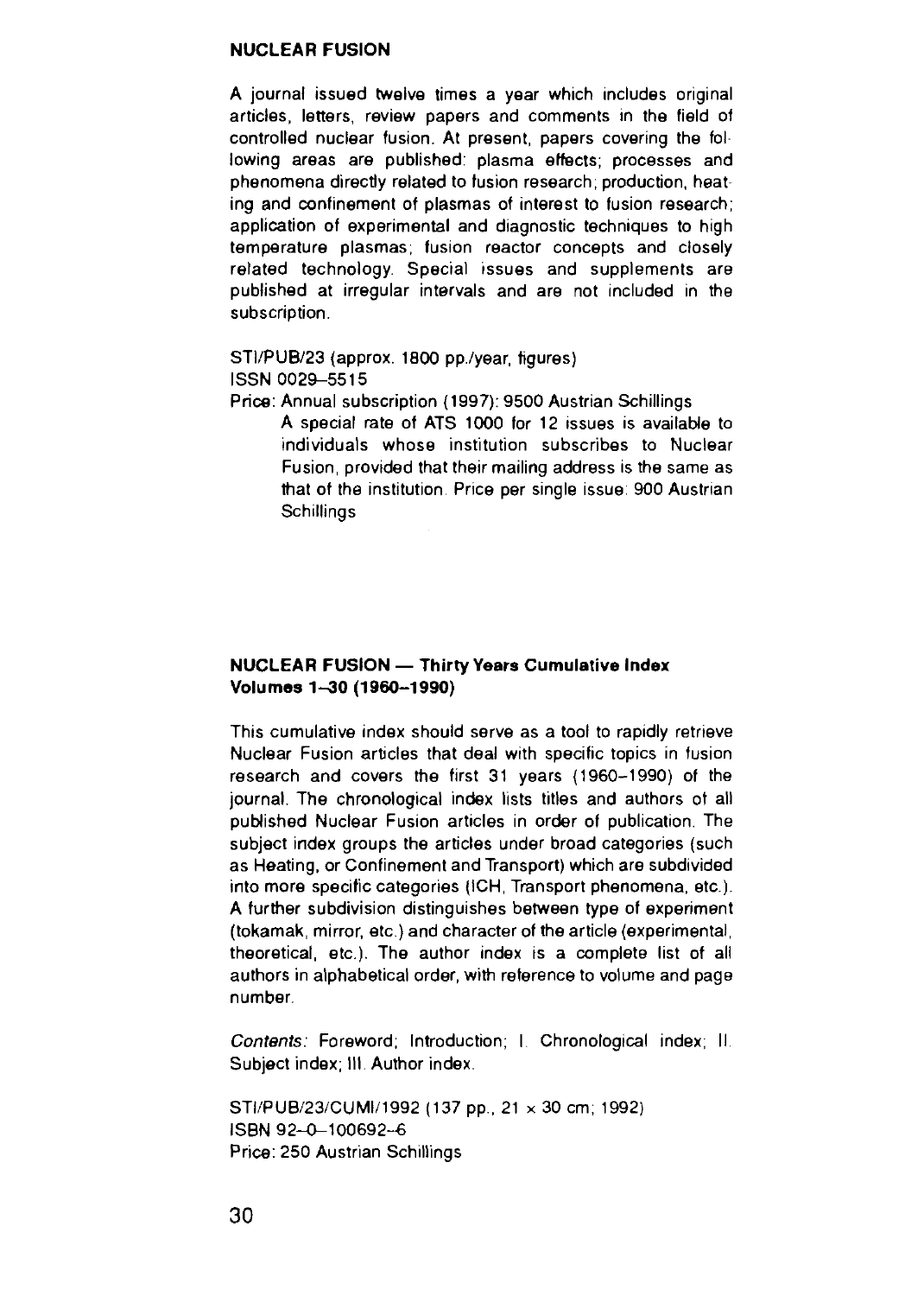#### **RECOMMENDED DATA ON ATOMIC COLLISION PROCESSES INVOLVING IRON AND ITS IONS Nuclear Fusion — Special Supplement 1987**

This publication contains recommendations given by a group of experts who attended an Advisory Group meeting held in Vienna, 18-20 September 1985. The purpose of the meeting was to review the available atomic collision data relevant to fusion plasma modelling, with emphasis on processes involving iron and its ions. The fourteen experts from five Member States reviewed the status of data in the relevant areas of atomic physics and made specific recommendations regarding the use of these data in plasma modelling calculations.

Contents: R.A. Phaneuf, R.K. Janev, H.T. Hunter: Charge exchange processes involving iron ions; M.S. Pindzola, D.C. Griffin, C. Bottcher, S.M. Younger, H.T. Hunter: Electron impact ionization data for the iron isonuclear sequence; A E. Kingston, M.A. Lennon: Electron excitation rates for iron ions.

STI/PUB/23/SPS/1987{131 pp., 44 figures, 21 x 30 cm; 1987) ISBN 92-0-139087-4 Price: 280 Austrian Schillings

#### **WORLD SURVEY OF ACTIVITIES IN CONTROLLED FUSION RESEARCH — 1994 Edition Nuclear Fusion — Special Supplement 1994**

This is the seventh edition of the World Survey of Activities in Controlled Fusion Research. The first part of the Survey presents the updated addresses, telecom information and scientific staff of over 300 institutes and organizations worldwide active in fusion research Information on the scientific programmes is presented in the form of short descriptions of the main activities, complemented by references to the detailed tables in the 1991 Edition where additional information can be found. The second part of the Survey is the Personnel Index, list ing around 7000 fusion scientists. The format is that of a looseleaf system, which allows last minute corrections and facilitates updating between publication of the regular issues

Contents: List of institutes, alphabetized by country and city; Laboratories, scientific staff and summaries of activities;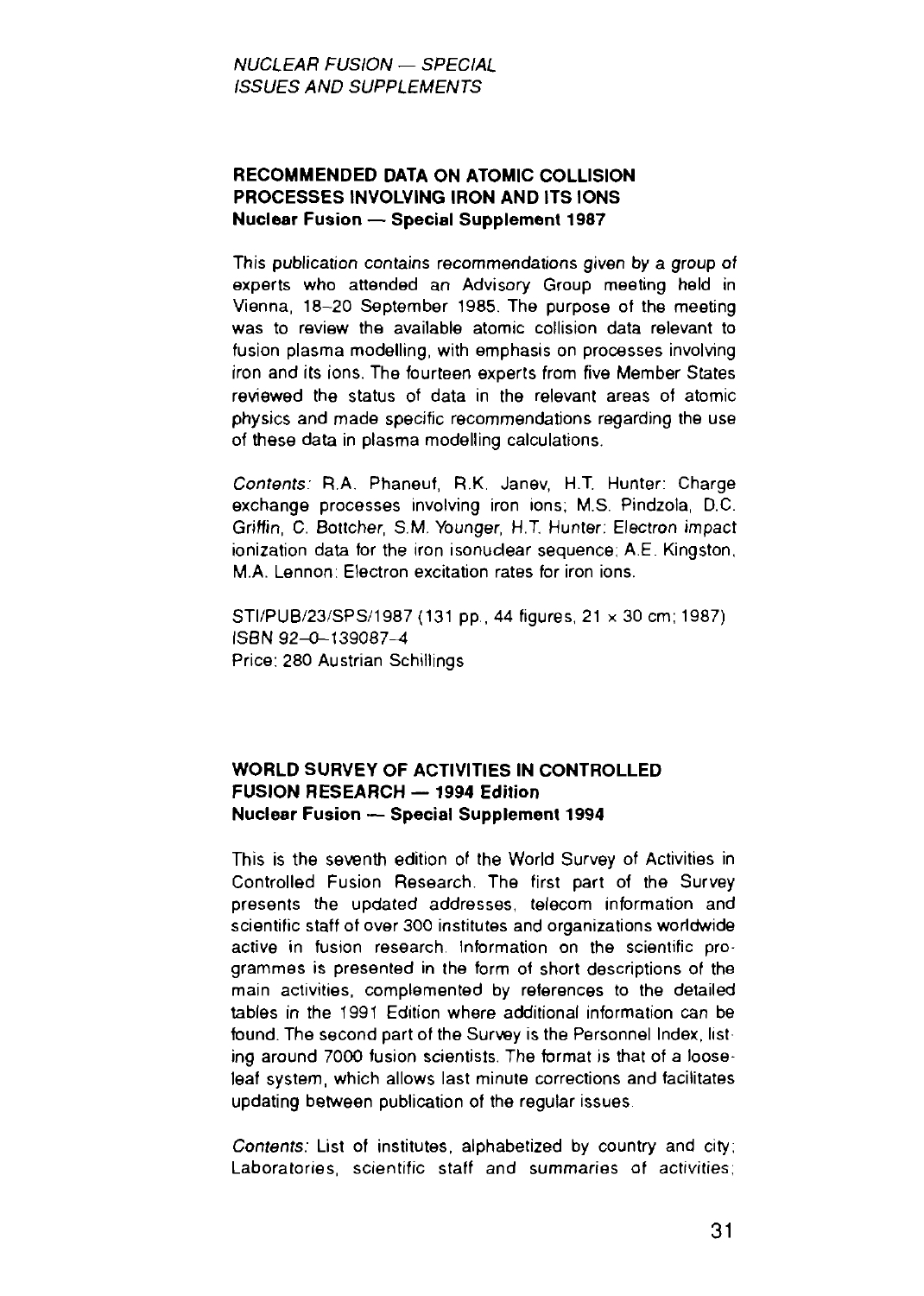Personnel Index; Table headings World Survey 1991 (Parts B-D).

STI/PUB/023/SPS/1994 (434 pp., 21 x 30 cm; 1994) ISBN 92-0-103594-2 Price: 1280 Austrian Schillings

#### **PLASMA PHYSICS AND CONTROLLED NUCLEAR FUSION RESEARCH 1986 Proceedings Series**

Proceedings of the Eleventh International Conference, Kyoto, 13-20 November 1986

Contents: (Vol. 1) Artsimovich memorial lecture and tokamak experiments; Plasma heating and current drive. (Vol. 2) Magnetic confinement theory; Open confinement; Alternative and supporting systems. (Vol. 3) Inertial confinement; INTOR; Technology and reactor concepts; Fundamental processes and new trends; Summaries.

STI/PUB/723 (Vol. 1:669 pp., 335 figures; Vol. 2: 747 pp., 385 figures; Vol. 3:629 pp., 321 figures; 1987)

- 1: ISBN 92-0-130087-5
- 2: ISBN 92-0-130187-1
- 3: ISBN 92-0-130287-8
- Price: Vol. 1: 1680 Austrian Schillings Vol. 2: 1820 Austrian Schillings Vol 3: 1540 Austrian Schillings

#### **PLASMA PHYSICS AND CONTROLLED NUCLEAR FUSION RESEARCH 1988 Proceedings Series**

Proceedings of the Twelfth International Conference. Nice, 12-19 October 1988

Contents: (Vol. 1) Artsimovich memorial lecture and tokamak experiments; Plasma heating and current drive (Vol 2) Magnetic confinement systems; Non-tokamak confinement systems (Vol. 3) Inertial confinement fusion; Next step concepts (INTOR/ITER); Technology and reactor concepts, including safety and environmental aspects; Fundamental processes and new trends; Summary session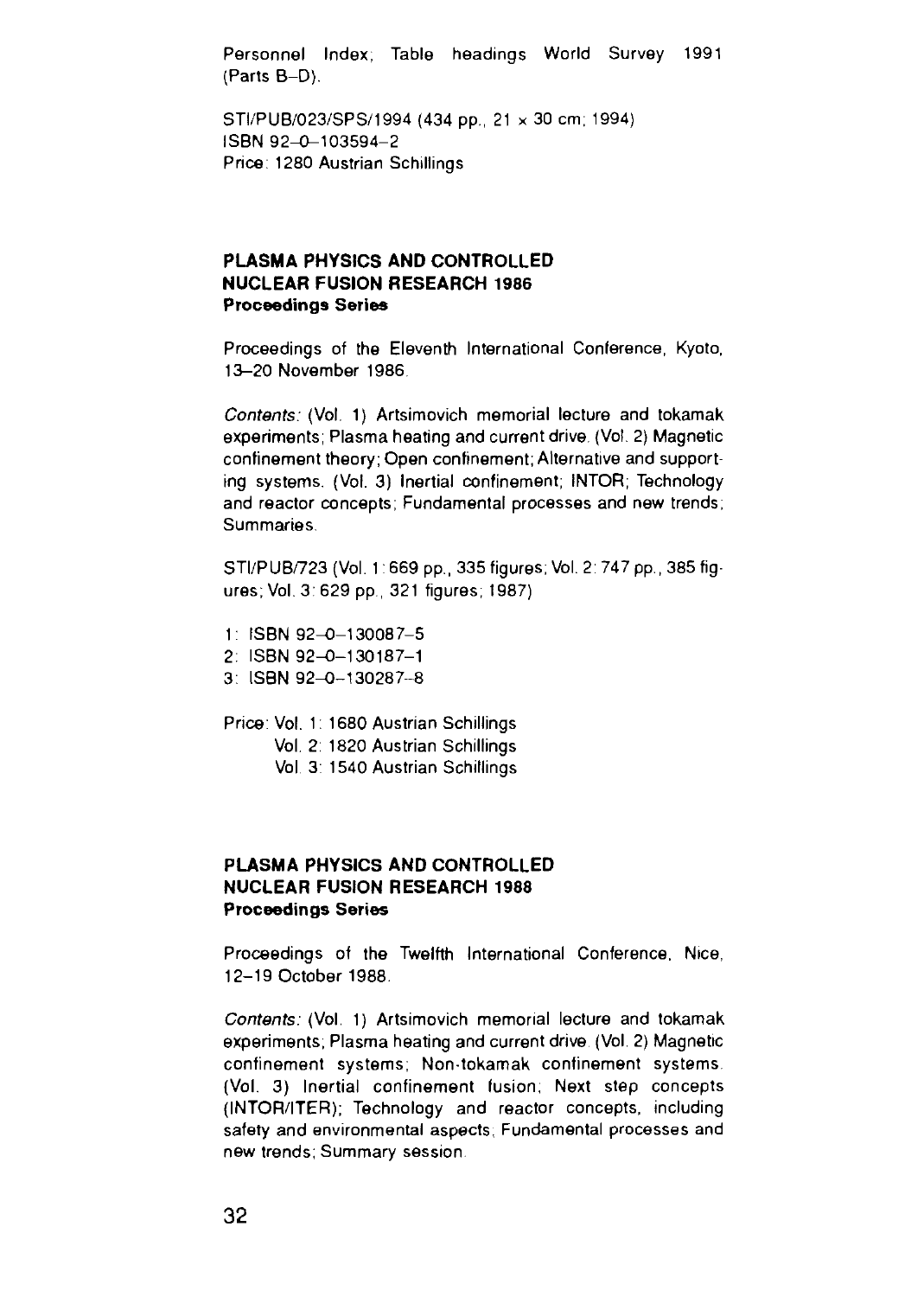STI/PUB/787 (Vol. 1: 775 pp., 433 figures; Vol. 2:763 pp., 308 figures; Vol. 3: 720 pp., 250 figures; 1989)

1: ISBN 92-0-130089-1

- 2: ISBN92-O-130189-8
- 3: ISBN 92-0-130289-4

Price: Vol. 1: 1920 Austrian Schillings Vol. 2: 1880 Austrian Schillings Vol. 3: 1760 Austrian Schillings

#### **PLASMA PHYSICS AND CONTROLLED NUCLEAR FUSION RESEARCH 1990 Proceedings Series**

The proceedings of the Thirteenth International conference, Washington, DC, 29 September to 3 October 1990. The Conference was characterized by reports of steady technical progress in research on both magnetic and inertial confinement fusion, leading towards the long term goal of producing commercial energy from controlled fusion power generators Also, major results were reported from the completion of the Conceptual Design Activities of the International Thermonuclear Experimental Reactor (ITER) project, which has been conducted since 1988 under the auspices of the IAEA At the technical sessions more than 200 papers were presented. Contributions were made on: tokamak experiments; inertial confinement; non tokamak confinement systems: magnetic confinement theory and modelling; plasma heating and current drive, ITER; technology and reactor concepts; and the economic, safety and environmental aspects of fusion.

Contents: (Vol. 1) Artsimovich memorial lecture and tokamak experiments; Plasma heating and current drive. (Vol. 2) Magnetic confinement theory and modelling; Non-tokamak confinement systems; (Vol. 3) Inertial confinement fusion; International thermonuclear experimental reactor (ITER); Technology and reactor concepts; Economic, safety and environmental aspects of fusion; Summaries.

STI/PUB/844 (Vol. 1:865 pp , 420 figures, Vol: 2:808 pp., 330 figures, Vol. 3: 814 pp., 194 figures; 1991)

- 1: ISBN 92-0-130091-3
- 2: ISBN 92-0-130191-X
- 3: ISBN 92-0-130291-6

Price: Vol. 1: 2300 Austrian Schillings Vol. 2. 2100 Austrian Schillings Vol. 3: 2100 Austrian Schillings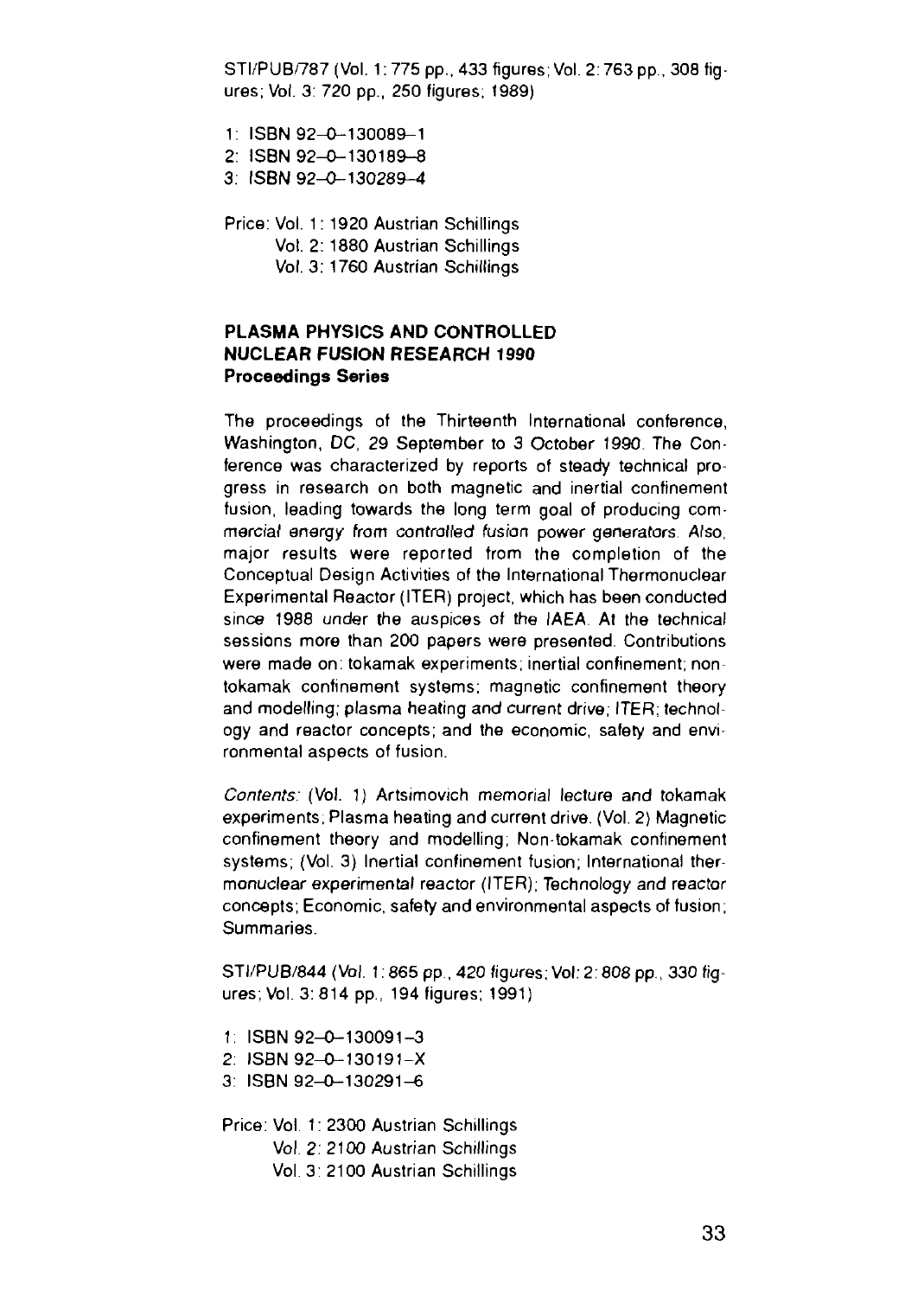#### **PLASMA PHYSICS AND CONTROLLED NUCLEAR FUSION RESEARCH 1992 Proceedings Series**

Proceedings of the Fourteenth International Conference, Wurzburg, 30 September to 7 October 1992 The conference was characterized by reports of recent results from all the major fusion facilities around the world, including the milestone experiment at JET in which tritium was introduced for the first time into a tokamak fuel mixture. The proceedings include all the technical papers, the pertinent discussions and five conference summaries.

Contents: (Vol. 1) Artsimovich memorial lecture and tokamak experiments (Session A). (Vol. 2) Magnetic confinement theory and modelling (Session D); Non-tokamak confinement systems (Session C). (Vol. 3) Inertial confinement fusion; ITER and next step devices; Technology and reactor concepts. (Vol. 4) Conference summaries.

STI/PUB/906 (Vol. 1: 791 pp., 386 figures; Vol. 2:689 pp., 258 figures; Vol. 3: 461 pp., 169 figures; Vol. 4: 77 pp., 27 figures; 1993)

- 1: ISBN 92-0-101093-1
- 2: ISBN 92-0-101193-8
- 3: ISBN 92-0-101293-4
- 4: ISBN 92-0-101393-0

Price; Vol. 1; 2200 Austrian Schillings

Vol 2: 1900 Austrian Schillings

Vol. 3: 1560 Austrian Schillings

Vol. 4: 240 Austrian Schillings

#### **PLASMA PHYSICS AND CONTROLLED 'NEW NUCLEAR FUSION RESEARCH 1994 Proceedings Series**

Proceedings of the Fifteenth International Conference held in Seville, 26 September to 1 October 1994 The conference was characterized by valuable scientific results on virtually all aspects of controlled fusion and fusion technology, laying a solid foundation for continued progress. The proceedings include all the technical papers, the pertinent discussions, and five confer ence summaries which are published as a separate volume

Contents: (Vol. 1) Artsimovich memorial lecture and toroidal confinement systems (Sessions A1 to A6) Toroidal confinement systems overview (Session A1); Core plasma physics (Session A2); Heating and current drive (Session A3); Divertor and edge physics (Session A4); Concept optimization (Session A5);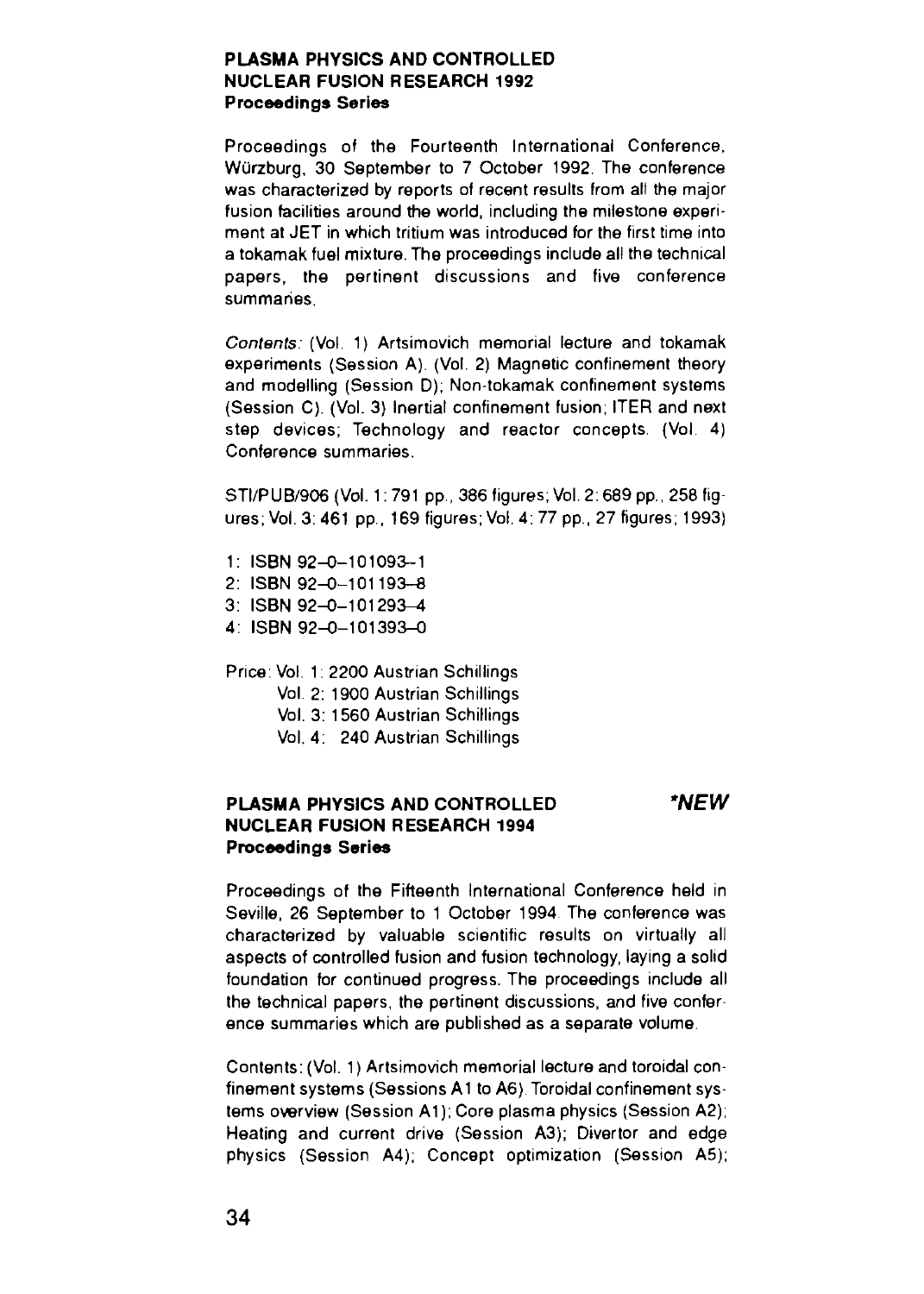**Example 28 Session A2/A4** (Core plasma physics, and divertor and<br>**physics**); Combined poster session A3/A5 (Heating and 2/A4 (Core plasma physics, and divertor and edge<br>-<br><sup>Combined poster session A3/A5 (Heating and current</sup> drive, and concept optimization); Combined poster session A6/C<br>(Helical system optimization); Combined poster session A6/C (Helical system physics, and pinches and open systems); Pinches and open systems (Session C); ITER (Session E); New devices, reactors and technology (Session F). (Vol. 3) Inertial  $\text{confinement}$  fusion: Magnetic confinement that Conference summaries

STI/PUB/948 (Vol. 1: 809 pp., 448 figures; Vol. 2: 809 pp., 363 figures; Vol. 3:731 pp., 285 figures; Vol. 4:65 pp., 9 figures; 1995)

1: ISBN 92-0-102295-6 2: ISBN 92-0-103695-7

3: ISBN 92-0-103795-3

4: ISBN 92-0-101895-0

Price: Vol. 1:2280 Austrian Schillings

Vol. 2: 2280 Austrian Schillings

Vol. 3: 2080 Austrian Schillings

Vol 4: 280 Austrian Schillings

## **NEXT PAQE(S) left BLANK**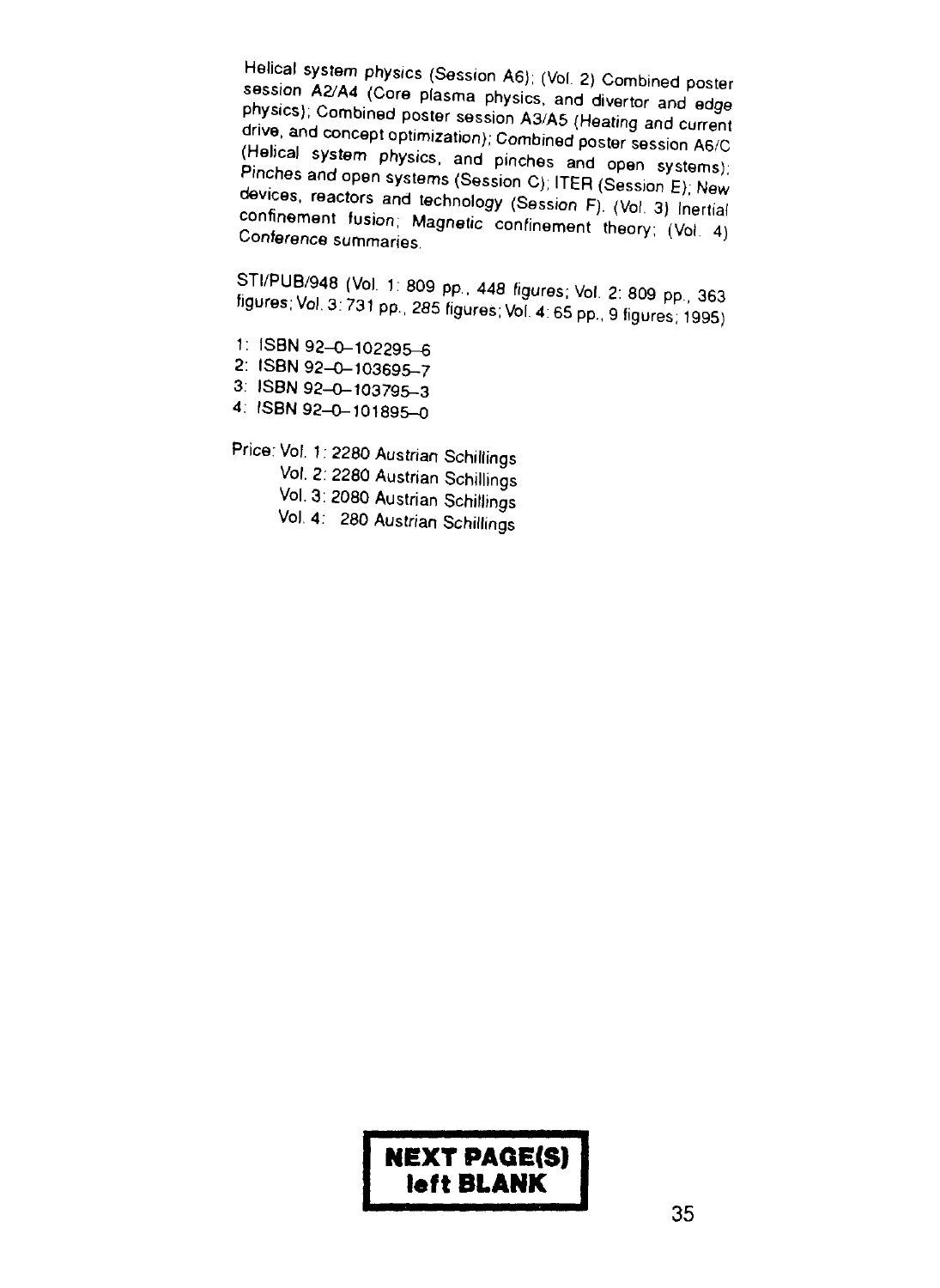

#### **IAEA YEARBOOK 1996**

The eighth edition of the IAEA Yearbook concentrates on developments in nuclear science and technology. The first article provides an account of the IAEA's involvement in international efforts over the past ten years to compile and disseminate scientifically assessed information on the causes and consequences of the 1986 Chernobyl nuclear power plant accident. Part A focuses on the IAEA's efforts to improve the quality of technical co-operation projects, with emphasis on better planning to maximize the impact of these programmes Part B provides details on how nuclear techniques can be used to improve human health and welfare, on new developments in food irradiation, and on the role of isotope tools in the fight against malnutrition. A report on the latest status and trends in the area of nuclear power, the nuclear fuel cycle and radioactive waste management is presented in Part C The Nuclear Safety Review, Part D, concentrates on selected areas of special interest, covering nuclear safety, radiation safety and radioactive waste safety. Part E, dealing with IAEA safeguards activities, provides a report on the status of safeguards implementation in 1995, as well as articles on the IAEA's new 'Clean Laboratory' at Seibersdorf, on combating the illicit trafficking of nuclear material and other radioactive sources, and on new trends in safeguards inspector training.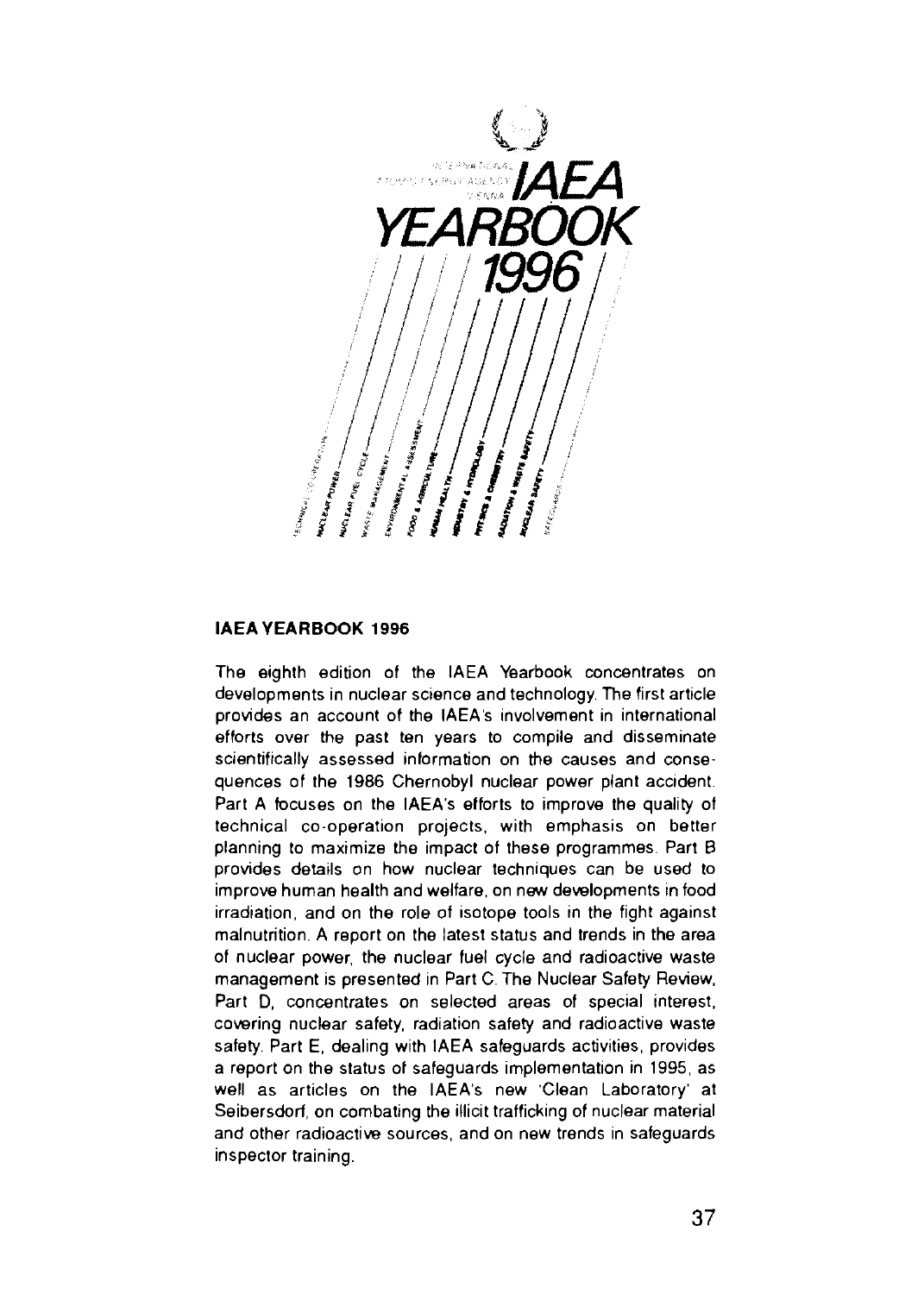Contents: Nuclear Energy and Safety; Part A — Transfer of Nuclear Technology; Part B — Applications of Nuclear Techniques and Research; Part C — Nuclear Power, Nuclear Fuel Cycle and Waste Management; Part D — Nuclear Safety Review; Part E — IAEA Safeguards; Part F — The IAEA

Parts C and D are also available separately.

STI/PUB/1017 (304 pp., 72 figures; 1996) ISBN 92-0-102096-1

- Part C: STI/PUB/1018 (118 pp., 28 figures; 1996) ISBN 92-0-102196-8
- Part D: STI/PUB/1019 (64 pp., 18 figures; 1996) ISBN 92-0-103496-2
- Price: 500 Austrian Schillings Part C: 200 Austrian Schillings Part D: 140 Austrian Schillings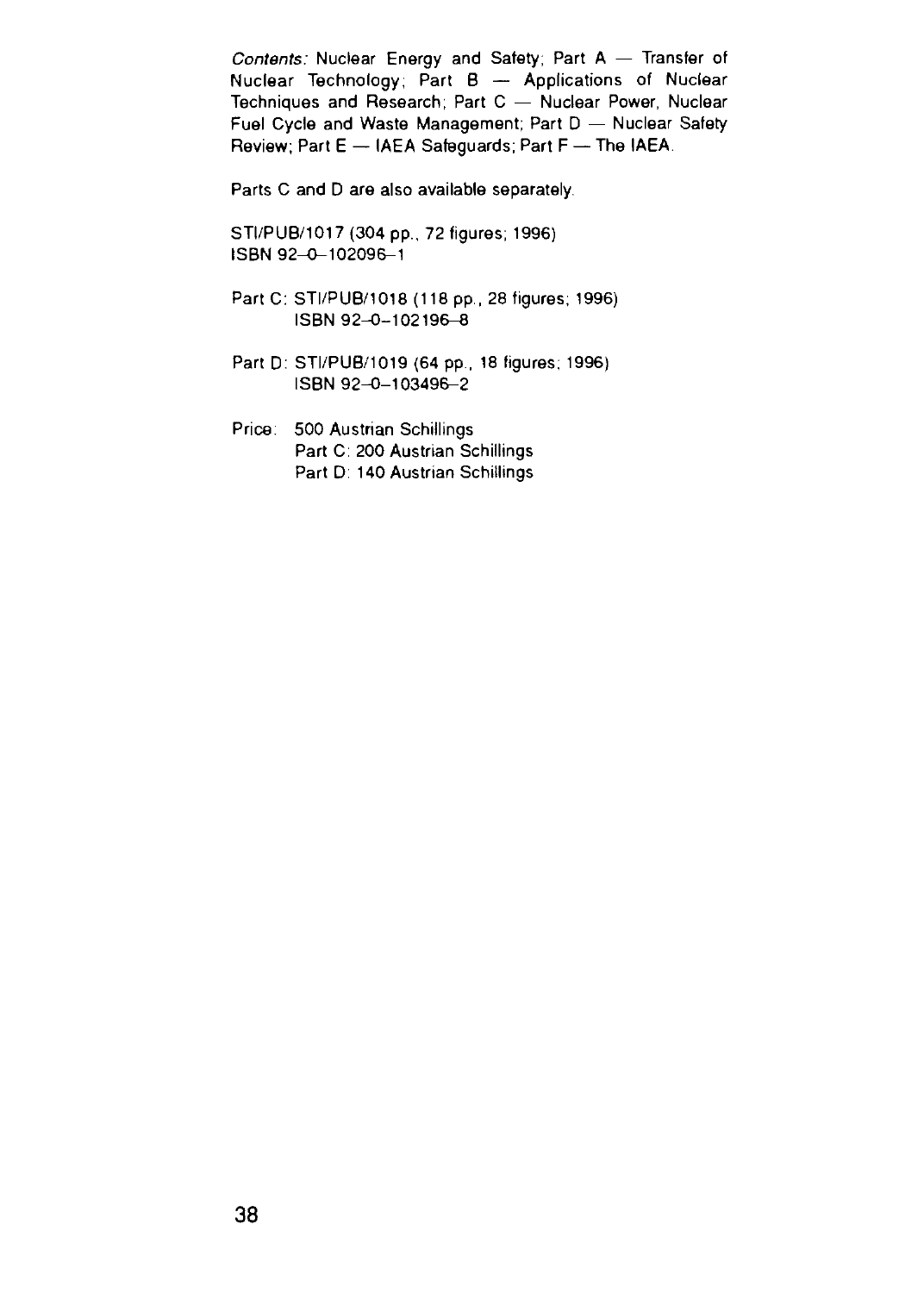

#### **MEETINGS ON ATOMIC ENERGY**

Each quarterly issue presents listings of future conferences and training courses on subjects directly or indirectly related to nuclear energy and its peaceful uses Information is given subject to availability  $-$  on the scope, abstract deadlines, sponsors and contact addresses of each conference/training course. This is an indispensable reference and aid for institutes, universities, libraries and individual scientists in the scheduling and planning of activities

Contents: Chronological listings of conferences and exhibitions with both Keyword and Location indices; International and national training courses; Detailed information on IAEA meetings.

GEN/PUB/2 (approx. 200 pp /issue) ISSN 0047-6641 Price: Annual subscription (1997), Vol. 29: 740 Austrian Schillings Price per single issue (1997): 210 Austrian Schillings

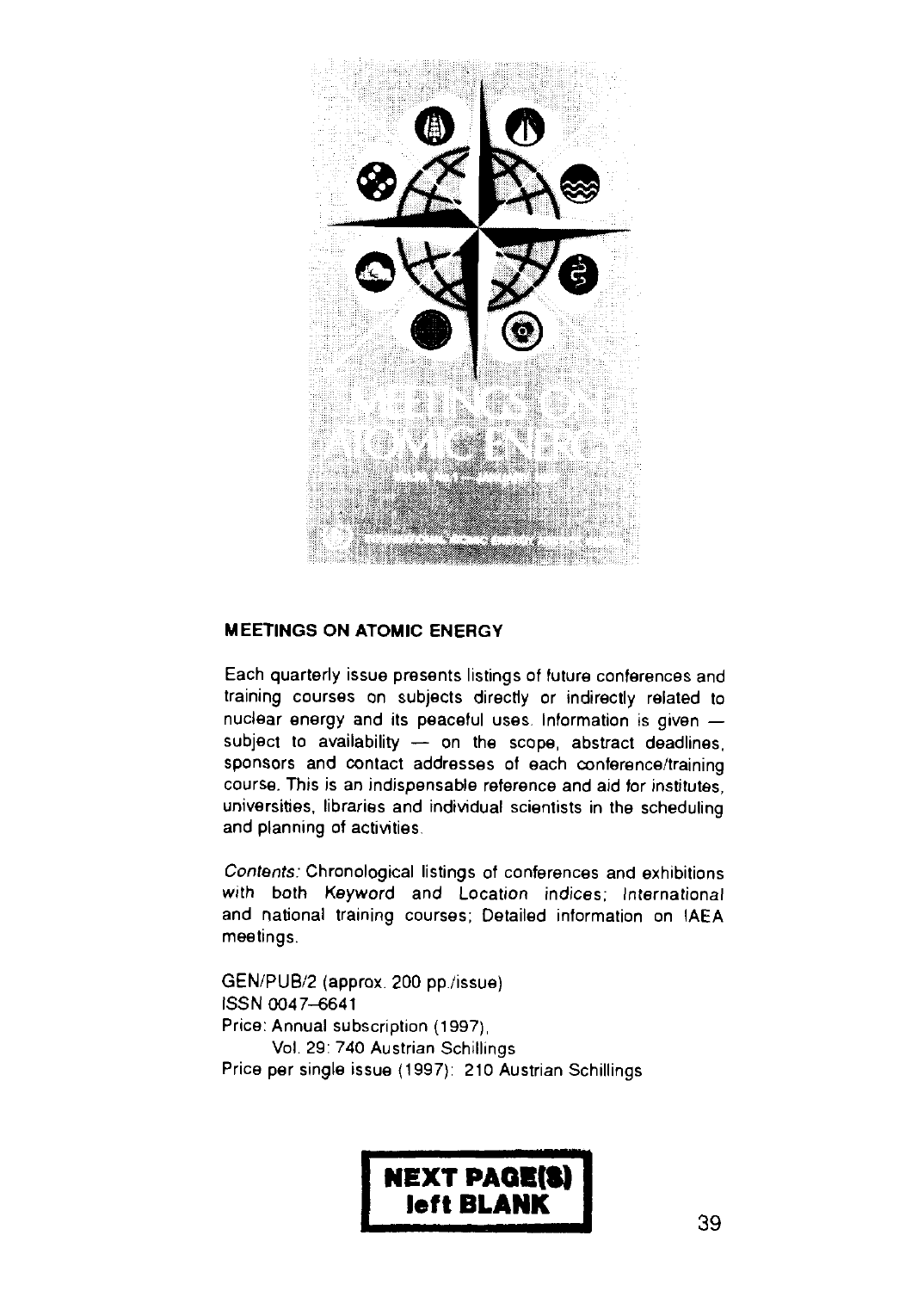## **ALPHABETICAL INDEX**

Each title is listed under the first word. The numbers indicate the pages where the book is mentioned. Numbers in normal type mean there is a full entry on that page; numbers in italics mean that the book is mentioned by title only, although with a crossreference to the entry containing full details. **All titles published between 1 January 1995 and 1 January 1997 are printed in bold.**

| Absorbed dose determination in photon and electron beams: |          |
|-----------------------------------------------------------|----------|
| An international code of practice                         | 8        |
| Applications of isotopes and radiation in conservation    |          |
| of the environment                                        | 11.13.22 |
| Atomic and plasma-material interaction data for fusion    |          |
| (Supplement to the journal Nuclear Fusion) Volume 1       | 6.26     |
| Atomic and plasma-material interaction data for fusion    |          |
| (Supplement to the journal Nuclear Fusion) Volume 2       | 6.26     |
| Atomic and plasma-material interaction data for fusion    |          |
| (Supplement to the journal Nuclear Fusion) Volume 3       | 7.27     |
| Atomic and plasma-material interaction data for fusion    |          |
| (Supplement to the journal Nuclear Fusion) Volume 4       | 7.27     |
| Atomic and plasma-material interaction data for fusion    |          |
| (Supplement to the journal Nuclear Fusion) Volume 5       | 7.28     |
| Atomic and plasma-material interaction data               |          |
| for fusion (Supplement to the journal Nuclear             |          |
| Fusion) Volume 6                                          | 8.28     |
| Biological dosimetry: Chromosomal aberration analysis     |          |
| for dose assessment                                       | 9        |
| CIAMDA 87                                                 | 18       |
| CINDA A (1935-1987)                                       | 19       |
| <b>CINDA 96</b>                                           | 20       |
| Code on the safety of nuclear research reactors:          |          |
| Desian                                                    | 13       |
| Code on the safety of nuclear research reactors:          |          |
| Operation                                                 | 14       |
| Compendium of neutron spectra and detector responses      |          |
| for radiation protection purposes                         | 20       |
| Directory of nuclear research reactors 1994               | 14       |
| <b>Energy from inertial fusion</b>                        | 29       |
| Fusion reactor design and technology 1986                 | 29       |
| Gamma, X-ray and neutron techniques for the               |          |
| coal industry                                             | 23       |
| Guidebook on radioisotope tracers in industry             | 12,24    |
| Guidelines on calibration of neutron measuring devices    | 9        |
| Handbook on nuclear data for borehole logging and         |          |
| mineral analysis                                          | 21       |
| High dose dosimetry for radiation processing              | 10.23    |
| Measurement assurance in dosimetry                        | 10       |
| Measurement of radionuclides in food and the              |          |
| environment: A guidebook                                  | 5        |
|                                                           |          |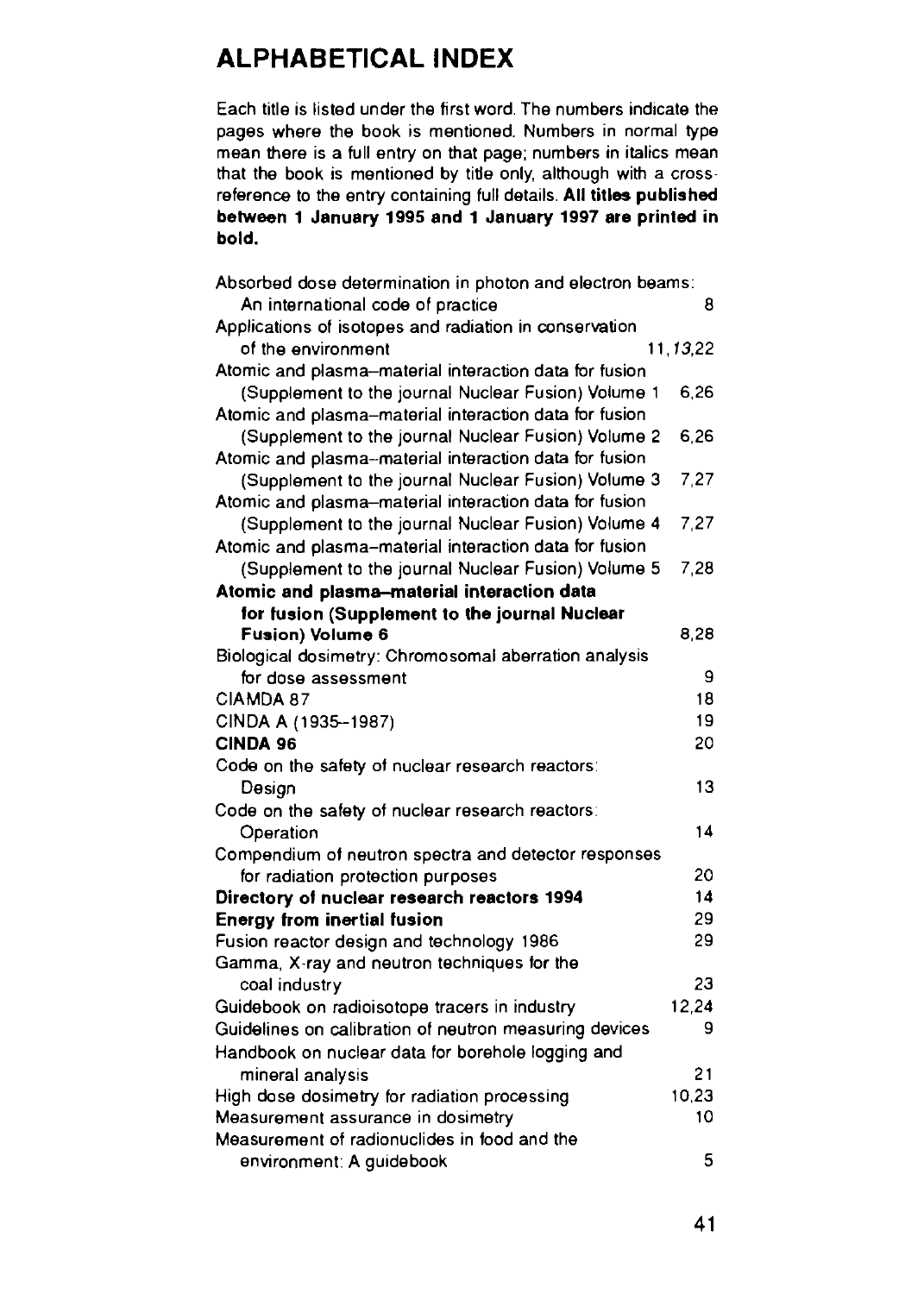| Multipurpose research reactors                           | 15    |
|----------------------------------------------------------|-------|
| Nuclear and atomic data for radiotherapy and related     |       |
| radiobiology                                             | 21    |
| Nuclear Fusion journal                                   | 30    |
| Nuclear fusion - Thirty years cumulative index,          |       |
| Volumes 1-30 (1960-1990)                                 | 30    |
| Nuclear research reactors in the world -                 |       |
| December 1996 Edition                                    | 15    |
| Nuclear techniques in the exploration and exploitation   |       |
| of energy and mineral resources                          | 12.25 |
| Plasma physics and controlled nuclear fusion             |       |
| research 1986                                            | 32    |
| Plasma physics and controlled nuclear fusion             |       |
| research 1988                                            | 32    |
| Plasma physics and controlled nuclear fusion             |       |
| research 1990                                            | 33    |
| Plasma physics and controlled nuclear fusion             |       |
| research 1992                                            | 34    |
| Plasma physics and controlled nuclear fusion             |       |
| research 1994                                            | 34    |
| Radiological safety aspects of the operation of electron |       |
| linear accelerators                                      | 16    |
| Radiological safety aspects of the operation of proton   |       |
| accelerators                                             | 16    |
| Recommended data on atomic collision processes           |       |
| involving iron and its ions                              | 22.31 |
| Safety assessment of research reactors and               |       |
| preparation of the safety analysis report                | 17    |
| Safety in the utilization and modification of research   |       |
| reactors                                                 | 17    |
| World survey of activities in controlled fusion research |       |
| - 1994 Edition                                           | 31    |
|                                                          |       |

...

| IAEA Yearbook 1996               |  |
|----------------------------------|--|
| <b>Meetings on Atomic Energy</b> |  |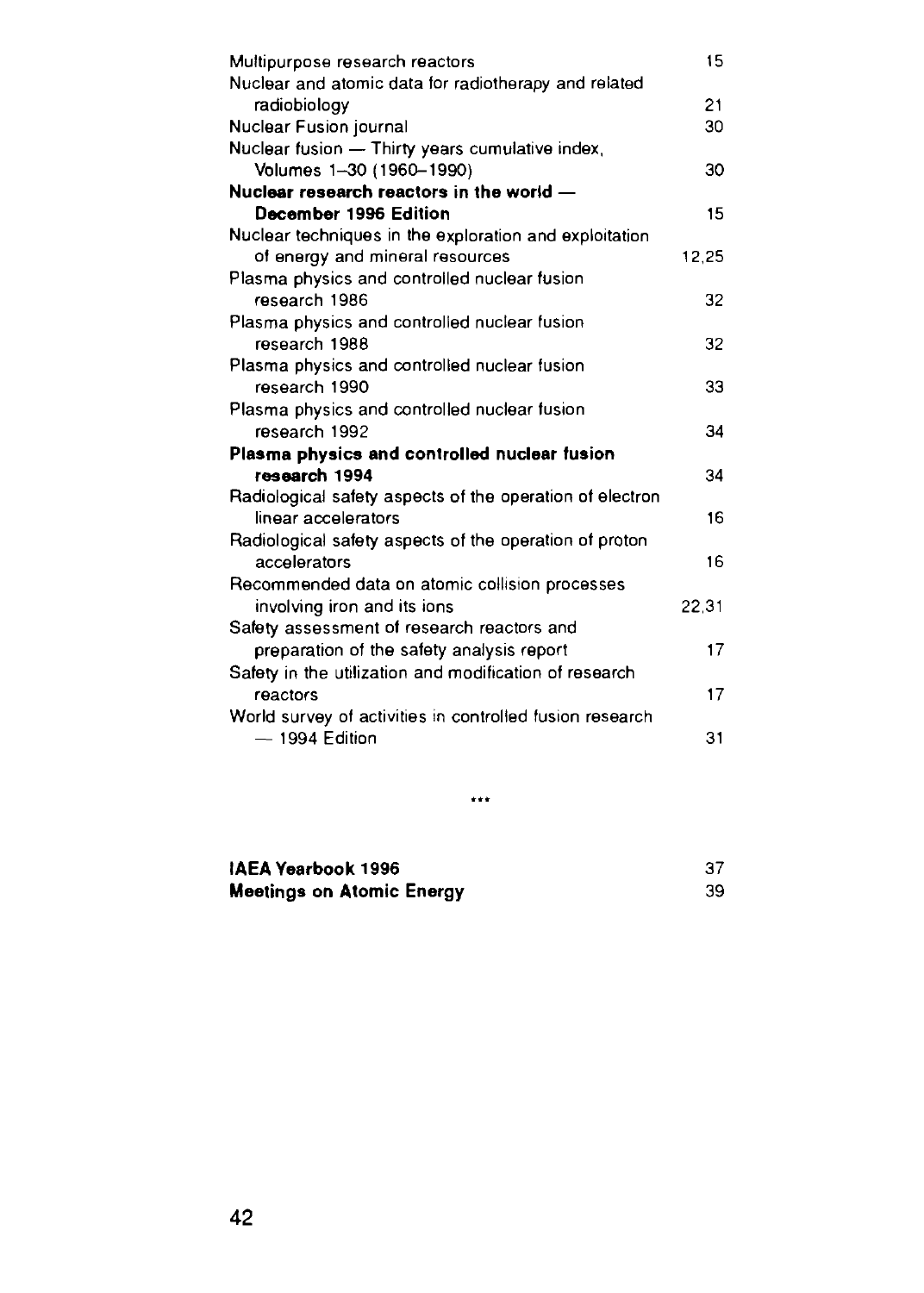## **ORDER FORM**

To: Sales and Promotion Unit Division of Publications International Atomic Energy Agency Wagramerstrasse 5, P.O. Box 100 A-1400 Vienna, Austria Facsimile: +43 1 2060 29302

### PLEASE SEND PUBLICATION(S) MARKED OVERLEAF TO:

| Country: www.communication.com/www.communication.com |  |  |  |  |  |  |  |  |  |  |  |  |  |  |  |  |  |  |  |
|------------------------------------------------------|--|--|--|--|--|--|--|--|--|--|--|--|--|--|--|--|--|--|--|

### SEND INVOICE TO:

| City, Postal Code: International Process Process and Process Process Process Process Process Process Process Process Process Process Process Process Process Process Process Process Process Process Process Process Process P |  |  |  |  |  |  |  |  |  |  |  |  |  |  |  |  |  |  |
|--------------------------------------------------------------------------------------------------------------------------------------------------------------------------------------------------------------------------------|--|--|--|--|--|--|--|--|--|--|--|--|--|--|--|--|--|--|
|                                                                                                                                                                                                                                |  |  |  |  |  |  |  |  |  |  |  |  |  |  |  |  |  |  |

| $\mathsf{L}$ | Please invoice me at the address shown above                                                                                                                                                                                                                                                                              |
|--------------|---------------------------------------------------------------------------------------------------------------------------------------------------------------------------------------------------------------------------------------------------------------------------------------------------------------------------|
| □            | Payment enclosed                                                                                                                                                                                                                                                                                                          |
| ப            | Please charge to my EUROCARD/Mastercard account                                                                                                                                                                                                                                                                           |
|              | Account No.: Account No.: Account No.: Account No.: Account No.: Account No.: Account N<br>the second service services and control to the service of the service of the service of the service of the service of the service of the service of the service of the service of the service of the service of the service of |
|              | Expiry date:<br>the contract of the contract of the contract of the contract of the contract of the contract of the contract of                                                                                                                                                                                           |
|              |                                                                                                                                                                                                                                                                                                                           |

Date: William State

a sa karana a sa karana a sa sa sa sa sa sa sa sa sa sa s **Signature**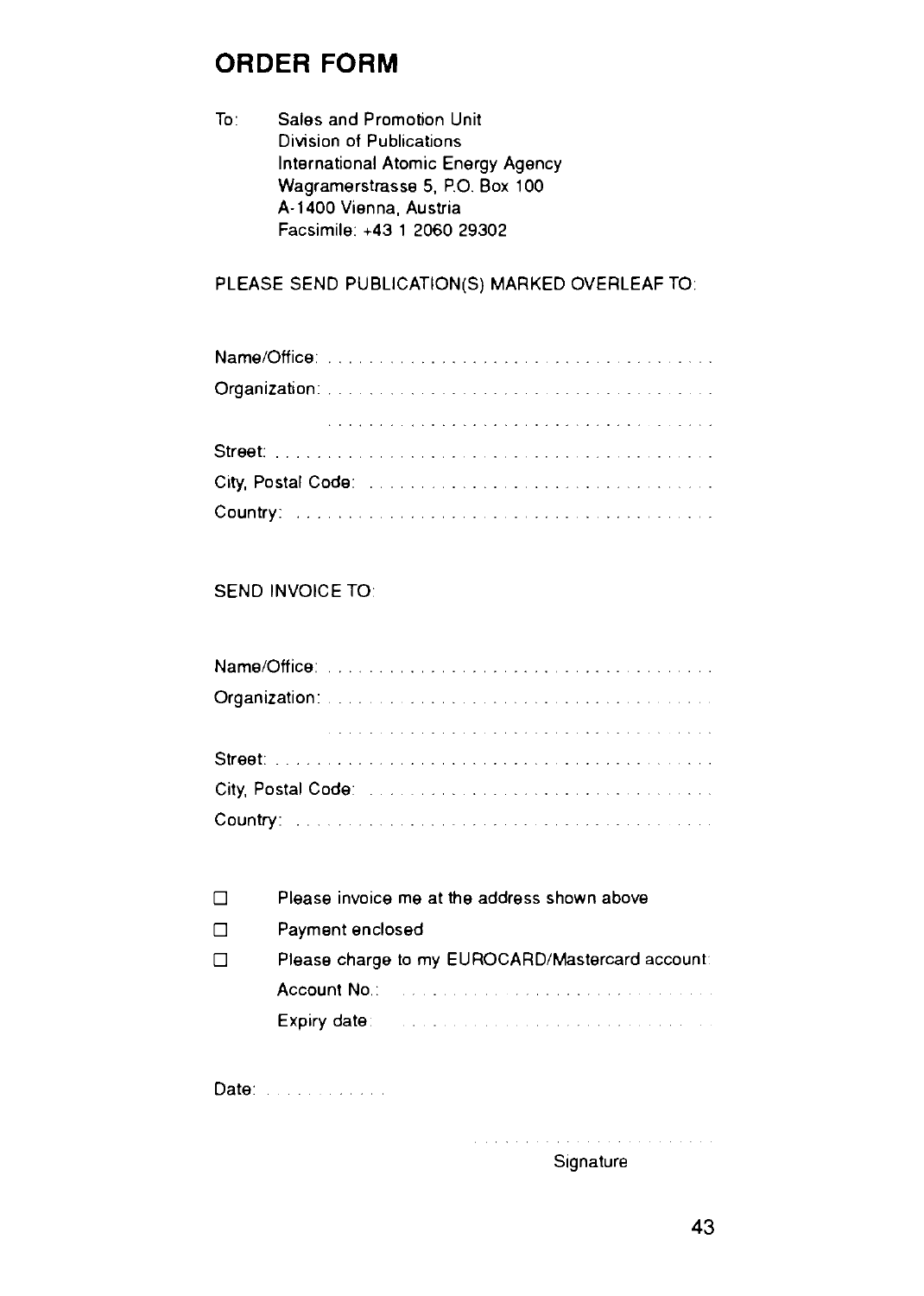## I **wish to order the following publications:**

| No.<br>of<br>copies | Title                                                                                                                                                                                  | Price in<br>AS                         |
|---------------------|----------------------------------------------------------------------------------------------------------------------------------------------------------------------------------------|----------------------------------------|
|                     | NUCLEAR MEASUREMENTS.<br><i><b>TECHNIQUES AND</b></i><br><b>INSTRUMENTATION</b>                                                                                                        |                                        |
|                     | Measurement of Radionuclides in Food<br>and the Environment: A Guidebook<br>(STI/DOC/10/228)                                                                                           | 480                                    |
|                     | Physics                                                                                                                                                                                |                                        |
|                     | Atomic and Plasma-Material Interaction<br>Data for Eusion                                                                                                                              |                                        |
|                     | Vol. 1: (STI/PUB/23/APID-1)<br>Vol. 2: (STI/PUB/23/APID-2)<br>Vol. 3: (STI/PUB/23/APID-3)<br>Vol. 4: (STI/PUB/23/APID-4)<br>Vol. 5: (STI/PUB/23/APID-5)<br>Vol. 6: (STI/PUB/23/APID-6) | 300<br>300<br>300<br>350<br>350<br>350 |
|                     | Dosimetry (Techniques)                                                                                                                                                                 |                                        |
|                     | Absorbed Dose Determination in<br>Photon and Electron Beams -<br>An International Code of Practice<br>(STI/DOC/10/277)                                                                 | 310                                    |
|                     | Biological Dosimetry: Chromosomal<br>AberrationAnalysis for Dose<br>Assessment (STI/DOC/10/260)                                                                                        | 260                                    |
|                     | Guidelines on the Calibration of<br><b>Neutron Measuring Devices</b><br>(STI/DOC/10/285)                                                                                               | 250                                    |
|                     | High Dose Dosimetry for Radiation<br>Processing (STI/PUB/846)                                                                                                                          | 1380                                   |
|                     | Measurement Assurance in Dosimetry<br>(STI/PUB/930)                                                                                                                                    | 1900                                   |
|                     | Nuclear Analytical Techniques                                                                                                                                                          |                                        |
|                     | Applications of Isotopes and Radiation<br>in Conservation of the Environment<br>(STI/PUB/904)                                                                                          | 1900                                   |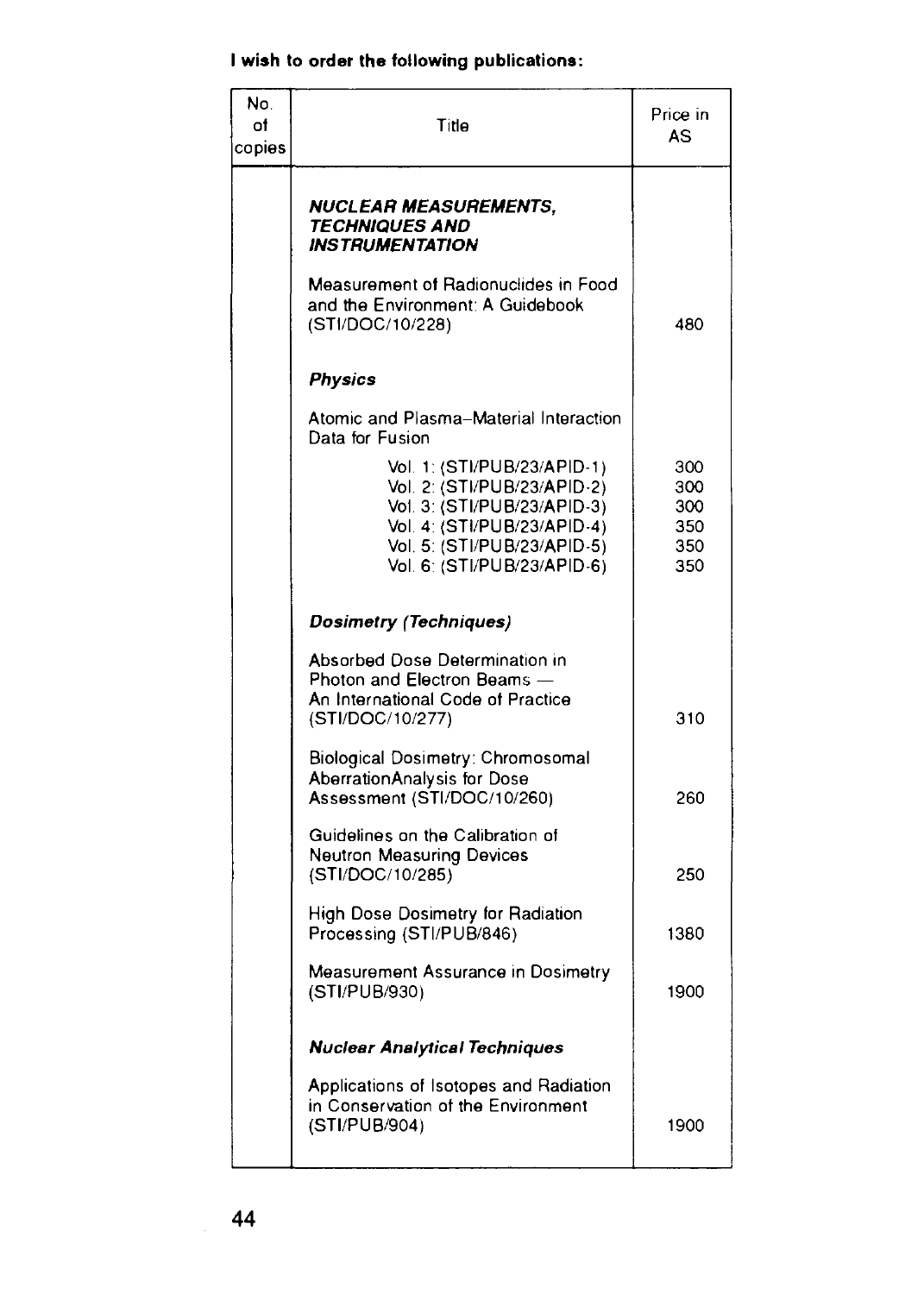| No.<br>of<br>copies | Title                                                                                                                                | Price in<br>AS |
|---------------------|--------------------------------------------------------------------------------------------------------------------------------------|----------------|
|                     | Guidebook of Radioisotope Tracers in<br>Industry (STI/DOC/10/316)                                                                    | 1060           |
|                     | Nuclear Techniques in the Exploration<br>and Exploitation of Energy and Mineral<br>Resources (STI/PUB/841)                           | 1660           |
|                     | Research Reactors and Particle                                                                                                       |                |
|                     | <b>Accelerators (Applications)</b><br>Applications of Isotopes and Radiation<br>in Conservation of the Environment<br>(STI/PUB/904)  | 1900           |
|                     | Code on the Safety of Nuclear<br>Research Reactors: Design, Safety<br>Series No. 35-S1 (STI/PUB/927)                                 | 220            |
|                     | Code on the Safety of Nuclear<br>Research Reactors: Operation, Safety<br>Series No. 35-S2 (STI/PUB/928)                              | 220            |
|                     | Directory of Nuclear Research Reactors<br>(STI/PUB/853)                                                                              | 2160           |
|                     | <b>Multipurpose Research Reactors</b><br>(STI/PUB/1560)                                                                              | 1560           |
|                     | Nuclear Research Reactors in the World<br>— December 1996 Edition<br>(IAEA-RDS-3/10)                                                 | 200            |
|                     | Radiological Safety Aspects of the<br>Operation of Electron Linear<br>Accelerators (STI/DOC/10/283)                                  | 680            |
|                     | Radiological Safety Aspects of the<br>Operation of Proton Accelerators<br>(STI/DOC/10/283)                                           | 1210           |
|                     | Safety Assessment of Research<br>Reactors and Preparation of the<br>Safety Analysis Report, Safety<br>Series No. 35-G1 (STI/PUB/791) | 400            |
|                     | Safety in the Utilization and Modification<br>of Research Reactors, Safety Series<br>No. 35-G2 (STI/PUB/791)                         | 240            |
|                     |                                                                                                                                      |                |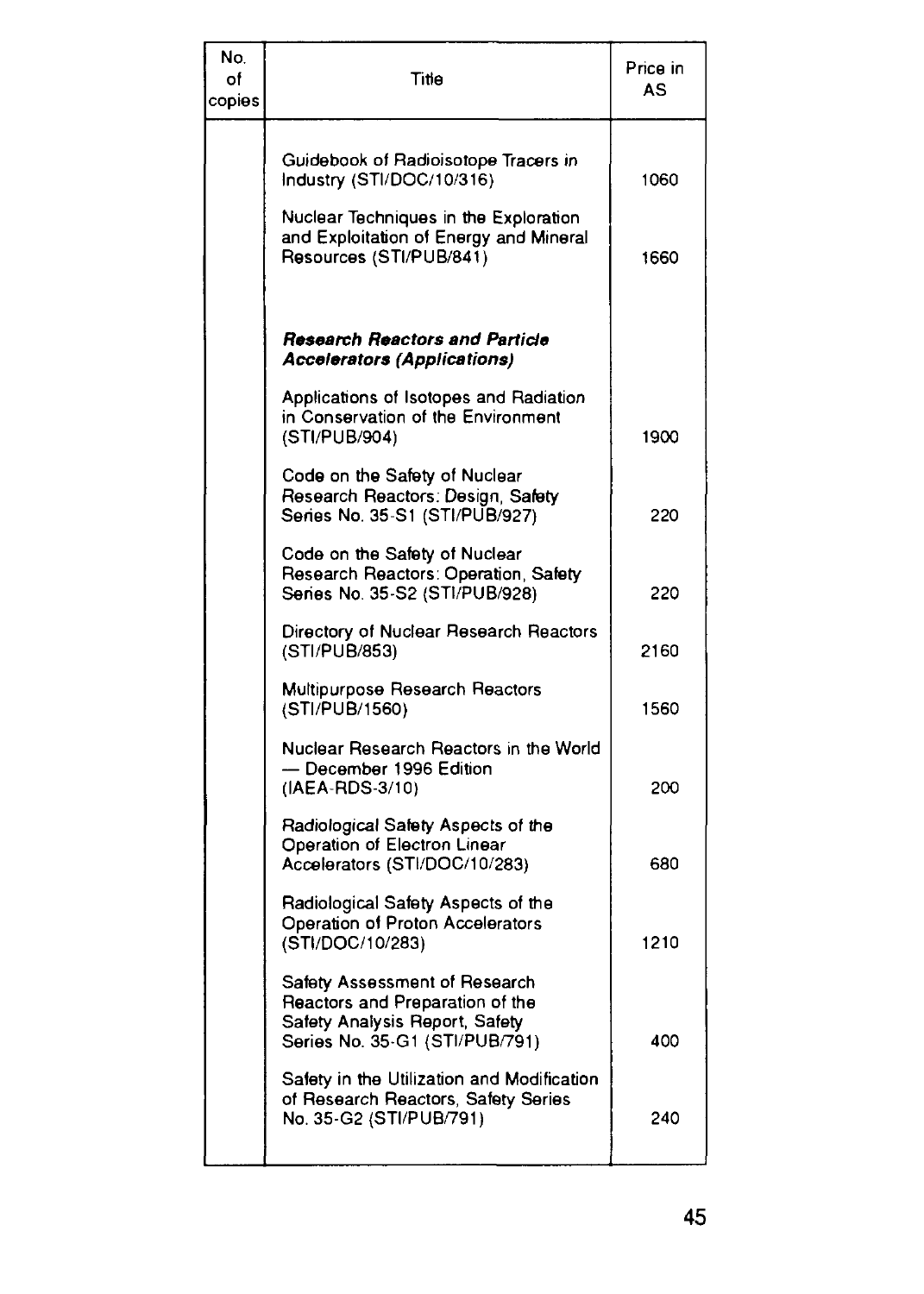| No.<br>of<br>copies | Title                                                                                                                            | Price in<br>AS                   |
|---------------------|----------------------------------------------------------------------------------------------------------------------------------|----------------------------------|
|                     | Nuclear Data                                                                                                                     |                                  |
|                     | CIAMDA 87 - An Index to the Literature<br>of Atomic and Molecular Collision<br>Data Relevant to Fusion Research<br>(STI/PUB/752) | 430                              |
|                     | CINDA A (1935-1987)                                                                                                              |                                  |
|                     | Vol. 1<br>Vol. 2<br>Vol. 3<br>Vol. 4<br>Vol. 5                                                                                   | 240<br>1200<br>900<br>900<br>900 |
|                     | CINDA 96                                                                                                                         | 280                              |
|                     | Handbook on Nuclear Data for Borehole<br>Logging and Mineral Analysis<br>(STI/DOC/10/357)                                        | 1000                             |
|                     | Nuclear and Atomic Data for Radio-<br>theraphy and Related Radiobiology<br>(STI/PUB/741)                                         | 1140                             |
|                     | Recommended Data on Atomic Collision<br>Processing Involving Iron and Its lons<br>(STI/PUB/23/SPS/1987)                          | 280                              |
|                     | <b>INDUSTRIAL APPLICATIONS</b>                                                                                                   |                                  |
|                     | <b>Radiation Processing</b>                                                                                                      |                                  |
|                     | Applications of Isotopes and Radiation<br>in Conservation of the Environment<br>(STI/PUB/904)                                    | 1900                             |
|                     | <b>High Dose Dosimetry for Radiation</b><br>Processing (STI/PUB/846)                                                             | 1380                             |
|                     | Radiometry                                                                                                                       |                                  |
|                     | Gamma, X Ray and Neutron Techniques<br>for the Coal Industry (STI/PUB/707)                                                       | 530                              |
|                     | Tracers                                                                                                                          |                                  |
|                     | Gamma, X-Ray and Neutron Techniques<br>for the Cal Industry (STI/PUB/707)                                                        | 530                              |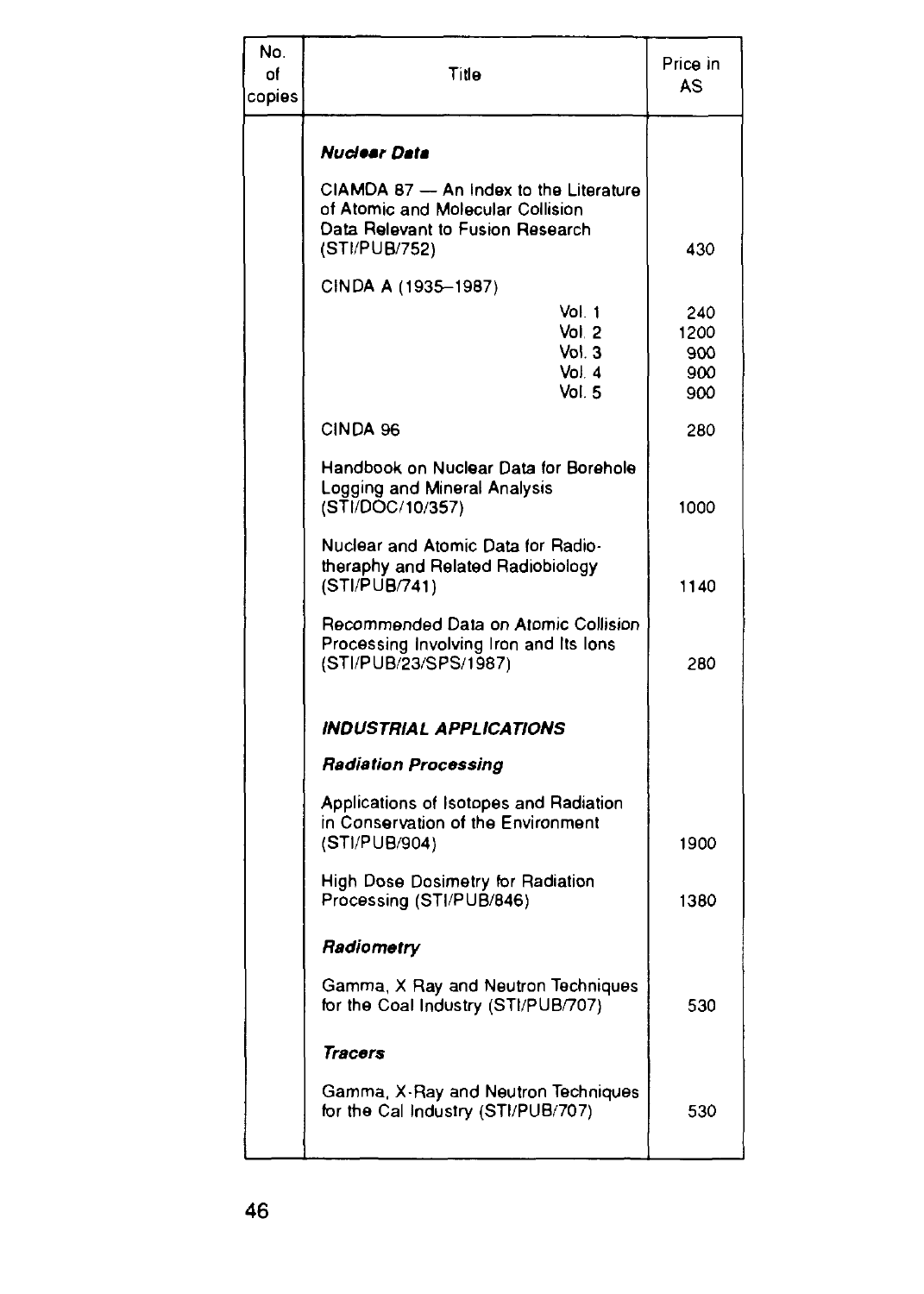| No.<br>of<br>copies | Title                                                                                                                                                                                                                                   | Price in<br>AS                         |
|---------------------|-----------------------------------------------------------------------------------------------------------------------------------------------------------------------------------------------------------------------------------------|----------------------------------------|
|                     | Guidebook of Radioisotope Tracers in<br>Industry (STI/DOC/10/316)<br>Nuclear Techniques in the Exploration<br>and Exploitation of Energy and Mineral<br>Resources (STI/PUB/841)                                                         | 1060<br>1660                           |
|                     | PLASMA PHYSICS<br>AND NUCLEAR FUSION                                                                                                                                                                                                    |                                        |
|                     | Atomic and Plasma-Material Interaction<br>Data for Fusion                                                                                                                                                                               |                                        |
|                     | Vol. 1: (STI/PUB/23/APID-1)<br>Vol. 2: (STI/PUB/23/APID-2)<br>Vol. 3: (STI/PUB/23/APID-3)<br>Vol. 4: (STI/PUB/23/APID-4)<br>Vol. 5: (STI/PUB/23/APID-5)<br>Vol. 6: (STI/PUB/23/APID-6)                                                  | 300<br>300<br>300<br>350<br>350<br>350 |
|                     | Energy from Inertial Fusion<br>(STI/PUB/944)                                                                                                                                                                                            | 1320                                   |
|                     | Fusion Reactor Design and Technology<br>1986 (STI/PUB/754)                                                                                                                                                                              |                                        |
|                     | Vol. 1<br>Vol 2                                                                                                                                                                                                                         | 720<br>660                             |
|                     | Nuclear Fusion Vol. 37 (STI/PUB/23)<br>Annual subscription (1997)<br>(surface mail included)<br>Specially reduced price for inividuals<br>Price per single issue<br>Nuclear Fusion, 30 years Cumulative<br>Index, Vols 1-30 (1960-1990) | 9500<br>1000<br>900                    |
|                     | (STI/PUB/23/CUMI/1992)                                                                                                                                                                                                                  | 250                                    |
|                     | Nuclear Fusion, Special Issues<br>and Supplements                                                                                                                                                                                       |                                        |
|                     | Recommended Data on Atomic Collision<br>Processes Involving Iron and its lons<br>(STI/PUB/23/SPS/1987)                                                                                                                                  | 280                                    |
|                     | World Survey of Activities in Controlled<br>Fusion Research - 1994 Edition<br>(STI/PUB/23/SPS/1994)                                                                                                                                     | 1280                                   |
|                     |                                                                                                                                                                                                                                         |                                        |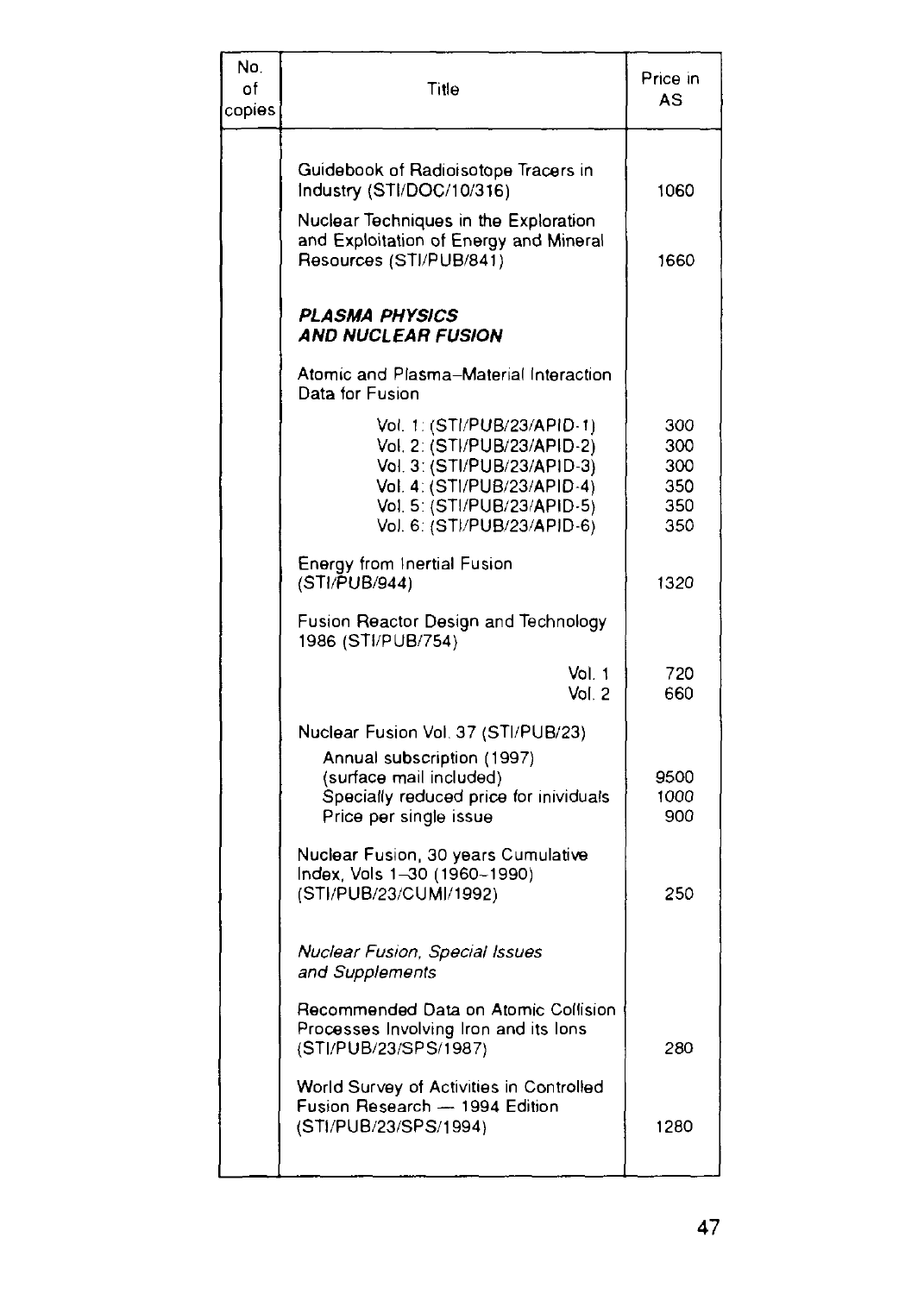| No.<br>оf<br>copies | Title                                                                                                                                | Price in<br>AS              |
|---------------------|--------------------------------------------------------------------------------------------------------------------------------------|-----------------------------|
|                     | Plasma Physics and Controlled Nuclear<br>Fusion Research 1986 (STI/PUB/723)                                                          |                             |
|                     | Vol. 1<br>Vol. 2<br>Vol. 3                                                                                                           | 1680<br>1820<br>1540        |
|                     | Plasma Physics and Controlled Nuclear<br>Fusion Research 1988 (STI/PUB/787)                                                          |                             |
|                     | Vol. 1<br>Vol. 2<br>Vol. 3                                                                                                           | 1920<br>1880<br>1760        |
|                     | Plasma Physics and Controlled Nuclear<br>Fusion Research 1990 (STI/PUB/844)                                                          |                             |
|                     | Vol. 1<br>Vol. 2<br>Vol. 3                                                                                                           | 2300<br>2100<br>2100        |
|                     | Plasma Physics and Controlled Nuclear<br>Fusion Research 1992 (STI/PUB/906)                                                          |                             |
|                     | Vol. 1<br>Vol. 2<br>Vol. 3<br>Vol. 4                                                                                                 | 2200<br>1900<br>1560<br>240 |
|                     | Plasma Physics and Controlled Nuclear<br>Fusion Research 1994 (STI/PUB/946)                                                          |                             |
|                     | Vol. 1<br>Vol. 2<br>Vol. 3<br>Vol. 4                                                                                                 | 2280<br>2280<br>2080<br>280 |
|                     |                                                                                                                                      |                             |
|                     | IAEA Yearbook 1996 (STI/PUB/1017)                                                                                                    | 500                         |
|                     | Nuclear Power, Nuclear Fuel Cycle and<br>Waste Management: Status and Trends<br>(Part C of the IAEA Yearbook 1996)<br>(STI/PUB/1018) | 200                         |
|                     | Nuclear Safety Review<br>(Part D of the IAEA Yearbook 1996)<br>(STI/PUB/1019)                                                        | 140                         |
|                     |                                                                                                                                      |                             |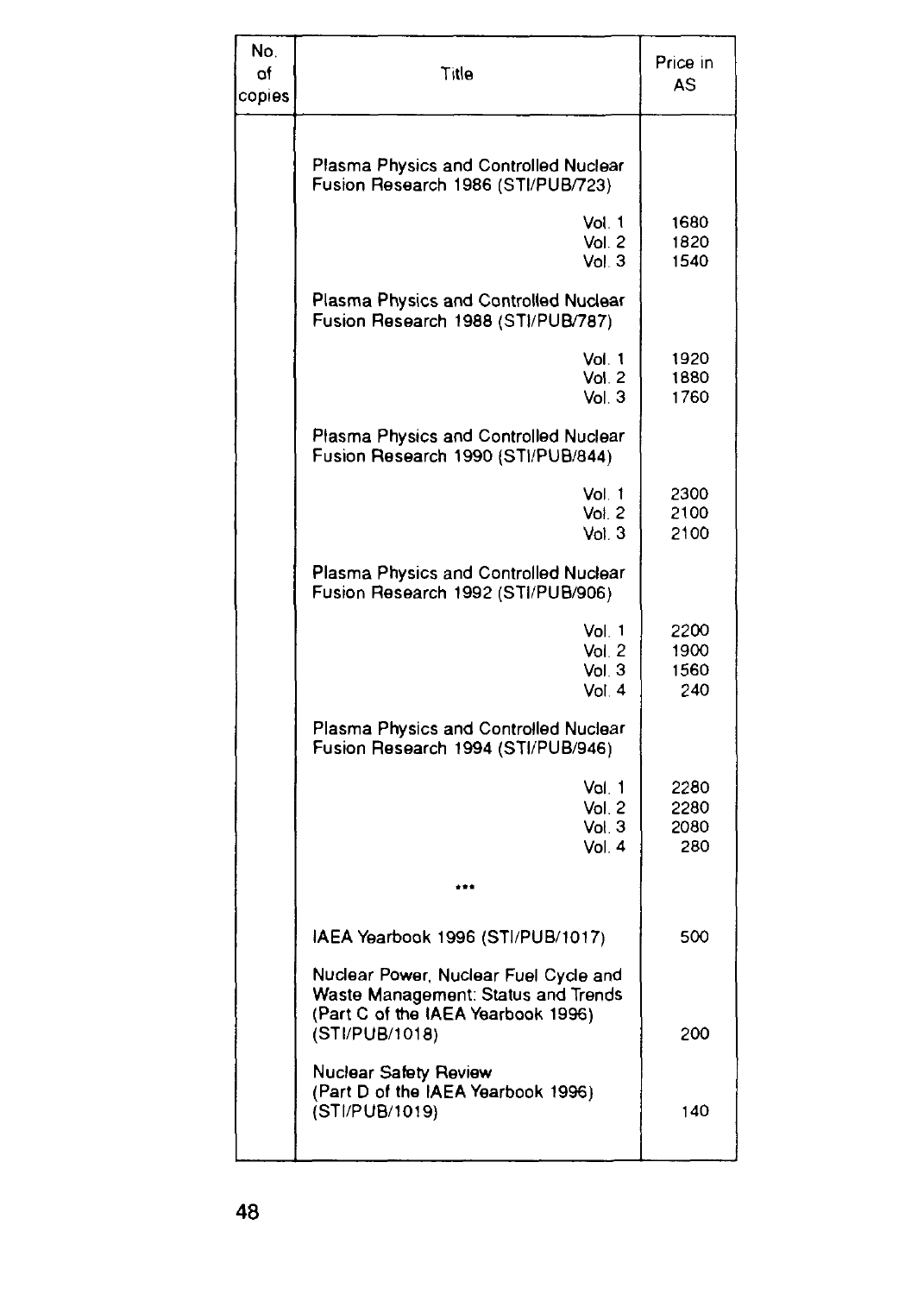| No.<br>of<br>copies | Title                                                                                                            | Price in<br>AS |
|---------------------|------------------------------------------------------------------------------------------------------------------|----------------|
|                     | Meetings on Atomic Energy, Vol. 29<br>(GEN/PUB/2)<br>Annual subscription (1997)<br>Price per single issue (1997) | 740<br>210     |
|                     |                                                                                                                  |                |
|                     |                                                                                                                  |                |
|                     |                                                                                                                  |                |
|                     |                                                                                                                  |                |
|                     |                                                                                                                  |                |
|                     |                                                                                                                  |                |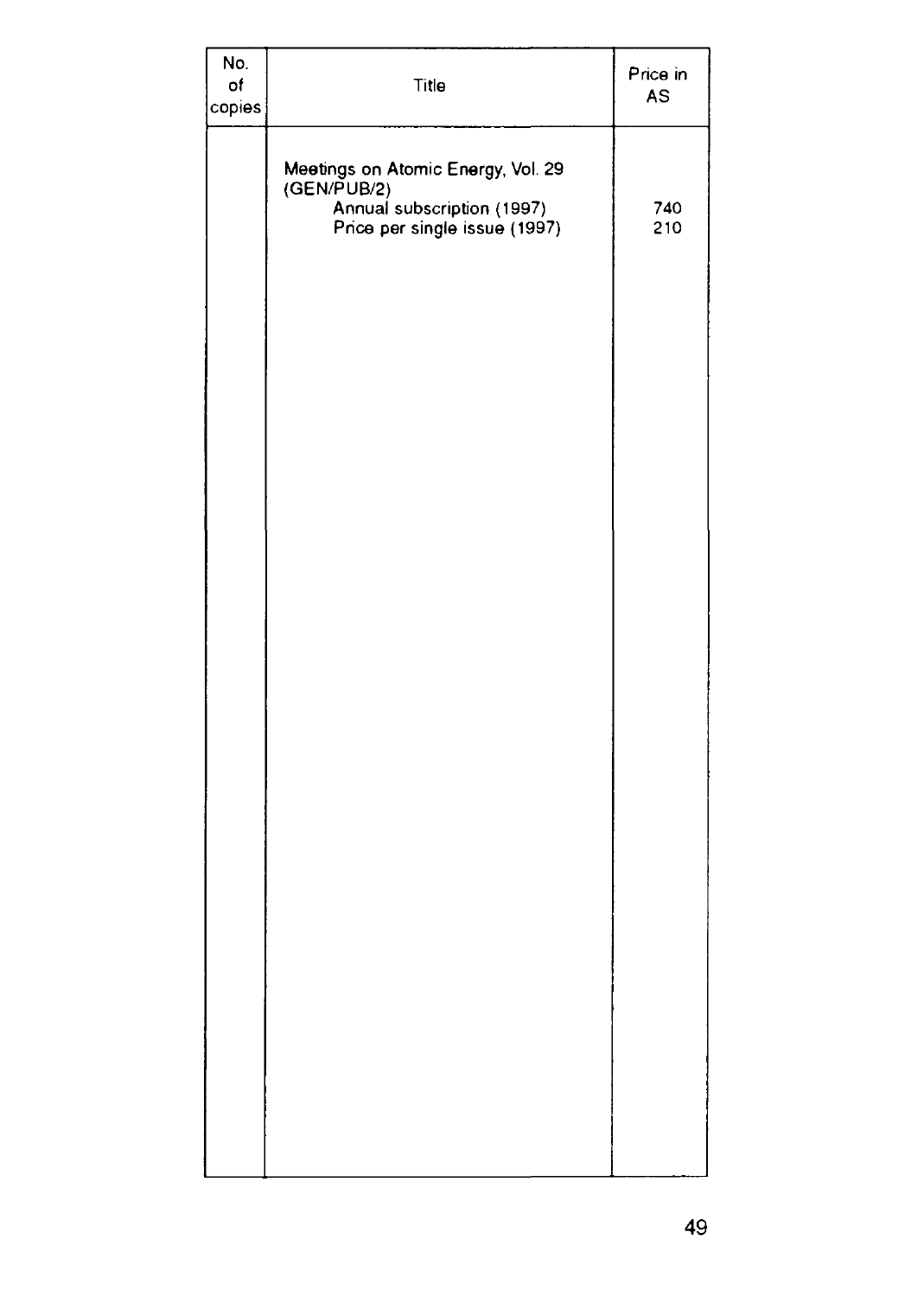# **HOW TO ORDER IAEA PUBLICATION**

No. 4, October 1996

**In the United States of America and Canada,** the exclusive sales agent for IAEA publications, to whom all orders and inquiries should be addressed, is:

> Bernan Associates, 4611-F Assembly Drive, Lanham, MD 20706-4391, USA

In the following countries IAEA publications may be purchased from the sources listed below, or from major local booksellers. Payment may be made in local currency or with UNESCO coupons.

| <b>AUSTRALIA</b><br><b>BELGIUM</b><br><b>BRUNEI</b> | Hunter Publications, 58A Gipps Street, Collingwood, Victoria 3066<br>Jean de Lannoy, 202 Avenue du Roi, B-1060 Brussels<br>Parry's Book Center Sdn. Bhd., P.O. Box 10960 |
|-----------------------------------------------------|--------------------------------------------------------------------------------------------------------------------------------------------------------------------------|
|                                                     | 50730 Kuala Lumpur, Malaysia                                                                                                                                             |
| <b>CHINA</b>                                        | IAEA Publications in Chinese:                                                                                                                                            |
|                                                     | China Nuclear Energy Industry Corporation, Translation Section,                                                                                                          |
|                                                     | P.O. Box 2103, Beijing                                                                                                                                                   |
| CZECH REPUBLIC                                      | Artia Pegas Press Ltd., Palác Metro, Narodni tř. 25, P.O. Box 825,                                                                                                       |
|                                                     | CZ-111 21 Prague 1                                                                                                                                                       |
| <b>DENMARK</b>                                      | Munksgaard International Publishers Ltd., P.O. Box 2148,                                                                                                                 |
|                                                     | DK-1016 Copenhagen K                                                                                                                                                     |
| <b>EGYPT</b>                                        | The Middle East Observer, 41 Sherif Street, Cairo                                                                                                                        |
| <b>FRANCE</b>                                       | Office International de Documentation et Librairie.                                                                                                                      |
|                                                     | 48, rue Gay-Lussac, F-75240 Paris Cedex 05                                                                                                                               |
| <b>GERMANY</b>                                      | UNO-Verlag, Vertriebs- und Verlags GmbH,                                                                                                                                 |
|                                                     | Dag Hammarskjöld-Haus,                                                                                                                                                   |
|                                                     | Poppelsdorfer Allee 55, D-53115 Bonn                                                                                                                                     |
| <b>HUNGARY</b>                                      | Librotrade Ltd., Book Import, P.O. Box 126, H-1656 Budapest                                                                                                              |
| <b>INDIA</b>                                        | Viva Books Private Limited, 4325/3, Ansari Road, Darya Ganj,                                                                                                             |
|                                                     | New Delhi-110002                                                                                                                                                         |
| <b>ISRAEL</b>                                       | YOZMOT Literature Ltd., P.O. Box 56055, IL-61560 Tel Aviv                                                                                                                |
| <b>ITALY</b>                                        | Libreria Scientifica Dott. Lucio di Biasio "AEIOU".                                                                                                                      |
|                                                     | Via Coronelli 6, I-20146 Milan                                                                                                                                           |
| <b>JAPAN</b>                                        | Maruzen Company, Ltd., P.O. Box 5050, 100-31 Tokyo International                                                                                                         |
| MALAYSIA                                            | Parry's Book Center Sdn. Bhd., P.O. Box 10960.                                                                                                                           |
|                                                     | 50730 Kuala Lumpur                                                                                                                                                       |
| <b>NETHERLANDS</b>                                  | Martinus Nijhoff International,                                                                                                                                          |
|                                                     | P.O. Box 269, NL-2501 AX The Hague                                                                                                                                       |
|                                                     | Swets and Zeitlinger b.v., P.O. Box 830, NL-2610 SZ Lisse                                                                                                                |
| <b>POLAND</b>                                       | Ars Polona, Foreign Trade Enterprise,                                                                                                                                    |
|                                                     | Krakowskie Przedmieście 7, PL-00-068 Warsaw                                                                                                                              |
| <b>SINGAPORE</b>                                    | Parry's Book Center Pte. Ltd., P.O. Box 1165, 913415                                                                                                                     |
| <b>SLOVAKIA</b>                                     | Alfa Press Publishers, Hurbanovo námestie 3.                                                                                                                             |
|                                                     | SO-815 89 Bratislava                                                                                                                                                     |
| <b>SPAIN</b>                                        | Díaz de Santos, Lagasca 95, E-28006 Madrid                                                                                                                               |
|                                                     | Díaz de Santos, Balmes 417, E-08022 Barcelona                                                                                                                            |
|                                                     |                                                                                                                                                                          |
| <b>SWEDEN</b>                                       | Fritzes Customer Service, S-106 47 Stockholm                                                                                                                             |
| UNITED KINGDOM                                      | The Stationery Office Books, Publications Centre.                                                                                                                        |
|                                                     | 51 Nine Elms Lane, London SW8 5DR                                                                                                                                        |

Orders and requests for information may be addressed directly to:



**•**

Sales and Promotion Unit International Atomic Energy Agency Wagramer Strasse 5, P.O. Box 100, A-1400 Vienna, Austria Telephone: +43 1 2060 22529 (or 22530) Facsimile +43 1 2060 29302 Electronic mail: SALESPUB@ADPO1 IAEA.OR AT